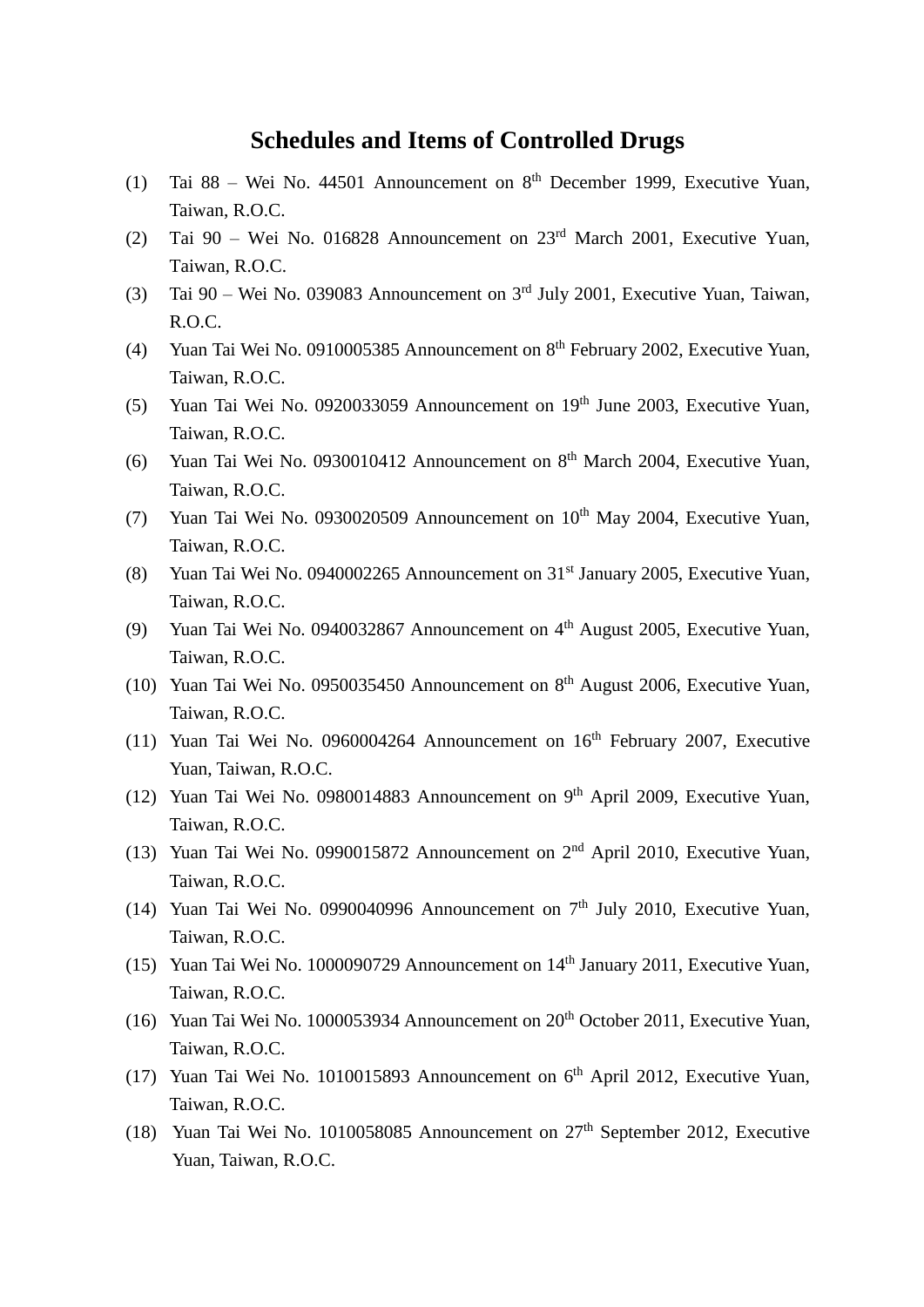- (19) Yuan Tai Wei No. 1020020634 Announcement on  $18<sup>th</sup>$  April 2013, Executive Yuan, Taiwan, R.O.C.
- (20) Yuan Tai Wei No. 1020061685 Announcement on  $21<sup>th</sup>$  October 2013, Executive Yuan, Taiwan, R.O.C.
- (21) Yuan Tai Wei No. 1030017990 Announcement on 24<sup>th</sup> April 2014, Executive Yuan, Taiwan, R.O.C.
- (22) Yuan Tai Wei No. 1030056398 Announcement on 6<sup>th</sup> October 2014, Executive Yuan, Taiwan, R.O.C.
- (23) Yuan Tai Wei No. 1040014011 Announcement on  $26<sup>th</sup>$  March 2015, Executive Yuan, Taiwan, R.O.C.
- (24) Yuan Tai Wei No. 1040052649 Announcement on 7<sup>th</sup> October 2015, Executive Yuan, Taiwan, R.O.C.
- (25) Yuan Tai Wei No. 1050012466 Announcement on 25th March 2016, Executive Yuan, Taiwan, R.O.C.
- (26) Yuan Tai Wei No. 1050050576 Announcement on 5<sup>th</sup> January 2017, Executive Yuan, Taiwan, R.O.C.
- (27) Yuan Tai Wei No. 1060019501 Announcement on  $23<sup>th</sup>$  June 2017, Executive Yuan, Taiwan, R.O.C.
- (28) Yuan Tai Wei No. 1060040467 Announcement on 13th December 2017, Executive Yuan, Taiwan, R.O.C.
- (29) Yuan Tai Wei No. 1070015527 Announcement on  $11<sup>th</sup>$  May 2018, Executive Yuan, Taiwan, R.O.C.
- (30) Yuan Tai Wei No. 1070045081 Announcement on 2<sup>nd</sup> January 2019, Executive Yuan, Taiwan, R.O.C.
- (31) Yuan Tai Wei No. 1080009668 Announcement on 11<sup>th</sup> April 2019, Executive Yuan, Taiwan, R.O.C.
- (32) Yuan Tai Wei No. 1080038834 Announcement on 5<sup>th</sup> December 2019, Executive Yuan, Taiwan, R.O.C.
- (33) Yuan Tai Wei No. 1090015919 Announcement on 3<sup>rd</sup> June 2020, Executive Yuan, Taiwan, R.O.C.
- (34) Yuan Tai Wei No. 1090035513 Announcement on 16<sup>th</sup> November 2020, Executive Yuan, Taiwan, R.O.C.
- (35) Yuan Tai Wei No. 1100016460 Announcement on  $10^{th}$  June 2021, Executive Yuan, Taiwan, R.O.C.
- (36) Yuan Tai Wei No. 1100031413 Announcement on 8<sup>th</sup> October 2021, Executive Yuan, Taiwan, R.O.C.
- (37) Yuan Tai Wei No. 1110005238 Announcement on  $8<sup>th</sup>$  March 2021, Executive Yuan, Taiwan, R.O.C.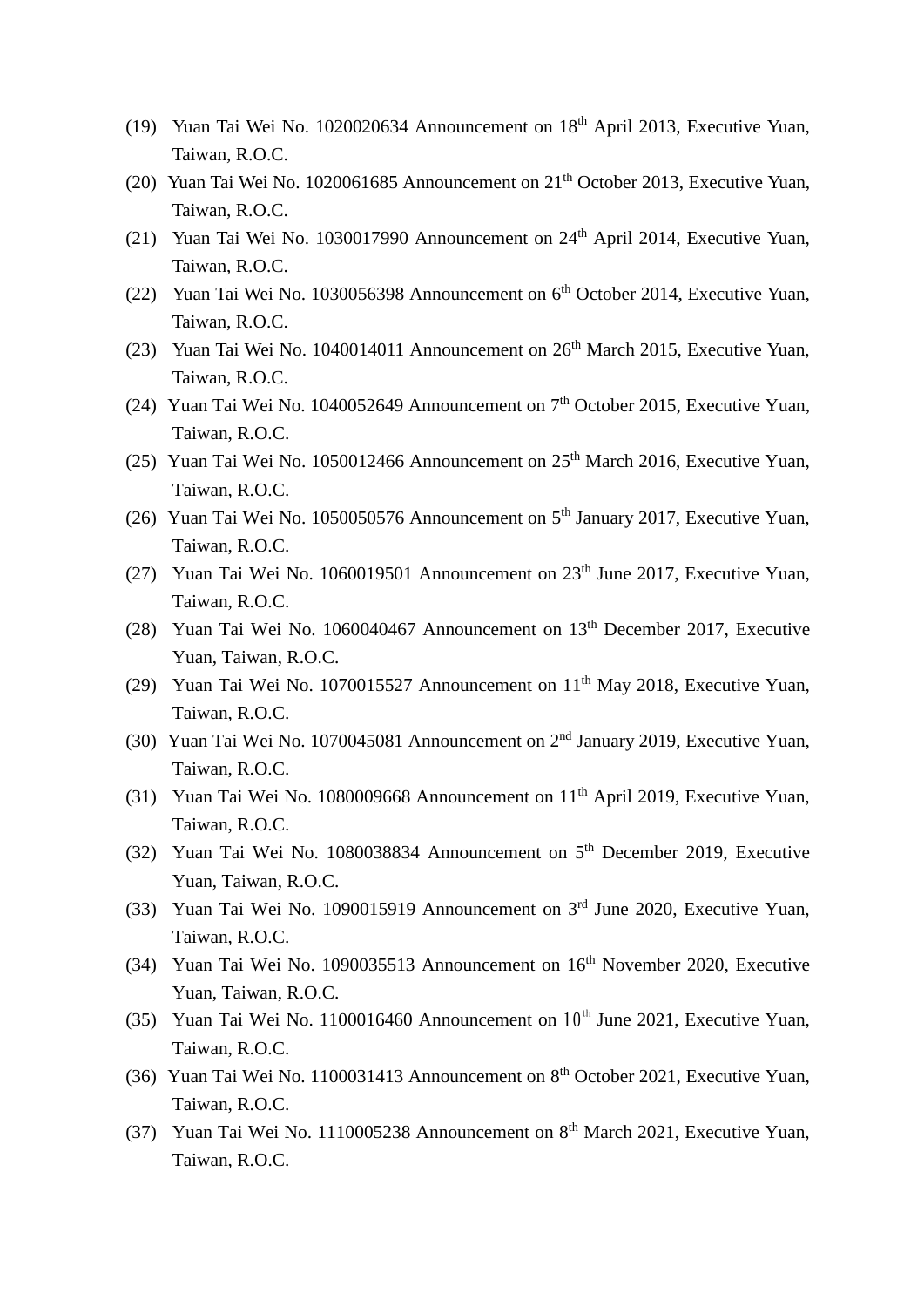#### **I. The Scope of Controlled Drug Types:**

- 1. In addition to special regulations, each drug type includes its isomers, esters, ethers and salts.<sup>(6)Revision</sup>
- 2. In the scope of controlled drugs, it does not include the controlled drugs in the concentration less than or equal to 1mg/ml, that each controlled drug in one unit package does not exceed a total amount of 2mg, and the controlled drugs prepared in solvents, urine, blood or water labeled with radioisotopes, antigens and antibodies or added with more than one kind of substances, giving the drugs free of the potential to be misused and the drugs are not to be used as a test reagents for humans.<sup>(10)</sup> Revision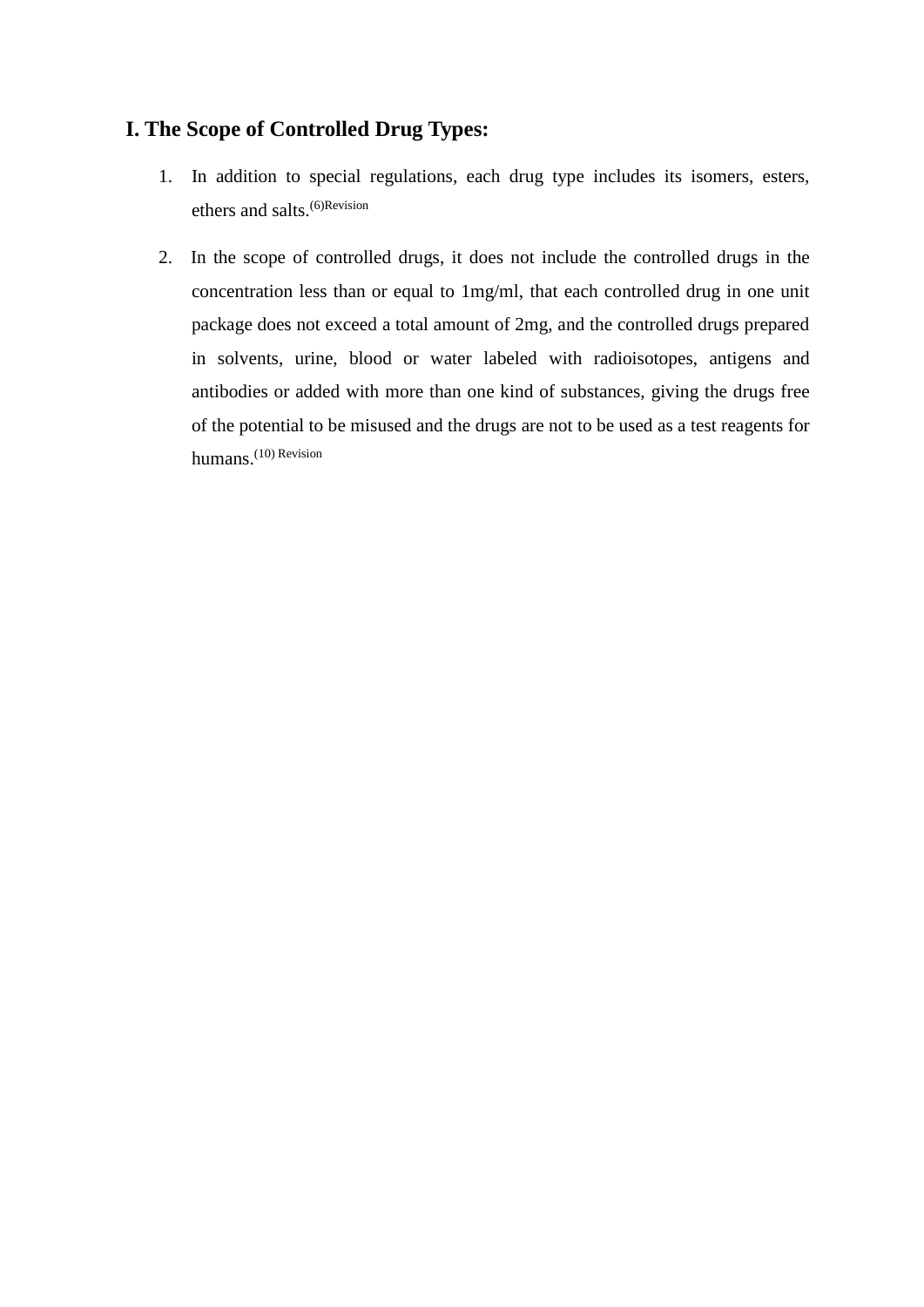#### **II. Schedules and Items of Controlled Drugs:**

| <b>Items</b>   |                  | <b>Notes</b>                 |
|----------------|------------------|------------------------------|
| $\mathbf{1}$   | Acetorphine      | (1) Narcotic                 |
| 2              | Cocaine          | (1) Narcotic<br>(3) Revision |
| 3              | Desomorphine     | (1) Narcotic                 |
| $\overline{4}$ | Dihydroetorphine | (1) Narcotic                 |
| 5              | Etorphine        | (1) Narcotic                 |
| 6              | Heroin           | (1) Narcotic<br>(3) Revision |
| 7              | Ketobemidone     | (1) Narcotic                 |
| 8              | Opium            | (1) Narcotic                 |
| 9              | Morphine         | (1) Narcotic<br>(3) Revision |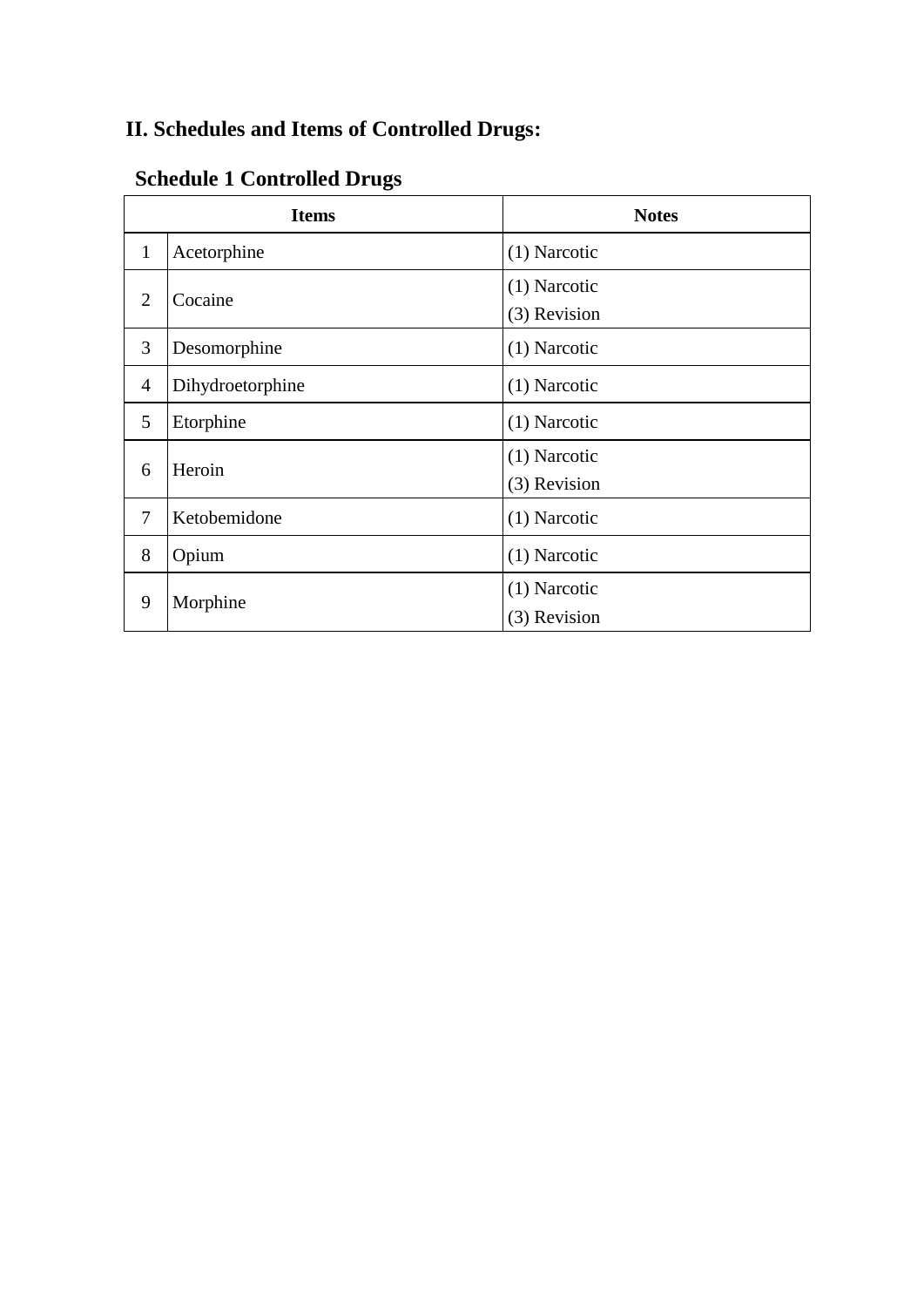| <b>Items</b>   |                               | <b>Notes</b>   |
|----------------|-------------------------------|----------------|
|                | Acetyl-alpha-methylfentanyl   | (1) Narcotic   |
| $\mathbf{1}$   |                               | (6) Revision   |
| $\overline{2}$ | Acetyldihydrocodeine          | (1) Narcotic   |
| 3              | Acetylmethadol                | $(1)$ Narcotic |
|                | Alpha-Methylfentanyl          | (1) Narcotic   |
| $\overline{4}$ |                               | (6) Revision   |
|                | Alphamethadol                 | $(1)$ Narcotic |
| 5              |                               | (6) Revision   |
|                |                               | (1) Narcotic   |
| 6              | Alpha-Methylthiofentanyl      | (6) Revision   |
| $\tau$         |                               | (1) Narcotic   |
|                | Alphaprodine                  | (6) Revision   |
| 8              | Alfentanyl                    | (1) Narcotic   |
| 9              | Allylprodine                  | $(1)$ Narcotic |
|                |                               | $(1)$ Narcotic |
| 10             | Alphacetylmethadol            | (6) Revision   |
| 11             | Alphameprodine                | $(1)$ Narcotic |
|                |                               | (6) Revision   |
| 12             | Amphetamine                   | (3) Revision   |
| 13             | Anileridine                   | (1) Narcotic   |
| 14             | Benzethidine                  | (1) Narcotic   |
| 15             | Benzylmorphine                | $(1)$ Narcotic |
|                |                               | (1) Narcotic   |
| 16             | Betacetylmethadol             | (6) Revision   |
|                |                               | (1) Narcotic   |
| 17             | Beta-Hydroxyfentanyl          | (6) Revision   |
| 18             |                               | (1) Narcotic   |
|                | Beta-Hydroxy-3-methylfentanyl | (6) Revision   |
| 19             |                               | (1) Narcotic   |
|                | Betameprodine                 | (6) Revision   |
| 20             | Betamethadol                  | $(1)$ Narcotic |
|                |                               | (6) Revision   |
| 21             | Betaprodine                   | (1) Narcotic   |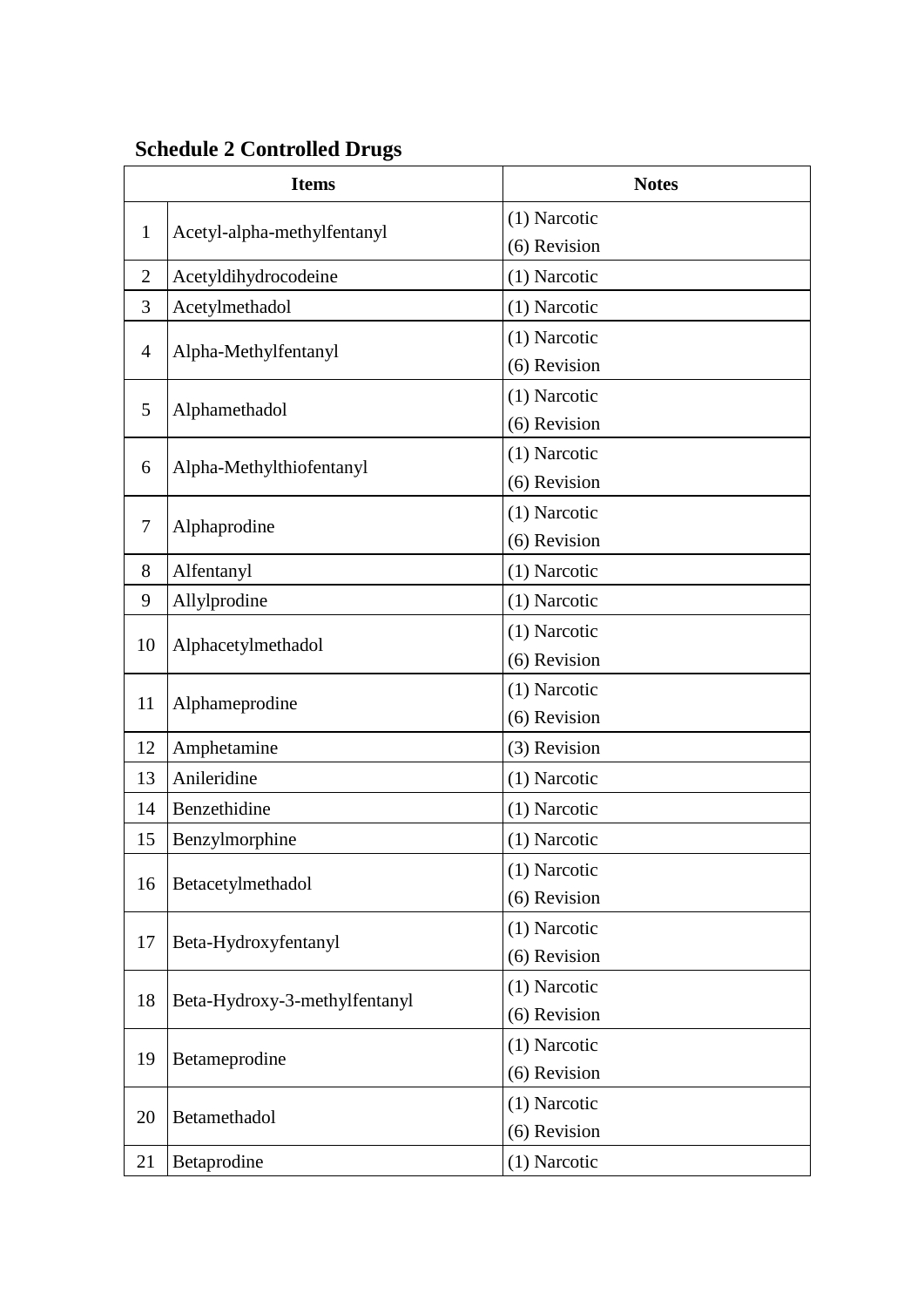|    | <b>Items</b>                                | <b>Notes</b>   |
|----|---------------------------------------------|----------------|
|    |                                             | (6) Revision   |
| 22 | Bezitramide                                 | (1) Narcotic   |
|    | Brolamfetamine \                            |                |
| 23 | 4-Bromo-2,5-dimethoxyamphetamine \          | (6) Revision   |
|    | <b>DOB</b>                                  |                |
|    | Cannabis Marijuana Marihuana [Does not      |                |
|    | include the mature stems of entire cannabis |                |
| 24 | plants and their products (except resins)   | $(1)$ Narcotic |
|    | and products of the seeds of entire         | (6) Revision   |
|    | cannabis plants that are not capable of     |                |
|    | germination. )                              |                |
| 25 | Cannabis resin                              | (1) Narcotic   |
| 26 | Cannabis extracts                           | (1) Narcotic   |
| 27 | Cannabis tinctures                          | (1) Narcotic   |
| 28 | Carfentanyl                                 | (1) Narcotic   |
| 29 | Cathinone                                   | (3) Revision   |
| 30 | Clonitazene                                 | (1) Narcotic   |
| 31 | Coca                                        | (1) Narcotic   |
| 32 | Coca leaves                                 | (1) Narcotic   |
|    | Codeine and its preparations with a content | (1) Narcotic   |
| 33 | more than 5.0 grams of codeine per 100      | (3) Revision   |
|    | milliliters (or 100 grams)                  | (6) Revision   |
| 34 | Codeine methylbromide                       | (1) Narcotic   |
|    |                                             | (6) Revision   |
| 35 | Codeine-N-oxide                             | (1) Narcotic   |
| 36 | Codoxime                                    | (1) Narcotic   |
| 37 | Poppy straw concentrate                     | (1) Narcotic   |
|    |                                             | (6) Revision   |
| 38 | Cyprenorphine                               | (1) Narcotic   |
| 39 | Dexamphetamine                              | (3) Revision   |
| 40 | Dextromoramide                              | (1) Narcotic   |
|    |                                             | (1) Narcotic   |
| 41 | Dextropropoxyphene                          | (3) Revision   |
| 42 | Diampromide                                 | (1) Narcotic   |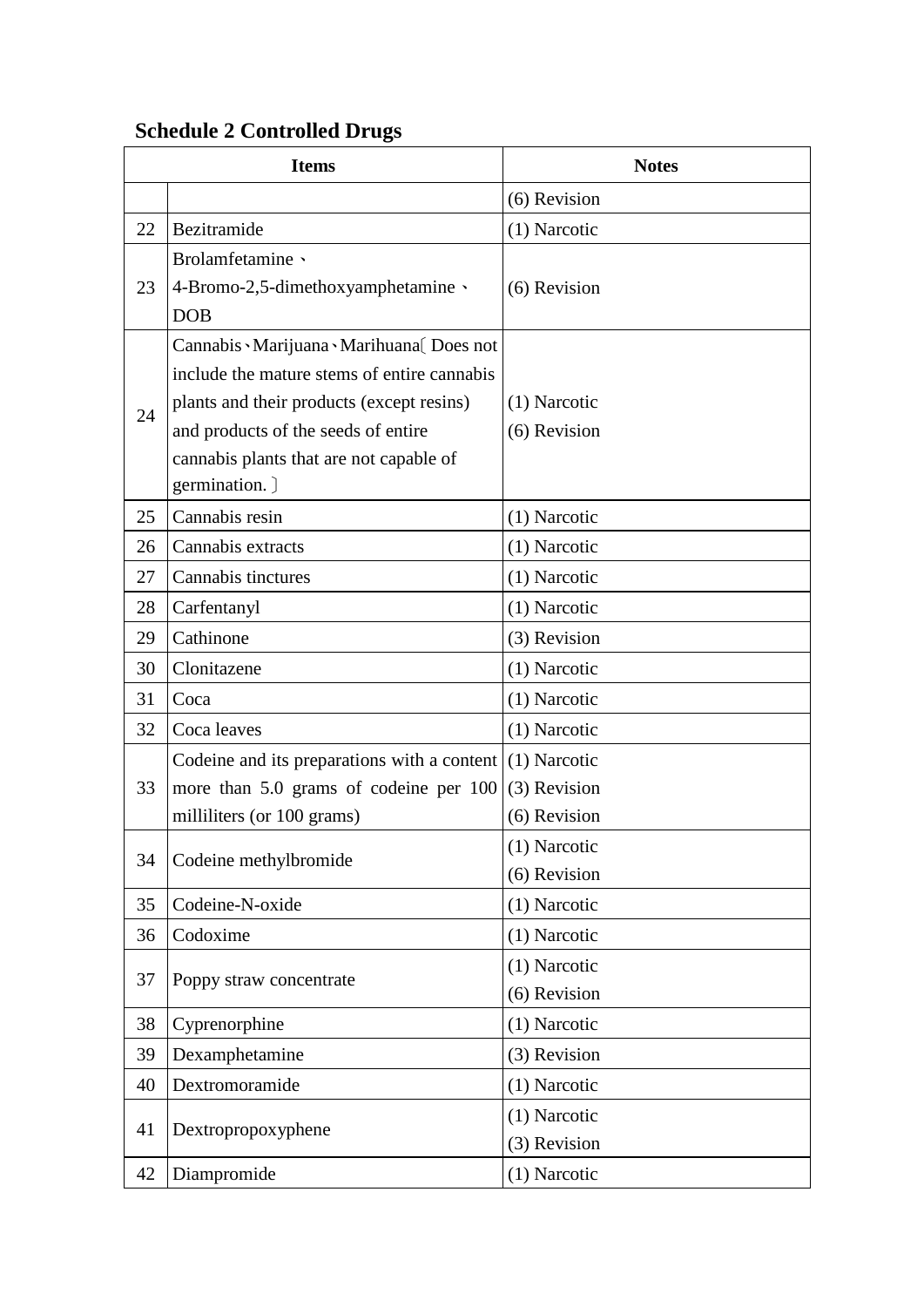|    | <b>Items</b>                                  | <b>Notes</b> |
|----|-----------------------------------------------|--------------|
| 43 | Diethylthiambutene                            | (1) Narcotic |
| 44 | Diethyltryptamine 、DET                        | (6) Revision |
| 45 | Difenoxin                                     | (1) Narcotic |
|    | Dihydrocodeine and its preparation with a     | (1) Narcotic |
| 46 | 5.0<br>than<br>of<br>content<br>more<br>grams | (3) Revision |
|    | dihydrocodeine per 100 milliliters (or 100    | (5) Revision |
|    | grams)                                        | (6) Revision |
| 47 | Dihydromorphine                               | (1) Narcotic |
| 48 | Dimenoxadol                                   | (1) Narcotic |
| 49 | Dimepheptanol                                 | (1) Narcotic |
| 50 | Dimethylthiambutene                           | (1) Narcotic |
| 51 | Dimethyltryptamine · DMT                      | (6) Revision |
| 52 | Dioxaphetyl butyrate                          | (1) Narcotic |
| 53 | Diphenoxylate                                 | (1) Narcotic |
| 54 | Dipipanone                                    | (1) Narcotic |
| 55 | 2,5-Dimethoxyamphetamine · DMA                | (6) Revision |
|    | 3-(1,2-dimethylheptyl)-7,8,9,10-tetrahydro    |              |
| 56 | -6,6,9-trimethyl-6H-dibenzo[b,d]pyran-1-o     | (6) Revision |
|    | $1 \cdot DMHP$                                |              |
| 57 | 2,5-Dimethoxy-4-ethylamphetamine              | (6) Revision |
|    | <b>DOET</b>                                   |              |
| 58 | 4-Methyl-2,5-dimethoxyamphetamine             | (6) Revision |
|    | $DOM \cdot STP$                               |              |
| 59 | Drotebanol                                    | (1) Narcotic |
| 60 | Ecgonine                                      | (1) Narcotic |
|    |                                               | (3) Revision |
| 61 | <b>Ecgonine Derivatives</b>                   | (1) Narcotic |
|    |                                               | (3) Revision |
| 62 | Ethylmethylthiambutene                        | (1) Narcotic |
|    |                                               | (6) Revision |
| 63 | Ethylmorphine                                 | (1) Narcotic |
|    |                                               | (3) Revision |
| 64 | Eticyclidine                                  | (6) Revision |
|    | N-Ethyl-1-phenylcyclohexylamine · PCE         |              |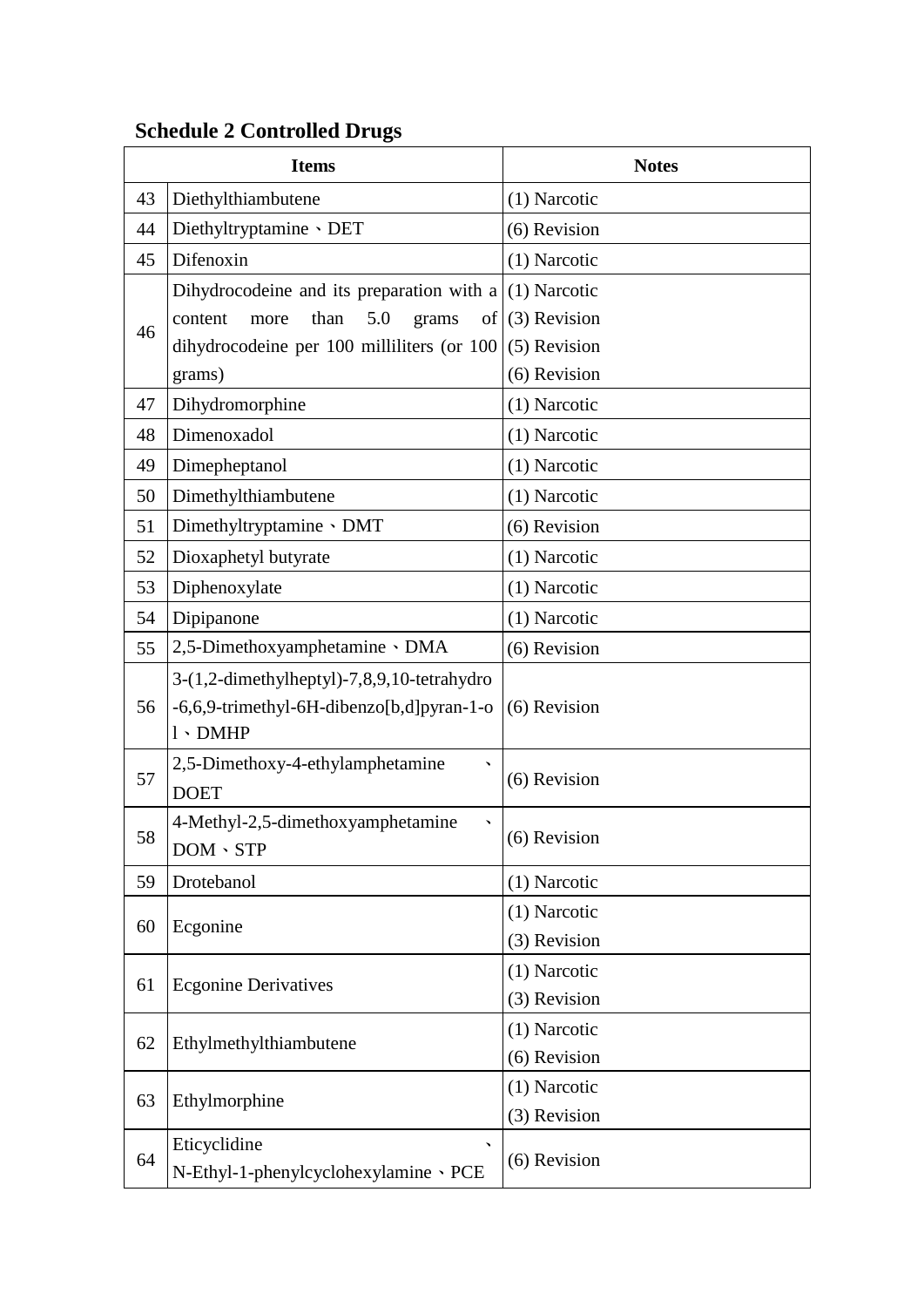| <b>Items</b> |                                         | <b>Notes</b> |
|--------------|-----------------------------------------|--------------|
| 65           | Etonitazene                             | (1) Narcotic |
| 66           | Etoxeridine                             | (1) Narcotic |
| 67           | Fentanyl                                | (1) Narcotic |
|              |                                         | (3) Revision |
| 68           | Fenetylline                             |              |
| 69           | Furethidine                             | (1) Narcotic |
| 70           | Hydromorphinol                          | (1) Narcotic |
| 71           |                                         | (1) Narcotic |
|              | Hydrocodone                             | (3) Revision |
| 72           | Hydromorphone                           | (1) Narcotic |
|              |                                         | (3) Revision |
| 73           | Hydroxypethidine                        | (1) Narcotic |
| 74           | Ibogaine                                | (3) Revision |
| 75           | Isomethadone                            | (1) Narcotic |
| 76           | Levamphetamine                          | (3) Revision |
| 77           | Levomethorphan                          | (1) Narcotic |
| 78           | Levomoramide                            | (1) Narcotic |
|              | Levorphanol                             | (1) Narcotic |
| 79           |                                         | (3) Revision |
| 80           | Levophenacylmorphan                     | (1) Narcotic |
|              |                                         | (6) Revision |
| 81           | LSD · Lysergide · Lysergic acid         | (3) Revision |
|              | diethylamide                            | (6) Revision |
| 82           | 3,4-Methylenedioxyamphetamine · MDA     | (3) Revision |
|              |                                         | (6) Revision |
|              | N- $\alpha$ -dimethyl-3,4(methyl        |              |
| 83           | enedioxy)phenethylamine<br>$\checkmark$ | (3) Revision |
|              | 3,4-Methylenedioxymethamphetamine       | (6) Revision |
|              | <b>MDMA</b>                             |              |
| 84           | Mecloqualone                            |              |
| 85           | Mescaline                               | (3) Revision |
| 86           | Metazocine                              | (1) Narcotic |
| 87           | Methadone                               | (1) Narcotic |
|              |                                         | (3) Revision |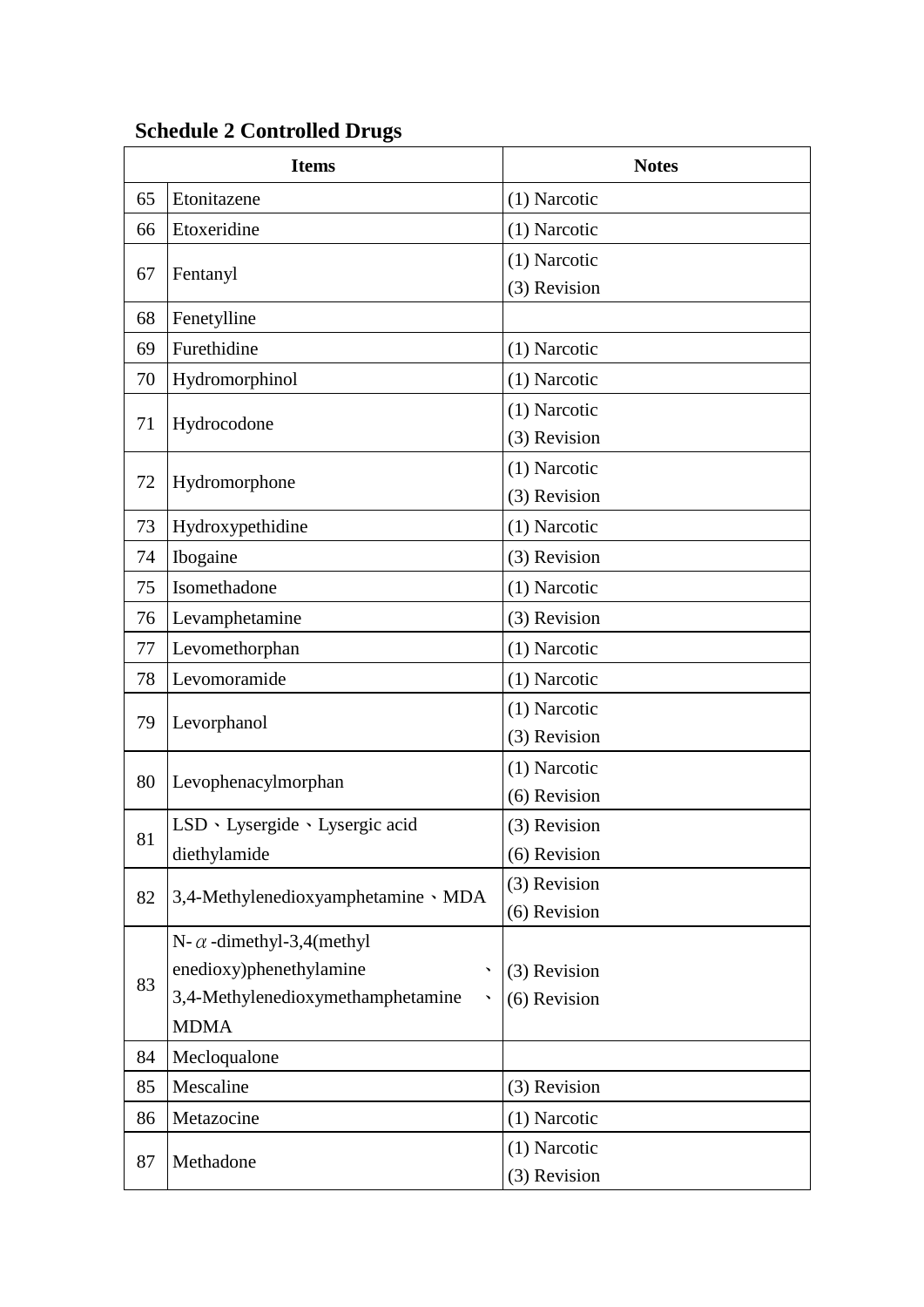| <b>Items</b> |                                               | <b>Notes</b>   |
|--------------|-----------------------------------------------|----------------|
| 88           | Methadone-intermediate                        | (1) Narcotic   |
| 89           | Methamphetamine<br>$\checkmark$               | (3) Revision   |
|              | $(+)$ -(S)-N, alpha-dimethylphenethylamine    | (6) Revision   |
|              | Methamphetamine racemate $\cdot$              | (3) Revision   |
| 90           | N, alpha-dimethylphenethylamine               | (6) Revision   |
| 91           | Methaqualone                                  | (3) Revision   |
|              | 4-Methylaminorex \                            |                |
| 92           | $(\pm)$ -cis-2-amino-4-methyl-5-phenyl-2-oxaz | (6) Revision   |
|              | oline                                         |                |
| 93           | Methyldesorphine                              | (1) Narcotic   |
| 94           | Methyldihydromorphine                         | (1) Narcotic   |
| 95           | 3-Methylfentanyl                              | (1) Narcotic   |
|              |                                               | (3) Revision   |
| 96           | 3-Methylthiofentanyl                          | (1) Narcotic   |
|              |                                               | (6) Revision   |
| 97           | Metopon > 6-methyldihydromorphinone           | (1) Narcotic   |
|              |                                               | (6) Revision   |
| 98           | 5-Methoxy-3,4-methylenedioxyamphetami         | (6) Revision   |
|              | ne · MMDA                                     |                |
| 99           | Moramide intermediate                         | (1) Narcotic   |
|              |                                               | (6) Revision   |
| 100          | Morphine methylbromide                        | (1) Narcotic   |
|              |                                               | (6) Revision   |
| 101          | Morphine methylsulfonate                      | (1) Narcotic   |
| 102          | Morphine-N-oxide                              | (1) Narcotic   |
|              |                                               | (6) Revision   |
| 103          | 1-Methyl-4-phenyl-4-propionoxypiperidine      | $(1)$ Narcotic |
|              | $\cdot$ MPPP                                  | (6) Revision   |
| 104          | Myrophine                                     | (1) Narcotic   |
| 105          | Nabilone                                      |                |
|              | N-Ethylamphetamine                            | (3) Revision   |
| 106          | Etilamfetamine                                | (6) Revision   |
|              |                                               | (7) Revision   |
| 107          | N-ethyl-MDA                                   | (6) Revision   |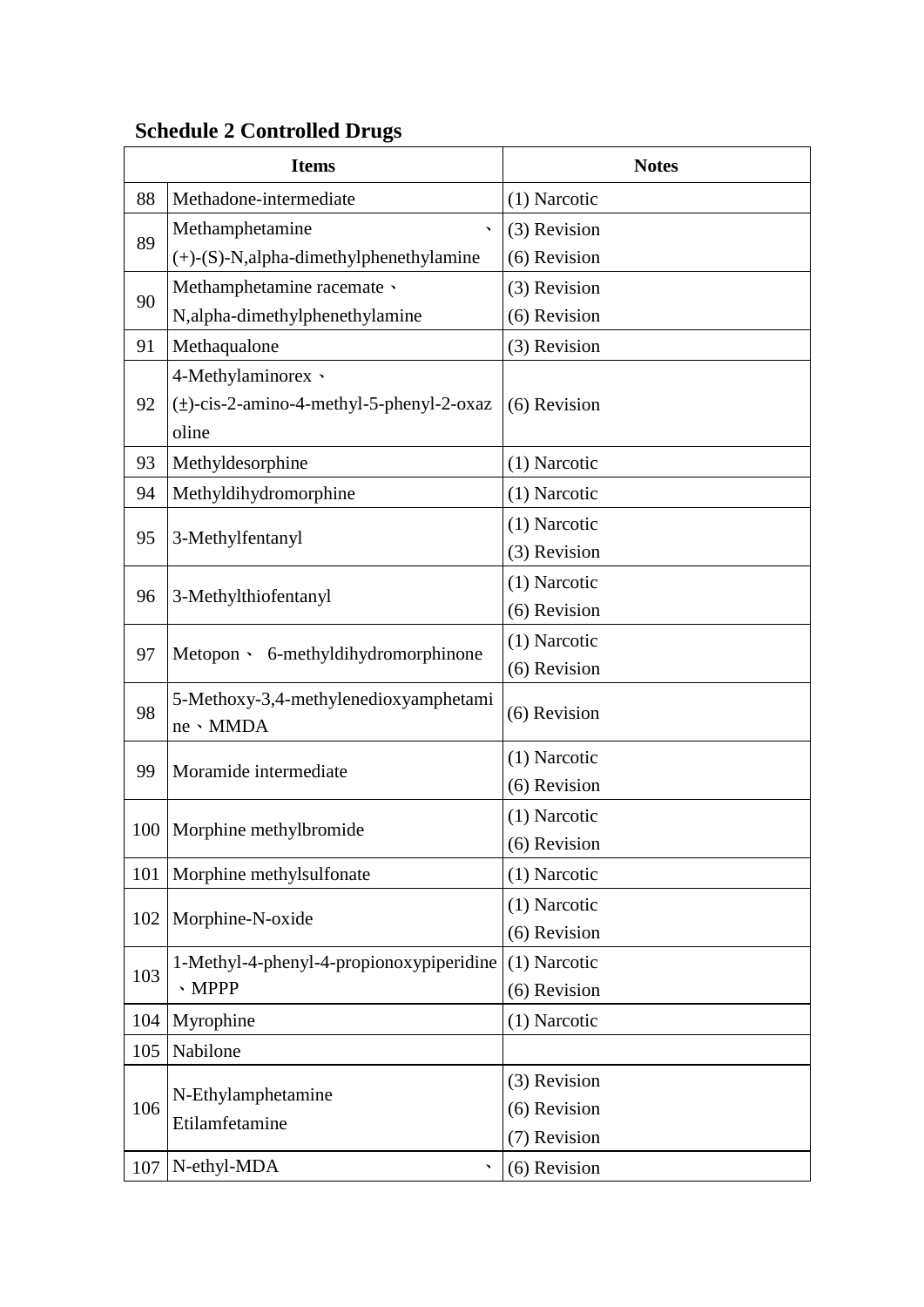|     | <b>Items</b>                                                | <b>Notes</b>                                 |
|-----|-------------------------------------------------------------|----------------------------------------------|
|     | 3,4-Methylenedioxy-N-ethylamphetamine<br>· MDE · MDEA       |                                              |
| 108 | N-Ethyl-3-piperidyl benzilate                               | (6) Revision                                 |
| 109 | N-Hydroxy-3,4-methylenedioxyamphetami<br>ne · N-hydroxy-MDA | (6) Revision                                 |
| 110 | N-Methyl-3-piperidyl benzilate                              | (6) Revision                                 |
| 111 | Nicodicodeine                                               | (1) Narcotic<br>(6) Revision                 |
| 112 | Nicocodeine                                                 | (1) Narcotic<br>(6) Revision                 |
| 113 | Nicomorphine                                                | (1) Narcotic<br>(6) Revision                 |
| 114 | N,N-Dimethylamphetamine                                     | (6) Revision                                 |
| 115 | Noracymethadol                                              | (1) Narcotic<br>(6) Revision                 |
| 116 | Norcodeine                                                  | (1) Narcotic<br>(3) Revision                 |
| 117 | Norlevorphanol                                              | (1) Narcotic                                 |
| 118 | Normethadone                                                | (1) Narcotic                                 |
| 119 | Normorphine                                                 | (1) Narcotic<br>(3) Revision                 |
| 120 | Norpipanone                                                 | (1) Narcotic                                 |
| 121 | Opium poppy                                                 | (1) Narcotic<br>(6) Revision                 |
| 122 | Oxycodone                                                   | (1) Narcotic<br>(3) Revision<br>(6) Revision |
| 123 | Oxymorphone                                                 | (1) Narcotic<br>(3) Revision                 |
| 124 | Para-Fluorofentanyl                                         | (1) Narcotic<br>(6) Revision                 |
| 125 | Parahexyl                                                   |                                              |
| 126 | Phencyclidine · PCP                                         | (3) Revision<br>(6) Revision                 |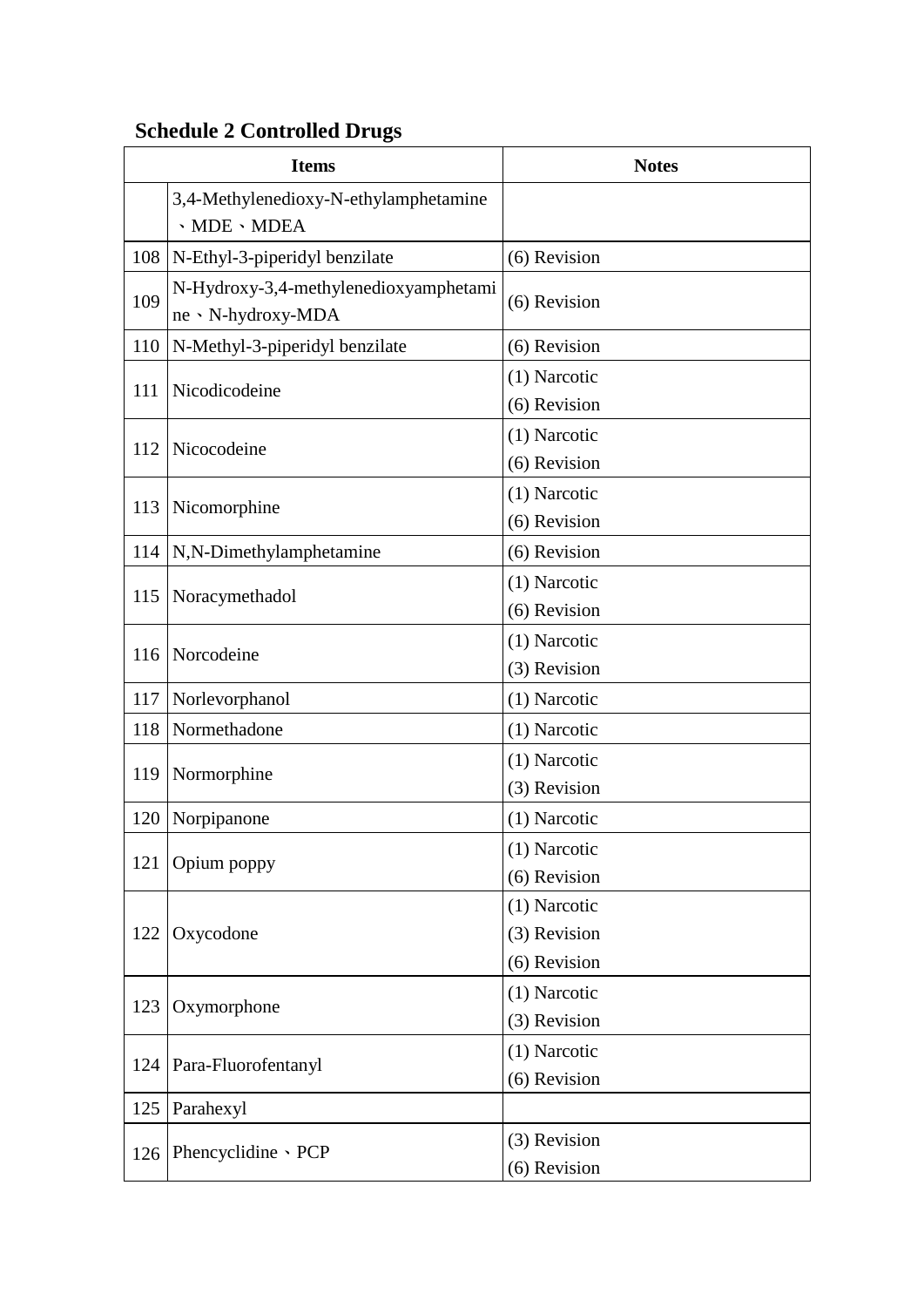| <b>Items</b> |                                                  | <b>Notes</b>   |
|--------------|--------------------------------------------------|----------------|
| 127          | Pentazocine                                      | (3) Revision   |
| 128          | 1-(2-Phenylethyl)-4-phenyl-4-acetoxypiper        | (1) Narcotic   |
|              | idine · PEPAP                                    | (6) Revision   |
|              |                                                  | $(1)$ Narcotic |
|              | 129   Pethidine · Meperidine · Demerol           | (3) Revision   |
|              |                                                  | (6) Revision   |
|              | Pethidine intermediate-A · Meperidine            | (1) Narcotic   |
| 130          | intermediate-A \                                 | (6) Revision   |
|              | 4-cyano-1-methyl-4-phenylpiperidine              |                |
|              | Pethidine intermediate-B · Meperidine            |                |
| 131          | intermediate-B                                   | (1) Narcotic   |
|              | 4-phenylpiperidine-4-carboxylic acid ethyl       | (6) Revision   |
|              | ester                                            |                |
|              | Pethidine intermediate-C · Meperidine            |                |
| 132          | intermediate-C \                                 | $(1)$ Narcotic |
|              | 1-methyl-4-phenylpiperidine-4-carboxylic<br>acid | (6) Revision   |
| 133          |                                                  |                |
| 134          | Peyote<br>Phenadoxone                            |                |
|              |                                                  | (1) Narcotic   |
| 135          | Phenampromide                                    | (1) Narcotic   |
| 136          | Phenazocine                                      | (1) Narcotic   |
| 137          | Phenomorphan                                     | (1) Narcotic   |
|              | 138 Phenoperidine                                | $(1)$ Narcotic |
| 139          | Pholcodine                                       | (1) Narcotic   |
| 140          | Piritramide                                      | (1) Narcotic   |
| 141          | 4-Methoxyamphetamine · PMA                       | (6) Revision   |
| 142          | Poppy straw                                      | (1) Narcotic   |
| 143          | Proheptazine                                     | (1) Narcotic   |
| 144          | Properidine                                      | (1) Narcotic   |
| 145          | Propiram                                         | (1) Narcotic   |
| 146          | Psilocine                                        |                |
| 147          | Psilocybine                                      |                |
| 148          | Racemethorphan                                   | $(1)$ Narcotic |
|              |                                                  | (6) Revision   |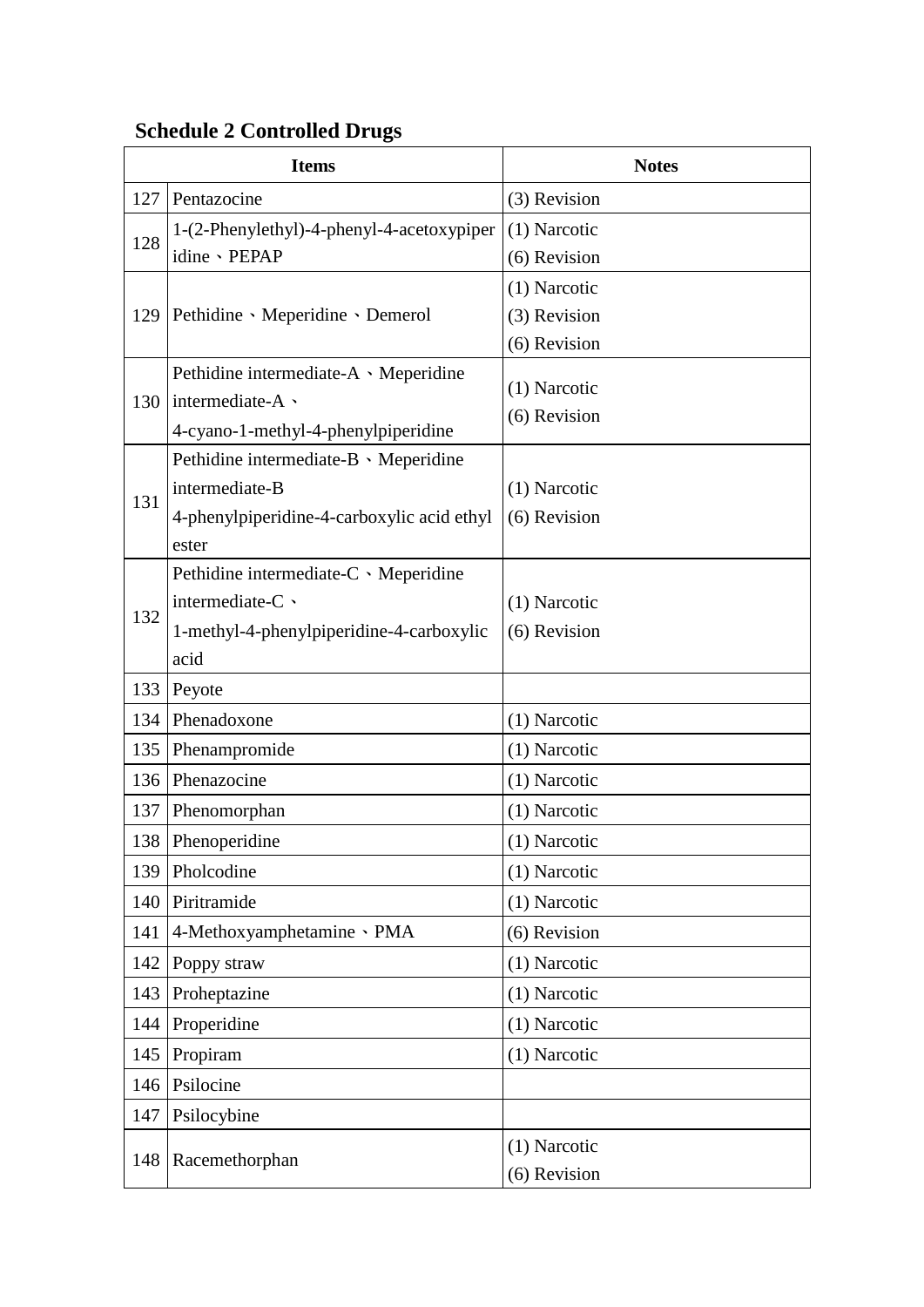| <b>Items</b> |                                                                                                 | <b>Notes</b> |
|--------------|-------------------------------------------------------------------------------------------------|--------------|
| 149          |                                                                                                 | (1) Narcotic |
|              | Racemoramide                                                                                    | (6) Revision |
| 150          | Racemorphan                                                                                     | (1) Narcotic |
|              |                                                                                                 | (6) Revision |
|              | Rolicyclidine                                                                                   |              |
| 151          | 1-(1-Phenylcyclohexyl) pyrrolidine                                                              | (6) Revision |
|              | PCPY · PHP                                                                                      |              |
| 152          | Sufentanil                                                                                      | (1) Narcotic |
|              |                                                                                                 | (6) Revision |
|              | Tenocyclidine                                                                                   |              |
| 153          | $1-[1-(2-Thieny])\ncyclohexyl]$ piperidine                                                      | (6) Revision |
|              | <b>TCP</b>                                                                                      |              |
| 154          | 1-[1-(2-Thienyl)cyclohexyl]pyrrolidine                                                          | (6) Revision |
|              | <b>TCPy</b>                                                                                     |              |
|              | Tetrahydrocannabinols<br><b>THCs</b>                                                            |              |
|              | [Tetrahydrocannabinol including isomers]                                                        |              |
| 155          | and stereoisomers, products made from<br>mature cannabis stems and seeds may not $(6)$ Revision | (3) Revision |
|              | <b>THCs</b><br>than<br>10<br>contain<br>more                                                    |              |
|              | $microgram/gram (10ppm)$ ]                                                                      |              |
| 156          | Thebacon                                                                                        | (1) Narcotic |
|              |                                                                                                 | (1) Narcotic |
| 157          | Thebaine                                                                                        | (3) Revision |
|              |                                                                                                 | (1) Narcotic |
| 158          | Thiofentanyl                                                                                    | (6) Revision |
| 159          | Tilidine                                                                                        | (1) Narcotic |
| 160          | 3,4,5-Trimethoxyamphetamine \ TMA                                                               | (6) Revision |
| 161          | Trimeperidine                                                                                   | (1) Narcotic |
| 162          | Morpheridine                                                                                    | (1) Narcotic |
| 163          | Piminodine                                                                                      | (1) Narcotic |
| 164          | Etryptamine                                                                                     |              |
| 165          | Levomethamphetamine                                                                             | (3) Revision |
| 166          | Methcathinone                                                                                   | (3) Revision |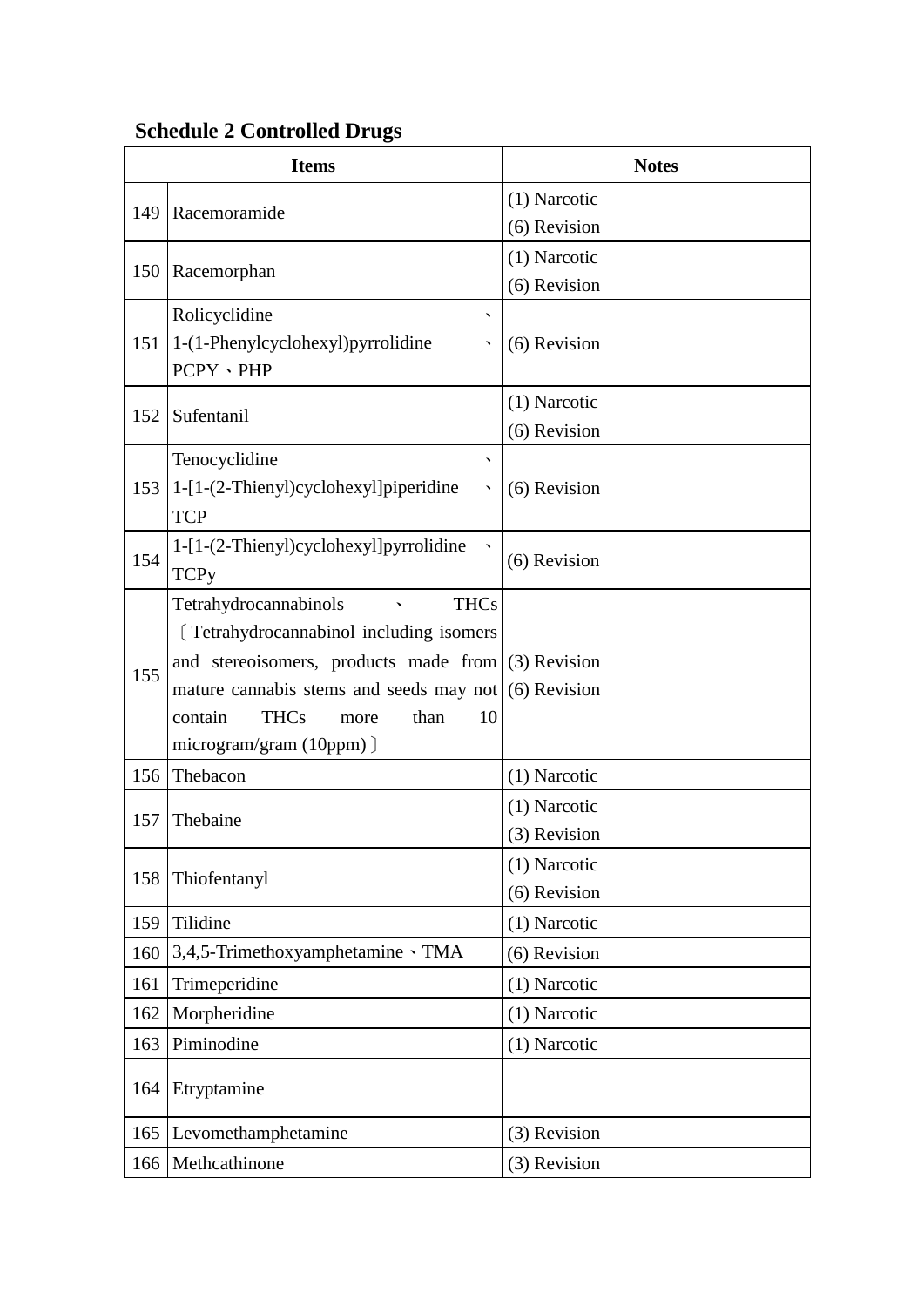| <b>Items</b> |                                                                                                                          | <b>Notes</b>                                                                                |
|--------------|--------------------------------------------------------------------------------------------------------------------------|---------------------------------------------------------------------------------------------|
|              | Gamma Hydroxybutyric Acid \                                                                                              | (2) New addition                                                                            |
| 167          | Gammahydroxybutyrate GHB                                                                                                 | (6) Revision                                                                                |
| 168          | Amineptine                                                                                                               | (8) New addition                                                                            |
| 169          | Para-methoxymethamphetamine > PMMA                                                                                       | (10) New addition<br>(26) Revision<br>[Including $2$ -MMA $\cdot$ 3-MMA $\cdot$ 4-MMA]      |
| 170          | Remifentanil                                                                                                             | (17) New addition<br>(18) Narcotic                                                          |
| 171          | Fluoromethamphetamine<br>╮<br>1-Fluorophenyl-N-methylpropan-2-amine<br>1-Fluorophenyl-2-methylaminopropane<br><b>FMA</b> | (18) New addition<br>(20) Revision                                                          |
| 172          | 3,4-methylenedioxypyrovalerone MDPV                                                                                      | (18) New addition                                                                           |
| 173          | Tapentadol                                                                                                               | (19) New addition<br>Narcotic                                                               |
| 174          | Chloromethamphetamine<br>1-Chlorophenyl-N-methylpropan-2-amine<br>1-Chlorophenyl-2-methylaminopropane<br><b>CMA</b>      | (20) New addition                                                                           |
| 175          | Oripavine                                                                                                                | (21) New addition<br>Narcotic                                                               |
| 176          | Benzylpiperazine · BZP                                                                                                   | (22) New addition                                                                           |
| 177          | Methoxymethcathinone                                                                                                     | (23) New addition                                                                           |
| 178          | Pentylone                                                                                                                | (23) New addition                                                                           |
| 179          | Lisdexamphetamine                                                                                                        | (24) New addition                                                                           |
| 180          | (2-Methylaminopropyl)<br>Benzofuran · MAPB                                                                               | (26) New addition<br>[Including 2-MAPB \ 3-MAPB \<br>4-MAPB > 5-MAPB > 6-MAPB > 7-<br>MAPB] |
| 181          | 1-phenyl-2- $(1$ -pyrrolidinyl)-1-pentanone $\rightarrow$<br>Alpha-PVP                                                   | (27) New addition                                                                           |
| 182          | Methyl- $\alpha$ -pyrrolidinohexiophenone<br><b>MPHP</b>                                                                 | (28) New addition<br>[Including 2-MPHP $\cdot$ 3-MPHP $\cdot$ 4-<br>MPHP]                   |
| 183          | Khat · Qat · Kat · Chat · Abyssinian Tea ·<br>Arabian Tea 、 Catha Edulis Forsk                                           | (31) New addition                                                                           |
| 184          | Isobutyrfentanyl                                                                                                         | (37) New addition                                                                           |
| 185          | Isobutyryl-N-benzyl-fluoro-fentanyl                                                                                      | (37) New addition                                                                           |
| 186          | Methoxyfuranylfentanyl                                                                                                   | (37) New addition                                                                           |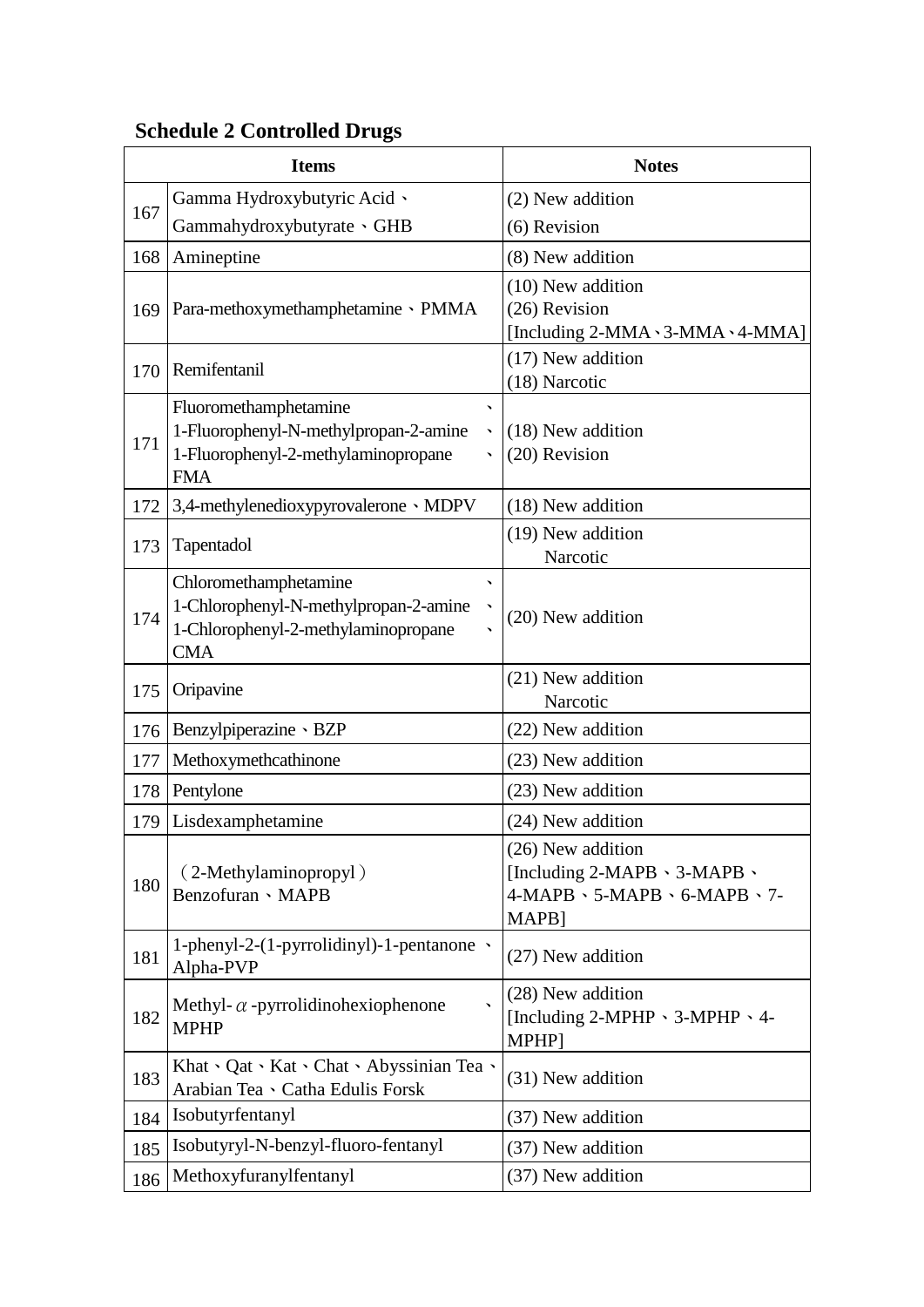|     | <b>Items</b>                                                               | <b>Notes</b>                                                                       |
|-----|----------------------------------------------------------------------------|------------------------------------------------------------------------------------|
|     |                                                                            | [Including 4-Methoxyfuranylfentanyl \<br>2-Methoxy · 3-Methoxy]                    |
| 187 | Methylacetylfentanyl                                                       | (37) New addition<br>[Including 4-Methylacetylfentanyl \<br>2-Methyl 、3-Methyl]    |
| 188 | Methylfuranylfentanyl                                                      | (37) New addition<br>[Including 4-Methylfuranylfentanyl \<br>2-Methyl 、3-Methyl]   |
| 189 | Chloroisobutyrfentanyl                                                     | (37) New addition<br>[Including 4-Chloroisobutyrfentanyl \<br>2-Chloro · 3-Chloro] |
| 190 | Fluorobutyrfentanyl                                                        | (37) New addition<br>[Including 4-Fluorobutyrfentanyl \<br>2-Fluoro · 3-Fluoro]    |
| 191 | Fluoroisobutyrfentanyl                                                     | (37) New addition<br>[Including 4-Fluoroisobutyrfentanyl \<br>2-Fluoro · 3-Fluoro] |
| 192 | Methoxybutyrfentanyl                                                       | (37) New addition<br>[Including 4-Methoxybutyrfentanyl \<br>2-Methoxy · 3-Methoxy] |
| 193 | Acetylfentanyl 、Desmethylfentanyl                                          | (37) New addition                                                                  |
| 194 | Acrylfentanyl · Acryloylfentanyl                                           | (37) New addition                                                                  |
| 195 | 3,4-Dichloro-N-{[1-(dimethylamino)cyclo<br>hexyl]methyl}benzamide \AH-7921 | (37) New addition                                                                  |
| 196 | 1-Acetyllysergic<br>acid<br>diethylamide<br>$1$ -Acetyl-LSD $\cdot$ ALD-52 | (37) New addition                                                                  |
| 197 | N-Allylnorlysergic<br>N,N-diethylamide 、AL-LAD                             | acid $(37)$ New addition                                                           |
| 198 | Benzoylfentanyl · Phenylfentanyl                                           | (37) New addition                                                                  |
| 199 | beta-Hydroxythiofentanyl                                                   | (37) New addition                                                                  |
| 200 | Butyrfentanyl · Butyrylfentanyl                                            | (37) New addition                                                                  |
| 201 | Cyclopentylfentanyl                                                        | (37) New addition                                                                  |
| 202 | Cyclopropylfentanyl                                                        | (37) New addition                                                                  |
| 203 | N-Ethylnorlysergic<br>acid<br>N,N-diethylamide 、ETH-LAD                    | (37) New addition                                                                  |
| 204 | Furanylfentanyl                                                            | (37) New addition<br>[Including 2-Furanylfentanyl \<br>3-Furanylfentanyl]          |
| 205 | Methoxyacetylfentanyl                                                      | (37) New addition                                                                  |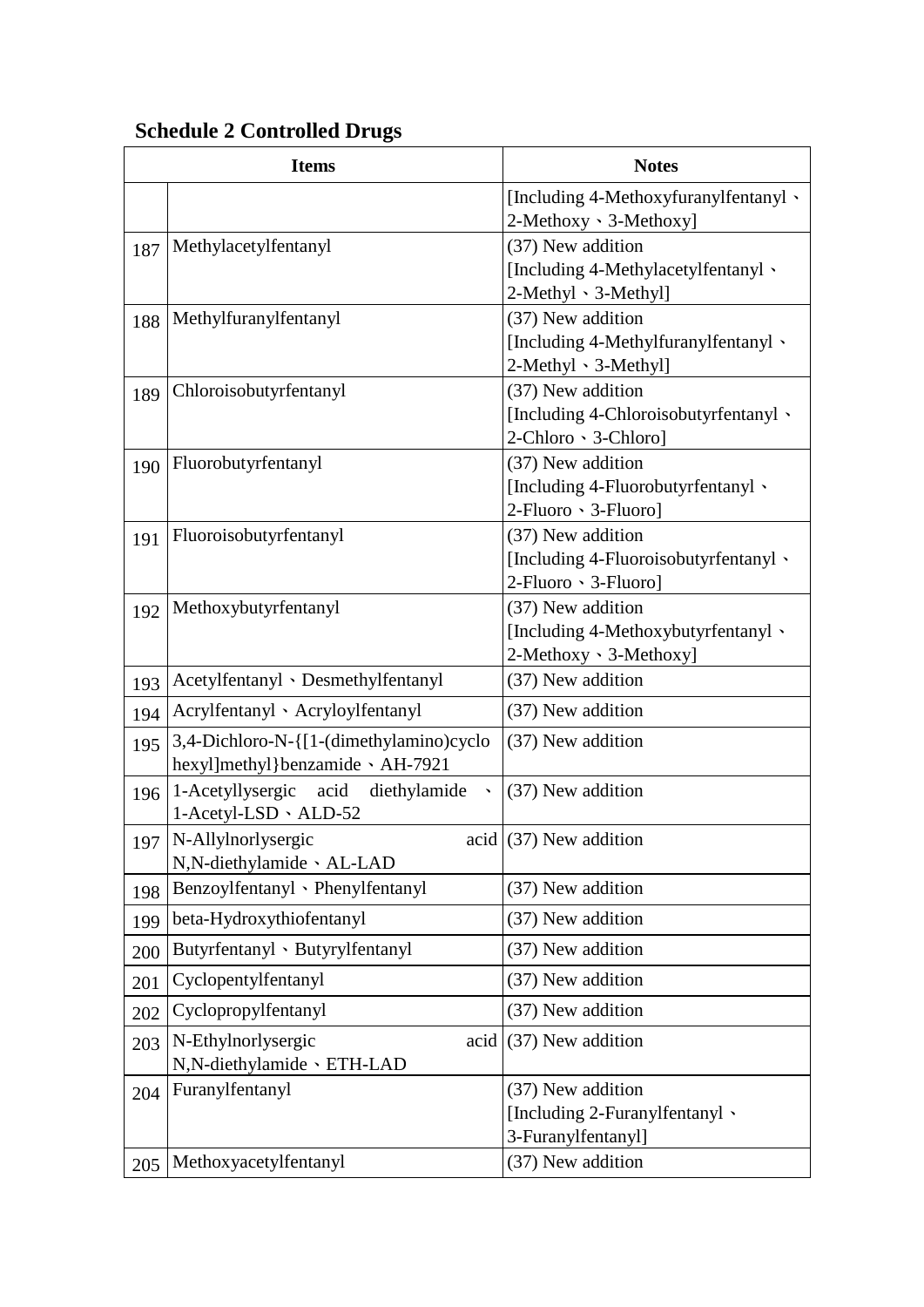|     | <b>Items</b>                                                                   | <b>Notes</b>                                                                                                                                      |
|-----|--------------------------------------------------------------------------------|---------------------------------------------------------------------------------------------------------------------------------------------------|
| 206 | $N$ -(Fluorophenyl)-2-methoxy-N-[1-(2-<br>phenylethyl)piperidin-4-yl]acetamide | (37) New addition<br>[Including Ocfentanil \ 3-Fluoro \<br>4-Fluorol                                                                              |
| 207 | Thienylfentanyl 、Thiofentanyl                                                  | (37) New addition                                                                                                                                 |
| 208 | 3,4-Dichloro-N-[2-(dimethylamino)cycloh<br>exyl]-N-methylbenzamide v U-47700   | (37) New addition                                                                                                                                 |
| 209 | 2-Chloro-4,5-methylenedioxymethampheta<br>mine > 6-Chloro-MDMA                 | (37) New addition                                                                                                                                 |
| 210 | $(2-Ethylami no propyl) benzofuran \cdot EAPB$                                 | (37) New addition<br>[Including $4$ -EAPB $\cdot$ 5-EAPB $\cdot$<br>$6$ -EAPB $\cdot$ 7-EAPB]                                                     |
| 211 | 2,5-Dimethoxy-4-chloroamphetamine<br><b>DOC</b>                                | (37) New addition                                                                                                                                 |
| 212 | 2-(4-Chloro-2,5-dimethoxyphenyl)-N-[(me<br>thoxyphenyl)methyl]ethanamine       | (37) New addition<br>[Including]<br>25C-NB4OMe(2C-C-NB4OMe) 、<br>25C-NBOMe(2C-C-NBOMe) 、<br>25C-NB3OMe(2C-C-NB3OMe)]                              |
| 213 | 2-(4-Iodo-2,5-dimethoxyphenyl)-N-<br>(methoxybenzyl) ethanamine                | (37) New addition<br>[Including]<br>25I-NB4OMe(2C-I-NB4OMe) 、<br>25I-NBOMe(2C-I-NBOMe) 、<br>25I-NB3OMe(2C-I-NB3OMe)]                              |
| 214 | Methylamphetamine                                                              | (37) New addition<br>[Including 2-Methylamphetamine \<br>3-Methyl 、4-Methyl]                                                                      |
| 215 | Dimethoxymethamphetamine · DMMA                                                | (37) New addition<br>[Including 3,4-DMMA \<br>$2,3$ -Dimethoxy $\cdot$ 2,4-Dimethoxy $\cdot$<br>2,5-Dimethoxy · 2,6-Dimethoxy ·<br>3,5-Dimethoxy] |
| 216 | 3,4-Ethylenedioxy-N-methylamphetamine<br>$\cdot$ 3,4-EDMA                      | (37) New addition                                                                                                                                 |
| 217 | Methylmethamphetamine                                                          | (37) New addition<br>[Including]<br>4-Methylmethamphetamine \<br>2-Methyl 、3-Methyl]                                                              |
| 218 | Methylthioamphetamine                                                          | (37) New addition<br>[Including]<br>4-Methylthioamphetamine \<br>2-Methylthio · 3-Methylthio]                                                     |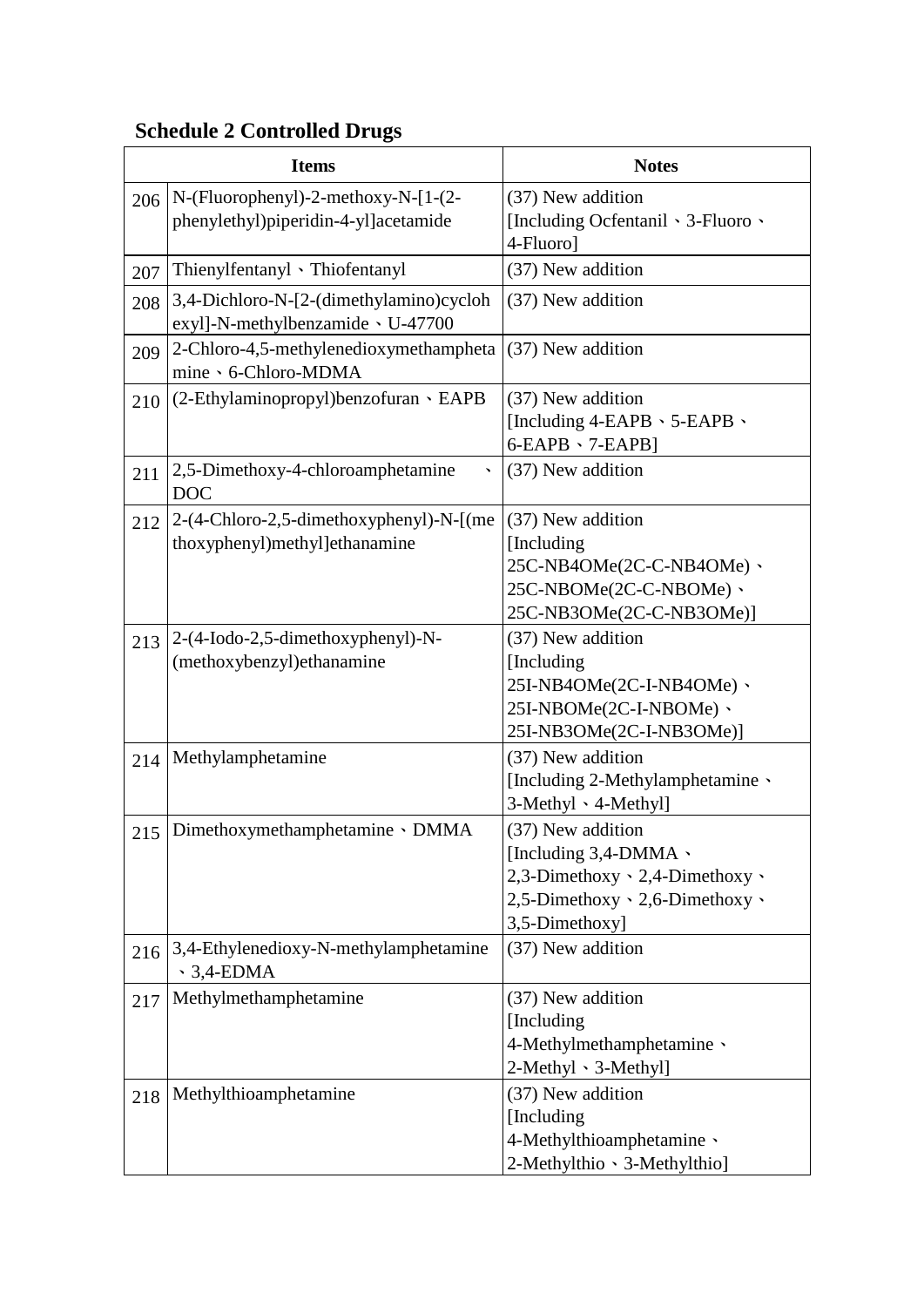|     | <b>Items</b>                                                              | <b>Notes</b>      |
|-----|---------------------------------------------------------------------------|-------------------|
| 219 | $ 2\text{-}\text{Bromo-4,5-methylenedioxymethampheta} $ (37) New addition |                   |
|     | mine 、6-Bromo-MDMA                                                        |                   |
|     | $220$   1-Cyclohexyl-4-(1,2-diphenylethyl)piperaz $(37)$ New addition     |                   |
|     | ine $\cdot$ MT-45                                                         |                   |
| 221 | Tabernanthe iboga · Iboga                                                 | (37) New addition |

|                | <b>Items</b>                           | <b>Notes</b>                         |
|----------------|----------------------------------------|--------------------------------------|
| $\mathbf{1}$   | Amobarbital                            | (3) Revision                         |
|                |                                        | (13) Revision and Reclassification   |
| $\overline{2}$ |                                        | (Brotizolam is reclassified to the   |
|                |                                        | 72 <sup>nd</sup> type of Schedule 4) |
|                | Buprenorphine                          | (1) Narcotic                         |
| 3              |                                        | (3) Revision                         |
| $\overline{4}$ | <b>Butalbital</b>                      | (3) Revision                         |
| 5              | Cathine $\cdot$ (+)-Norpseudoephedrine | (6) Revision                         |
| 6              | Cyclobarbital                          |                                      |
| 7              | Glutethimide                           | (3) Revision                         |
| 8              | Methylphenidate                        | (3) Revision                         |
|                |                                        | $(11)$ Remove                        |
| 9              |                                        | (Nalbuphine is a non-controlled      |
|                |                                        | drug.)                               |
|                | Nalorphine                             | (1) Narcotic                         |
| 10             |                                        | (3) Revision                         |
| 11             | Pentobarbital                          | (3) Revision                         |
| 12             | Phenmetrazine                          |                                      |
| 13             | Secobarbital                           | (3) Revision                         |
|                |                                        | (11) Revision and Reclassification   |
| 14             |                                        | (Tramadol is reclassified to the     |
|                |                                        | $70th$ type of Schedule 4)           |
| 15             | Triazolam                              | (3) Revision                         |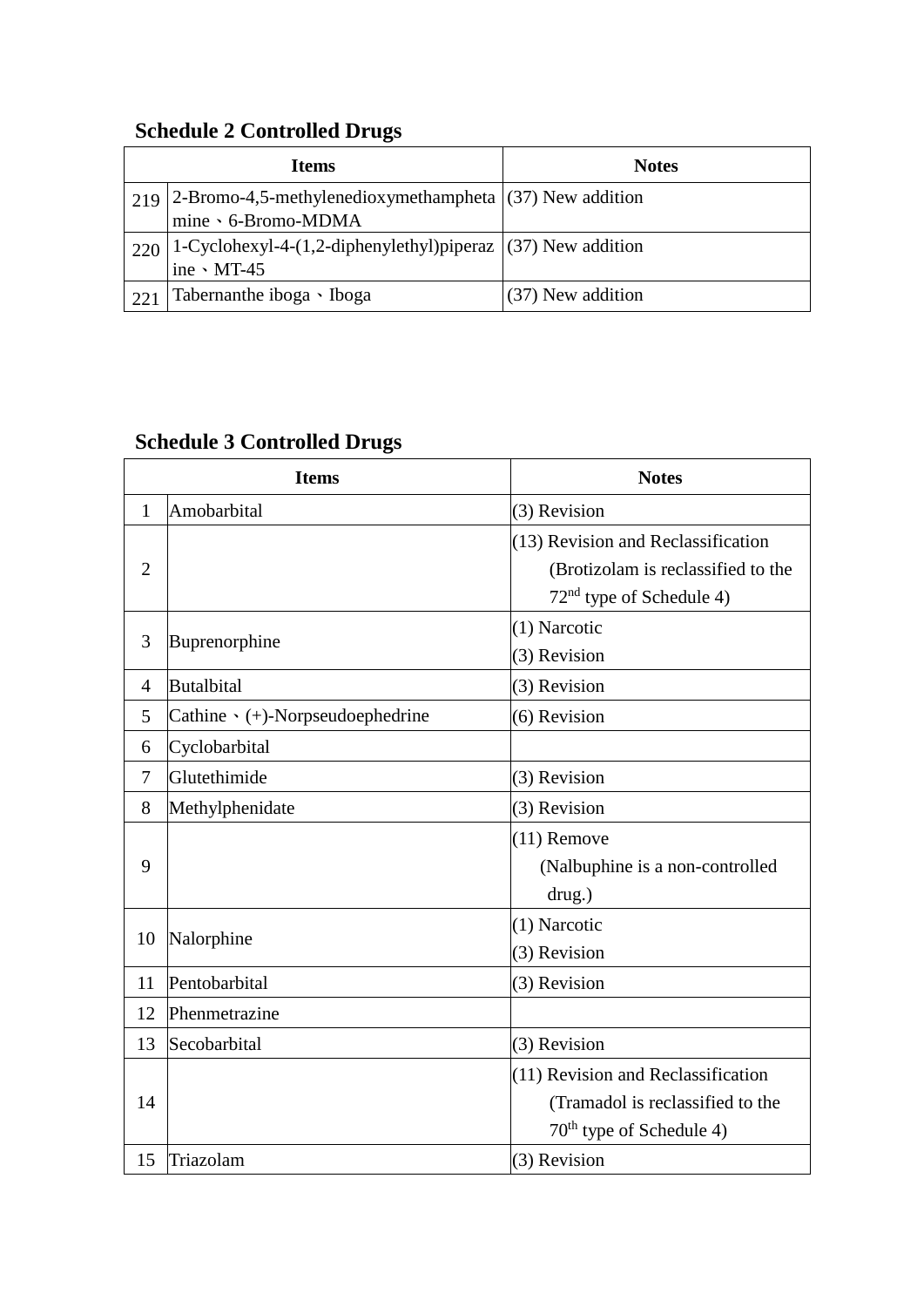|    | <b>Items</b>                                                                                                                                       | <b>Notes</b>                                                                                                                      |
|----|----------------------------------------------------------------------------------------------------------------------------------------------------|-----------------------------------------------------------------------------------------------------------------------------------|
| 16 | Codeine preparation with a content more<br>than 1.0 gram and less than 5.0 grams of<br>codeine per 100 milliliters (or 100 grams)                  | (2) Revision<br>(6) Revision                                                                                                      |
| 17 | Flunitrazepam                                                                                                                                      | (3) Revision                                                                                                                      |
| 18 | Zipeprol                                                                                                                                           |                                                                                                                                   |
| 19 | Ketamine                                                                                                                                           | (4) New addition                                                                                                                  |
| 20 | Dihydrocodeine preparation with a content<br>more than 1.0 gram and less than 5.0 grams<br>of dihydrocodeine per 100 milliliters (or 100<br>grams) | (5) New addition<br>(6) Revision                                                                                                  |
| 21 | $2C-B \cdot 4-Bromo-2,5-$<br>dimethoxyphenethylamine                                                                                               | (9) New addition                                                                                                                  |
| 22 | Nimetazepam                                                                                                                                        | (3) Revision<br>(10) Revision and Reclassification<br>(It is originally classified as the<br>44 <sup>th</sup> type of schedule 4) |
|    | Para-methoxyethylamphetamine                                                                                                                       | $(12)$ New addition                                                                                                               |
| 23 | 4-Methoxy-N-ethylamphetamine<br>$\cdot$ PMEA                                                                                                       | (26) Revision<br>[Including $2$ -MEA $\cdot$ 3-MEA $\cdot$ 4-MEA]                                                                 |
| 24 | Mephedrone · 4-methylmethcathinone                                                                                                                 | (14) New addition                                                                                                                 |
| 25 | JWH-018 · Naphthalen-1-yl-<br>(1-pentylindol-3-yl) methanone                                                                                       | (16) New addition                                                                                                                 |
| 26 | JWH-073 · Naphthalen-1-yl-<br>(1-butylindol-3-yl) methanone                                                                                        | (16) New addition                                                                                                                 |
| 27 | JWH-250 $\cdot$ 2- (2-methoxyphenyl) -1-<br>(1-pentylindol-3-yl) ethanone                                                                          | (16) New addition                                                                                                                 |
| 28 | $HU-210 \cdot 1,1-Dimethylheptyl-11-hydroxy-$<br>tetrahydrocannabinol                                                                              | (16) New addition                                                                                                                 |
| 29 | $CP47,497 \cdot 2-[ (1R,3S)$<br>-3-hydroxycyclohexyl]-5-(2-<br>methyloctan-2-yl ) phenol                                                           | (16) New addition                                                                                                                 |
| 30 | Chloroamphetamine<br>╮<br>1-Chlorophenylpropan-2-amine                                                                                             | $(16)$ New addition<br>(20) Revision                                                                                              |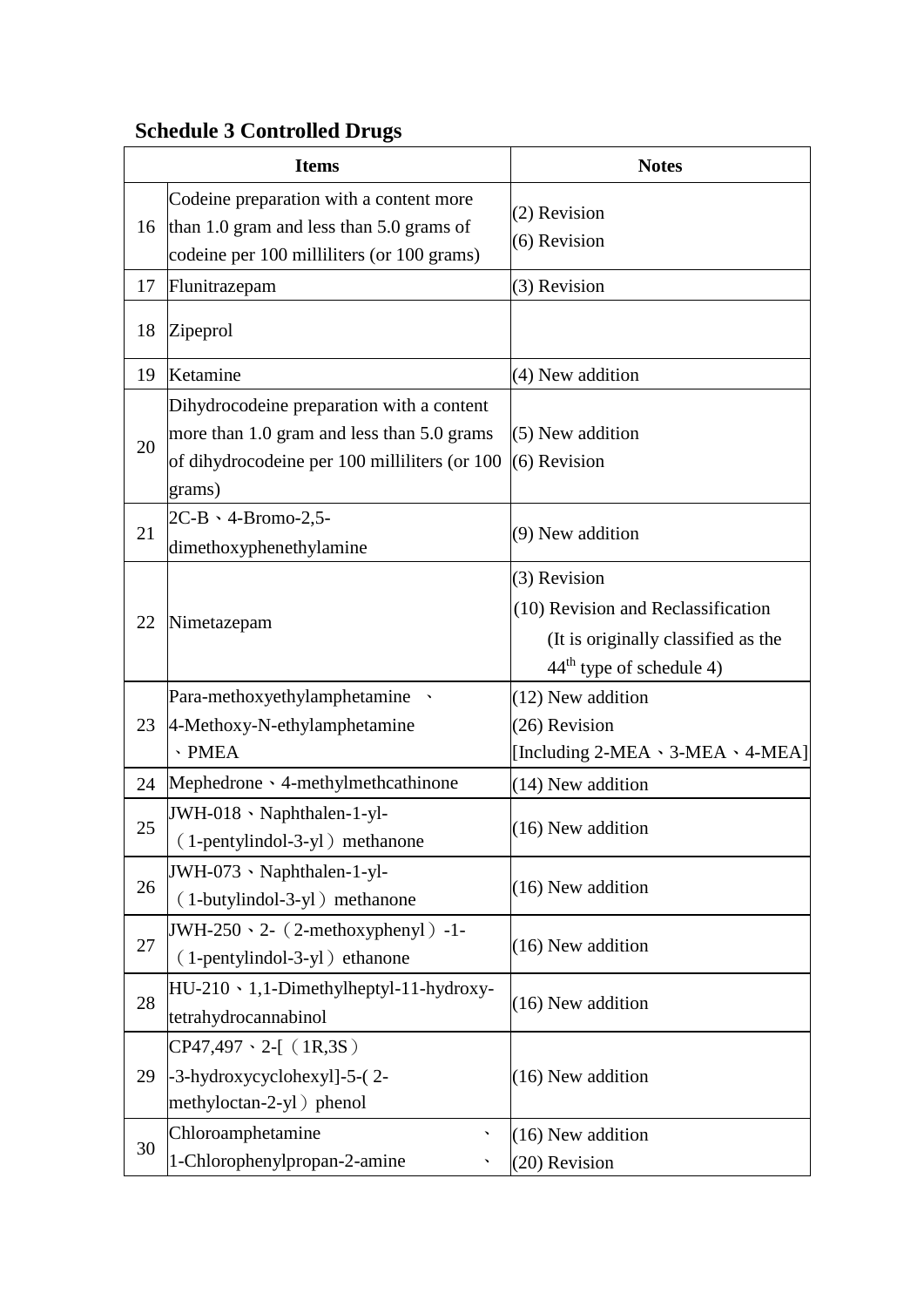|    | <b>Items</b>                                                                                                                      | <b>Notes</b>                                                          |
|----|-----------------------------------------------------------------------------------------------------------------------------------|-----------------------------------------------------------------------|
|    | 1-Chlorophenyl-2-aminopropane · CA                                                                                                |                                                                       |
| 31 | 3,4-methylenedioxymethcathinone \<br>Methylone · bk-MDMA                                                                          | $(17)$ New addition                                                   |
| 32 | $(1 - (3-trifluorometry1)$<br>piperazine · TFMPP                                                                                  | (18) New addition                                                     |
| 33 | JWH-122 \<br>$(4-methyl-1-naphthyl)-(1-pentylindol-3-yl)$<br>methanone                                                            | (19) New addition                                                     |
| 34 | AM-2201 $\cdot$<br>$ 1-[5-fluoropently]-1H-indol-3-y]$ -(naphth<br>alen-1-yl)- methanone                                          | (19) New addition                                                     |
| 35 | 4-Methylethcathinone · 4-MEC                                                                                                      | (20) New addition                                                     |
| 36 | Phenazepam                                                                                                                        | (20) New addition                                                     |
| 37 | Fluoromethcathinone \<br>1-Fluorophenyl-2-methylaminopropan-1-one \<br><b>FMC</b>                                                 | (21) New addition                                                     |
| 38 | Noroxymorphone                                                                                                                    | (21) New addition<br>Narcotic                                         |
| 39 | $(1-(5-fluoropently)-1H-indol-3-yl)(2,2,3,3-tet)$<br>ramethylcyclopropyl)methanone \ XLR-11                                       | (22) New addition                                                     |
| 40 | 2-(4-bromo-2,5-dimethoxyphenyl)-N-[(2-met<br>hoxyphenyl)methyl]ethanamine \<br>25B-NBOMe                                          | (22) New addition                                                     |
| 41 | N-(1-amino-3-methyl-1-oxobutan-2-yl)-1-(cy<br>clohexylmethyl)-1H-indazole-3-carboxamide $(24)$ New addition<br><b>AB-CHMINACA</b> |                                                                       |
| 42 | 3,4-methylenedioxy-N-ethylcathinone \<br>Ethylone                                                                                 | (25) New addition                                                     |
| 43 | 2-(3-methoxyphenyl) -2-(ethylamino)<br>cyclohexanone · Methoxetamine · MXE                                                        | (25) New addition                                                     |
| 44 | Chloromethcathinone · CMC                                                                                                         | (25) New addition<br>[Including $2$ -CMC $\cdot$ 3-CMC $\cdot$ 4-CMC] |
| 45 | Bromomethcathinone · BMC                                                                                                          | (25) New addition<br>[Including 2-BMC 、3-BMC 、4-BMC]                  |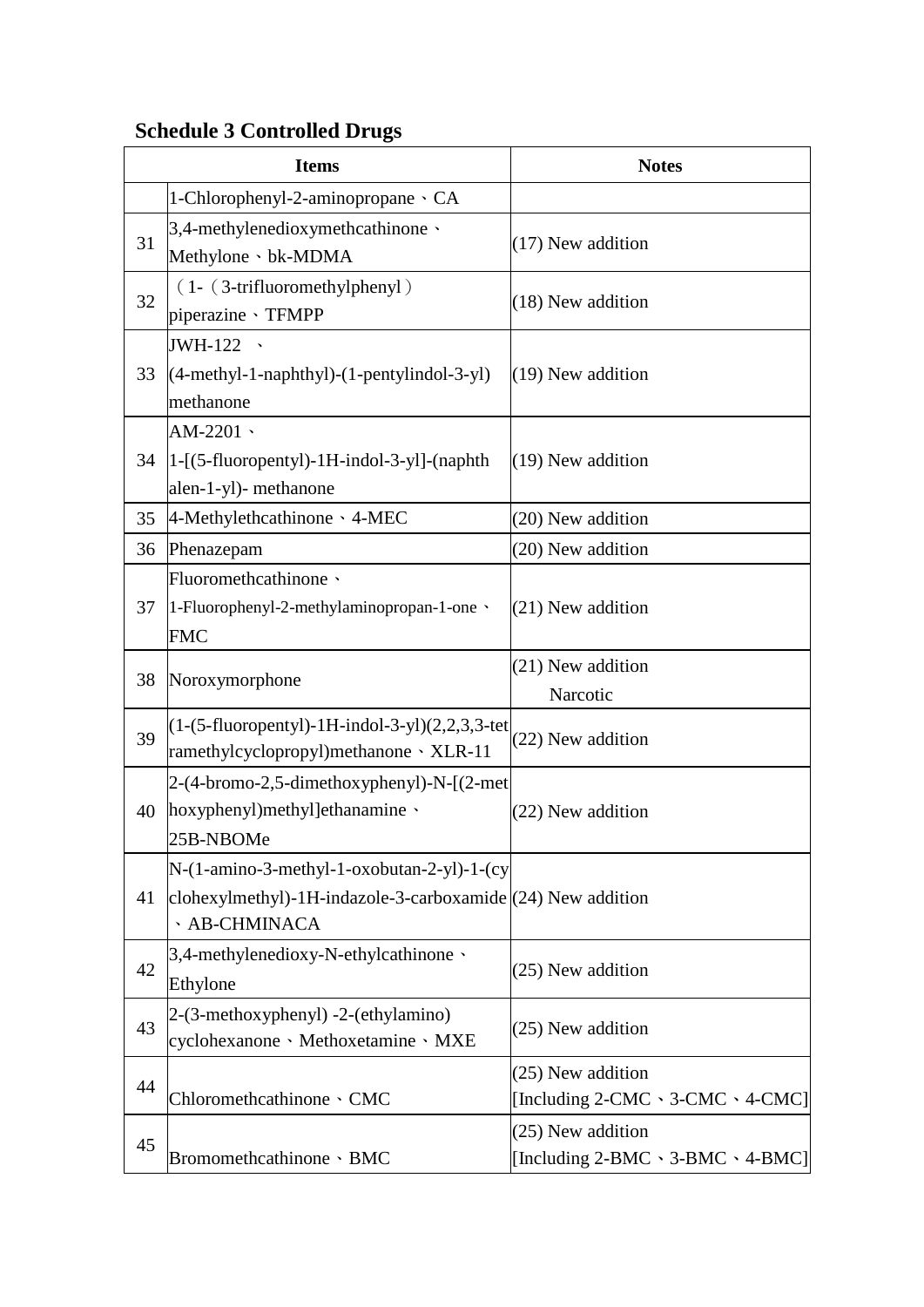|    | <b>Items</b>                                                                                              | <b>Notes</b>                                                           |
|----|-----------------------------------------------------------------------------------------------------------|------------------------------------------------------------------------|
| 46 | Butylone · bk-MBDB                                                                                        | (26) New addition                                                      |
| 47 | Fluoroamphetamine · FA                                                                                    | (26) New addition                                                      |
| 48 | 5-Methoxy-N-methyl-N-isopropylt<br>ryptamine · 5-MeO-MIPT                                                 | (26) New addition                                                      |
| 49 | Methyl- $\alpha$ -ethylaminopentiophenone<br><b>MEAPP</b>                                                 | (27) New addition<br>[Including 2-MEAPP \ 3-MEAPP \<br>4-MEAPP1        |
| 50 | 2-(Dimethylamino)-1-(3,4-methylenedioxyp<br>henyl)-1-butanone · Dibutylone ·<br>Methylbutylone · bk-DMBDB | (27) New addition                                                      |
| 51 | Methyl-N-((1-(5-Fluoropentyl)-1H-indazol<br>-3-yl)carbonyl)valinate · 5-Fluoro-AMB                        | (27) New addition                                                      |
| 52 | Methyl- $\alpha$ -methylamino-valerophenone $\cdot$<br>Methylpentedrone · MPD                             | (28) New addition<br>[Including $2-MPD \cdot 3-MPD \cdot 4-MPD$ ]      |
| 53 | $1-(1,3$ -benzodioxol-5-yl)-2-(ethyla<br>$ $ mino)-1-pentanone · N-ethylpentylone ·<br>Ephylone           | (28) New addition                                                      |
| 54 | Chloroethcathinone · CEC ·<br>Chloro-N-ethylcathinone                                                     | (28) New addition<br>[Including $2$ -CEC $\cdot$ 3-CEC $\cdot$ 4-CEC]  |
| 55 | 1-(Thiophen-2-yl)-2-methylaminopropane \<br>Methiopropamine · MPA                                         | (28) New addition                                                      |
| 56 | Methyl-N-benzylcathinone · Benzedrone ·<br><b>MBC</b>                                                     | (28) New addition<br>[Including $2-MBC \cdot 3$ - MBC $\cdot 4$ - MBC] |
| 57 | Methyl(1-(4-Fluorobenzyl)-1H-indazol-3-car<br>bonyl) valinate · AMB-FUBINACA ·<br>FUB-AMB · MMB-FUBINACA  | (30) New addition                                                      |
| 58 | 1-(Chlorophenyl)-2-(1-pyrrolidinyl)-1-pentan(30) New addition<br>one · Cl-Alpha-PVP · Cl-PVP · C-PVP      | [Including 2-Cl-Alpha-PVP $\cdot$<br>3-Cl-Alpha-PVP \ 4-Cl-Alpha-PVP]  |
| 59 | Kratom · Ketum · Mitragyna speciosa                                                                       | (30) New addition                                                      |
| 60 | $N$ -Ethylhexedrone $\cdot$ N-Ethylnorhexedrone $\cdot$<br>$\alpha$ -Ethylaminocaprophenone · Hexen · NEH | (30) New addition                                                      |
| 61 | $4$ -ethyl-2,5-dimethoxyphenethylamine $\cdot$                                                            | (31) New addition                                                      |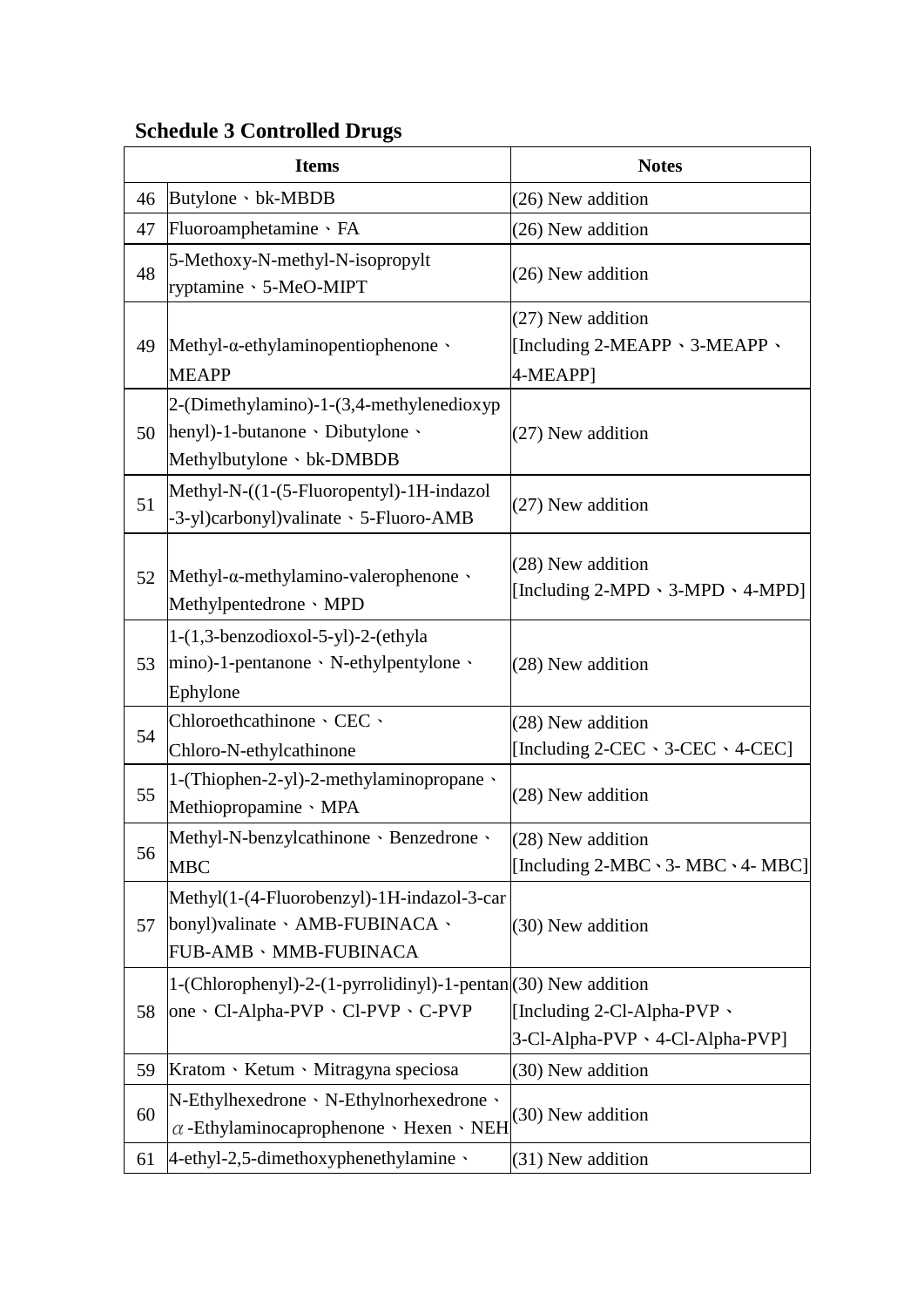|    | <b>Items</b>                                                      | <b>Notes</b>                                         |
|----|-------------------------------------------------------------------|------------------------------------------------------|
|    | $2,5$ -dimethoxy-4-ethylphenethylamine                            | (35) Revision                                        |
|    | 2-(4-ethyl-2,5-dimethoxyphenyl) ethanamine                        |                                                      |
|    | $\cdot$ 2C-E                                                      |                                                      |
|    | $N-[2S)-1$ -amino-3-methyl-1-oxobutan-2-yl]-                      |                                                      |
| 62 | 1-pentylindazole-3-carboxamide $\cdot$                            | (31) New addition                                    |
|    | <b>AB-PINACA</b>                                                  |                                                      |
| 63 | Ethylmethcathinone · EMC                                          | (31) New addition                                    |
|    |                                                                   | [Including 2-EMC \cdot 3-EMC \cdot 4-MEC]            |
| 64 | Mitragynine · 9-Methoxycorynantheidine                            | (31) New addition                                    |
|    | 1-(Chlorophenyl)-2-(1-pyrrolidinyl)-1-propa (32) New addition     |                                                      |
| 65 | none $\cdot$ Chloro- $\alpha$                                     | [Including 2-Chloro- $\alpha$ -PPP $\cdot$ 3-Chloro- |
|    | -pyrrolidinopropiophenone $\cdot$ Chloro- $\alpha$ -PPP           | $\alpha$ -PPP $\cdot$ 4-Chloro- $\alpha$ -PPP]       |
|    | Deschloro-N-ethyl-Ketamine \                                      |                                                      |
|    | 66   2-(ethylamino)-2-phenylcyclohexan-1-one $\cdot$              | (32) New addition                                    |
|    | 2-DCNEK                                                           |                                                      |
| 67 | Ethylethcathinone · EEC                                           | (32) New addition                                    |
|    |                                                                   | [Including $2$ -EEC $\cdot$ 3-EEC $\cdot$ 4-EEC]     |
|    | Fluoro- $\alpha$ -pyrrolidinohexanophenone $\cdot$                | (32) New addition                                    |
| 68 | Fluoro- $\alpha$ -PHP                                             | [Including 2-Fluoro- $\alpha$ -PHP $\cdot$ 3-Fluoro- |
|    |                                                                   | $\alpha$ -PHP $\cdot$ 4-Fluoro- $\alpha$ -PHP]       |
|    |                                                                   | (35) Revision                                        |
|    | 2-Fluorodeschloroketamine                                         |                                                      |
|    | 69 $ 2-(2-Fluorophenyl)-2-methylamino-cyclohex (32)$ New addition |                                                      |
|    | anone · Fluoroketamine · 2-FDCK                                   |                                                      |
| 70 | 3,4-Methylenedioxy- $\alpha$ -                                    | (32) New addition                                    |
|    | pyrrolidinohexiophenone MDPHP                                     |                                                      |
| 71 | $(1-Pertyl-1H-indol-3-yl)(2,2,3,3-tetramethyl$                    | (32) New addition                                    |
|    | cyclopropyl)methanone v UR-144                                    |                                                      |
| 72 | Etizolam                                                          | (32) New addition                                    |
|    | Methyl-N,N-Dimethylcathinone \                                    | (32) New addition                                    |
|    | Methyl-N,N-DMC                                                    | [Including 2-Methyl-N,N-DMC $\cdot$                  |
| 73 |                                                                   | 3-Methyl-N,N-DMC 、                                   |
|    |                                                                   | 4-Methyl-N,N-DMC]                                    |
| 74 | Eutylone · bk-EBDB · N-Ethylbutylone ·                            | (33) New addition                                    |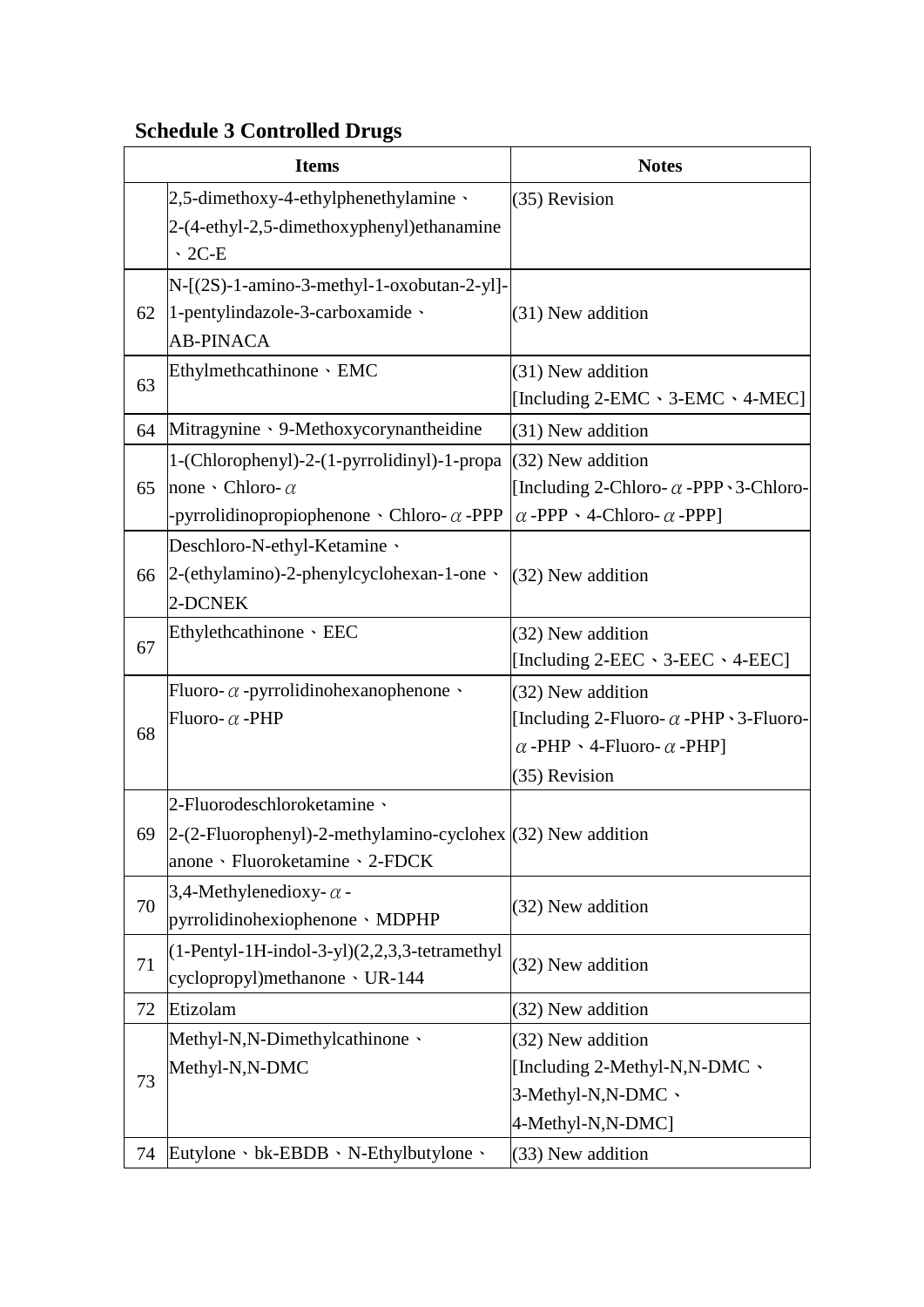|    | <b>Items</b>                                                                                                                                           | <b>Notes</b>                                                                  |
|----|--------------------------------------------------------------------------------------------------------------------------------------------------------|-------------------------------------------------------------------------------|
|    | Euthylone                                                                                                                                              |                                                                               |
| 75 | N-Ethylhexylone \<br>$ 1-(1,3-benzodioxol-5-yl)-2-(ethylamino)-1-h (33)$ New addition                                                                  |                                                                               |
|    | exanone<br>N-Butylpentylone \                                                                                                                          |                                                                               |
| 76 | $ 1-(1,3-benzodioxol-5-yl)-2-(butylamino)-1-p (34)$ New addition<br>entanone                                                                           |                                                                               |
| 77 | N-Butylhexedrone \<br>2-(butylamino)-1-phenyl-hexan-1-one                                                                                              | (34) New addition                                                             |
| 78 | $2-Aminoindane \cdot 2-AI$                                                                                                                             | (37) New addition                                                             |
| 79 | 5,6-Methylenedioxy-2-aminoindane $\cdot$ MDAI $(37)$ New addition                                                                                      |                                                                               |
| 80 | 5,6-Methylenedioxy-N-methyl-2-aminoindan $(37)$ New addition<br>e · MDMAI                                                                              |                                                                               |
| 81 | Iodo-2-aminoindane · IAI                                                                                                                               | (37) New addition<br>[Including 4-IAI \ 5-IAI]                                |
| 82 | N-Methyl-2-aminoindane · NM-2AI                                                                                                                        | (37) New addition                                                             |
| 83 | $(1-Fluorobenzyl-1H-indol-3-yl)(2,2,3,3-tetra)$<br>methylcyclopropyl)methanone                                                                         | (37) New addition<br>[Including FUB-144 $\cdot$ 2-Fluoro $\cdot$<br>3-Fluoro] |
| 84 | $ 1-(5-Fluoropently) - N-(quinolin-8-yl)-1H-ind (37)$ New addition                                                                                     |                                                                               |
|    | azole-3-carboxamide · 5F-THJ                                                                                                                           |                                                                               |
| 85 | 1-Naphthalenyl(1-pentyl-1H-indazol-3-yl)me (37) New addition<br>thanone · THJ-018                                                                      |                                                                               |
| 86 | [1-(2-Morpholin-4-ylethyl)-1H-indol-3-yl]-(2(37) New addition<br>,2,3,3-tetramethylcyclopropyl) methanone \<br>A-796,260                               |                                                                               |
| 87 | $\left  \left[ 1 \right]$ -(Tetrahydropyran-4-ylmethyl)-1H-indol-3 (37) New addition<br>-yl]-(2,2,3,3-tetramethylcyclopropyl)<br>methanone \ A-834,735 |                                                                               |
| 88 | N-Adamantyl-1-(tetrahydropyran-4-ylmethyl (37) New addition<br>)-1H-indazole-3-carboxamide                                                             | [Including AD-THPINACA \<br>Adamantan-2-yl]                                   |
| 89 | $N-(1-Methyl-1-phenylethyl)-1-pentyl-1H-ind(37)$ New addition<br>ole-3-carboxamide · CUMYL-PICA                                                        |                                                                               |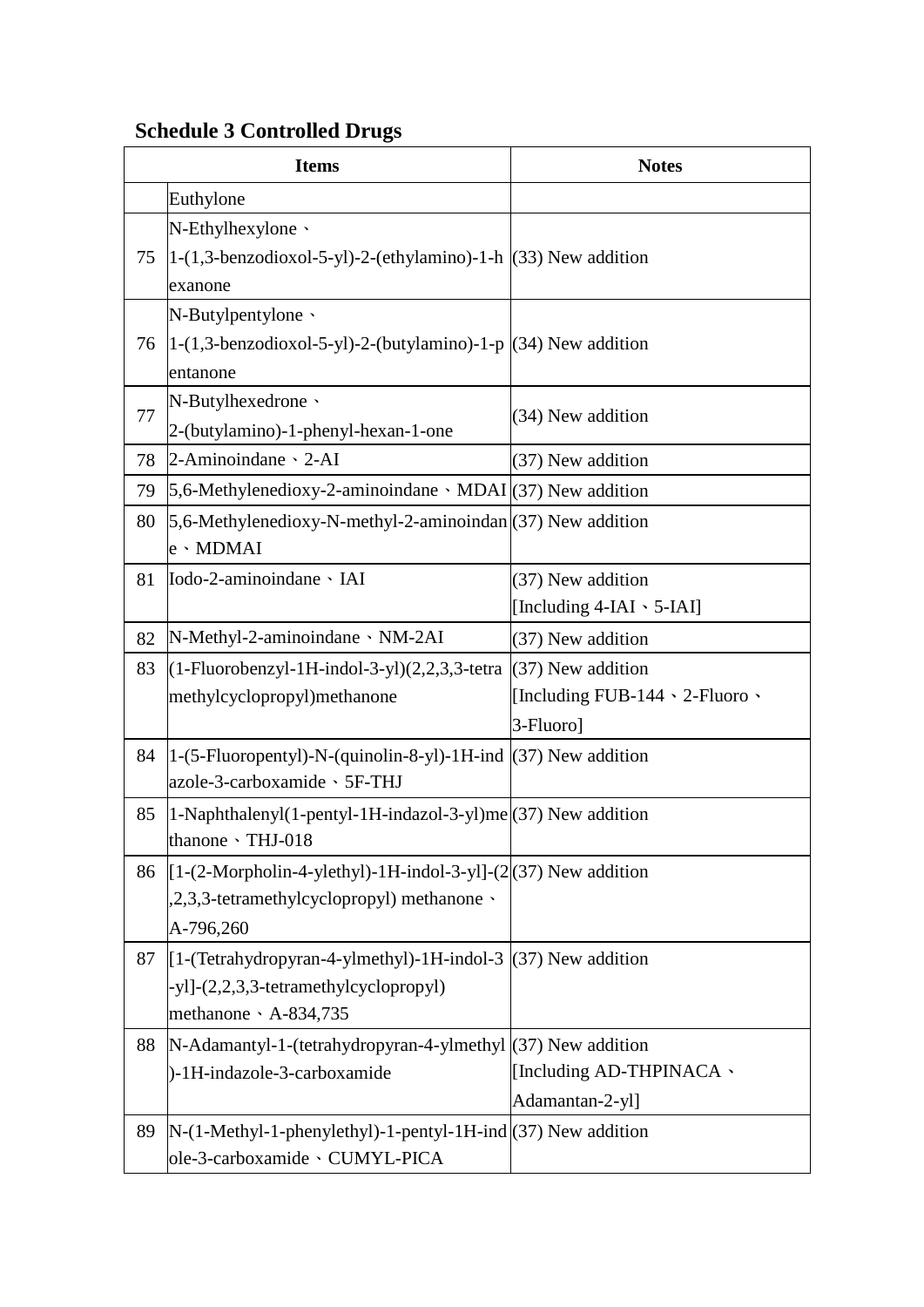|    | <b>Items</b>                                                                                                                                                                                                                                | <b>Notes</b>                              |
|----|---------------------------------------------------------------------------------------------------------------------------------------------------------------------------------------------------------------------------------------------|-------------------------------------------|
|    | 90 Quinolin-8-yl 3-[(4,4-difluoropiperidin<br>-1-yl)sulfonyl]-4-methylbenzoate \<br>2F-QMPSB                                                                                                                                                | (37) New addition                         |
| 91 | $ 4-Hydroxy-3,3,4-trimethyl-1-(1-pentyl-1H-in (37)$ New addition<br>dol-3-yl)pentan-1-one \ 4-HTMPIPO                                                                                                                                       |                                           |
| 92 | $N-(1-Amino-3-methyl-1-oxobutan-2-yl)-1-(5)(37)$ New addition<br>-chloropentyl)-1H-indazole-3-<br>carboxamide ·<br>5Cl-AB-PINACA)(N-(1-Amino-3-methyl-1-<br>oxobutan-2-yl)-1-(5-chloropentyl)-1H-indazo<br>le-3- carboxamide 、5Cl-AB-PINACA |                                           |
|    | 93   N-(1-Amino-3-methyl-1-oxobutan-2-yl)-1-(5 $(37)$ New addition<br>-fluoropentyl)-5-fluorophenyl-1H-pyrazole-3   [Including 5F-AB-FUPPYCA \<br>-carboxamide                                                                              | $2$ -Fluorophenyl $\cdot$ 3-Fluorophenyl] |
|    | 94   N-(1-Amino-3-methyl-1-oxobutan-2-yl)-1-(5 $ (37)$ New addition<br>-fluoropentyl)-1H-indazole-3-<br>carboxamide 、5F-AB-PINACA                                                                                                           |                                           |
|    | 95  N-(1-Amino-3,3-dimethyl-1-oxobutan-2<br>-yl)-1-(5-fluoropentyl)-1H-indole-3-<br>carboxamide 、5F-ADBICA                                                                                                                                  | (37) New addition                         |
|    | 96  N- $(1-Amino-3,3-dimethyl-1-oxobutan-2-yl)$ - $(37)$ New addition<br>1-(5-fluoropentyl)-1H-indazole-3-<br>carboxamide 、5F-ADB-PINACA                                                                                                    |                                           |
| 97 | $N-(1-Amino-3-methyl-1-oxobutan-2-yl)-1-(5)(37)$ New addition<br>-fluoropentyl)-1H-indole-3- carboxamide \<br>5F-AMBICA                                                                                                                     |                                           |
| 98 | $N-(Adamantan-1-yl)-1-(5-fluoropentyl)-1H-i(37)$ New addition<br>ndazole-3-carboxamide > 5F-APINACA                                                                                                                                         |                                           |
| 99 | $N-(1-Amino-1-oxo-3-phenylpropan-2-yl)-1-$<br>(5-fluoropentyl)-1H-indazole-3-carboxamide<br><b>SF-APP-PINACA</b>                                                                                                                            | (37) New addition                         |
|    | 100 Ethyl 2-[1-(5-fluoropentyl)-1H-indazole-3-<br>carboxamido]-3,3-dimethylbutanoate \<br>5F-EDMB-PINACA                                                                                                                                    | (37) New addition                         |
|    | 101 Ethyl 2-[1-(5-Fluoropentyl)-1H-indazole-                                                                                                                                                                                                | (37) New addition                         |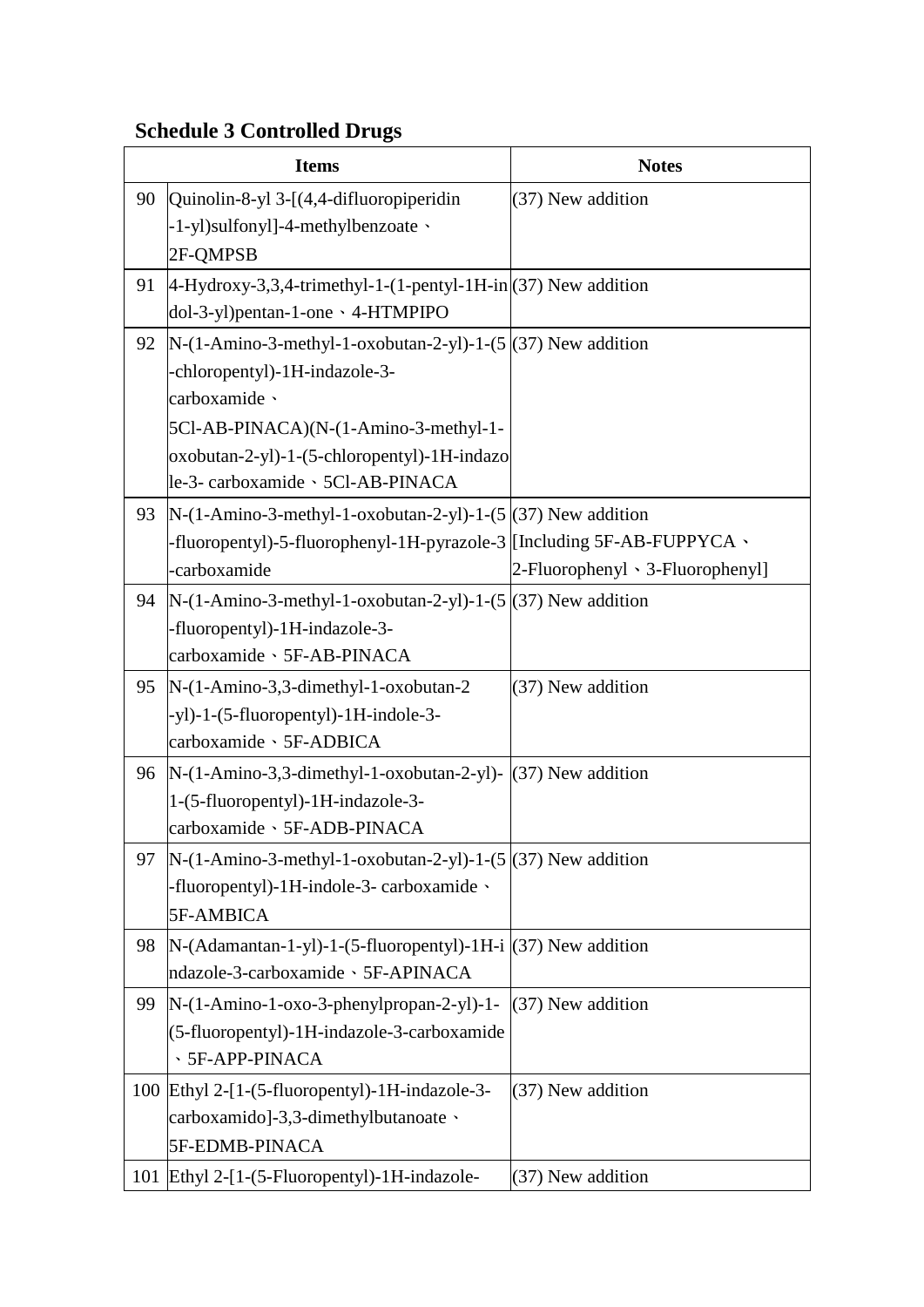| <b>Items</b>                                                                              | <b>Notes</b>        |
|-------------------------------------------------------------------------------------------|---------------------|
| 3-carboxamido]-3-methylbutanoate \                                                        |                     |
| 5F-EMB-PINACA                                                                             |                     |
| 102 Quinolin-8-yl                                                                         | (37) New addition   |
| 1-(5-fluoropentyl)-1H-indazole                                                            |                     |
| -3-carboxylate \ 5F-NPB-22                                                                |                     |
| 103 Methyl 2-(1-(5-fluoropentyl)-1H-indole-3-                                             | (37) New addition   |
| carboxamido)-3,3-dimethylbutanoate \                                                      |                     |
| 5F-MDMB-PICA                                                                              |                     |
| 104 Methyl 2-[1-(5-fluoropentyl)-1H-indazole-<br>3-carboxamido]-3,3-dimethylbutanoate \   | (37) New addition   |
| 5F-MDMB-PINACA                                                                            |                     |
| 105   Methyl 2-[1-(5-fluoropentyl)-1H-indol-3-yl]                                         | $(37)$ New addition |
| carboxamido-3-methylbutanoate \                                                           |                     |
| 5F-MMB-PICA                                                                               |                     |
| 106  1-(5-Fluoropentyl)-N-(naphthalen-1-yl)-1H-i $(37)$ New addition                      |                     |
| ndole-3-carboxamide · 5F-MN-24                                                            |                     |
| 107   Quinolin-8-yl 1-(5-fluoropentyl)-1H-indole                                          | (37) New addition   |
| $-3$ -carboxylate $\cdot$ 5F-PB-22                                                        |                     |
| 108  1-(5-Fluoropentyl)-N-(naphthalen-1-yl)-1H-p (37) New addition                        |                     |
| yrrolo[3,2-c]pyridine-3-carboxamide \                                                     |                     |
| 5F-PCN                                                                                    |                     |
| 109 Naphthalen-1-yl                                                                       | (37) New addition   |
| 1-(5-fluoropentyl)-1H-indazole                                                            |                     |
| -3-carboxylate 、5F-SDB-005                                                                |                     |
| 110  N-Benzyl-1-(5-fluoropentyl)-1H-indole-3-car (37) New addition                        |                     |
| boxamide > 5F-SDB-006                                                                     |                     |
| 111 [1-(5-Fluoropentyl)-1H-indazole-3-yl]<br>$(2,2,3,3$ -tetramethylcyclopropyl)methanone | (37) New addition   |
| $\cdot$ FAB-144                                                                           |                     |
| 112  N-[3-(2-Methoxyethyl)-4,5-dimethyl-1,3-thia $(37)$ New addition                      |                     |
| zol-2-ylidene]-2,2,3,3-tetramethylcyclopropa                                              |                     |
| ne-1-carboxamide \ A-836,339                                                              |                     |
| 113  {1-[(1-Methylpiperidin-2-yl)methyl]-1H-                                              | (37) New addition   |
| $indol-3-yl$ { $(2,2,3,3$ -tetramethylcyclopropyl}                                        |                     |
| methanone · AB-005                                                                        |                     |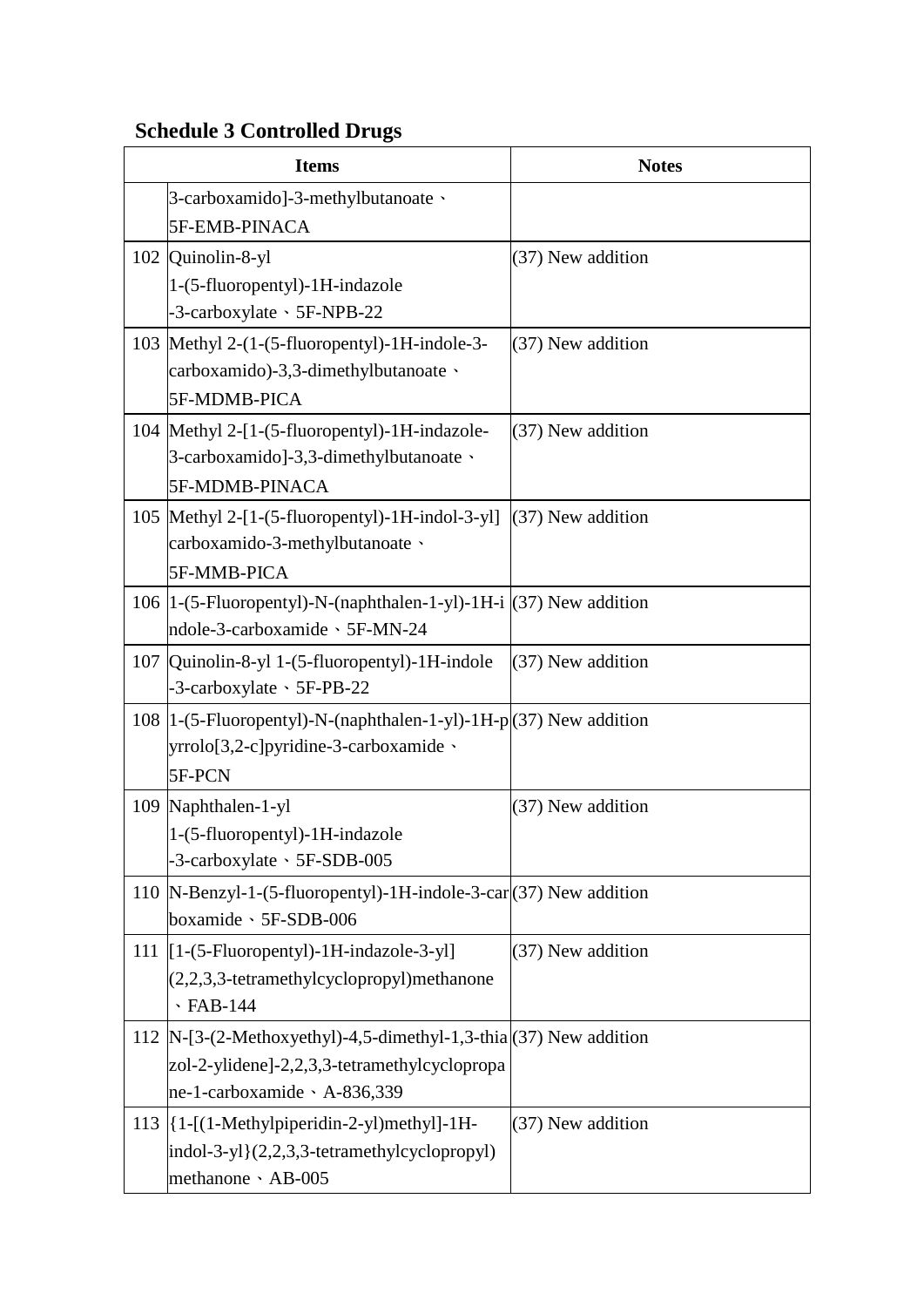| <b>Items</b>                                                                | <b>Notes</b>                                      |
|-----------------------------------------------------------------------------|---------------------------------------------------|
| 114  N-(1-Amino-3-methyl-1-oxobutan-2-yl)-1-(c $(37)$ New addition          |                                                   |
| yclohexylmethyl)-3-fluorophenyl-1H-pyrazol [Including AB-CHMFUPPYCA \       |                                                   |
| e-5-carboxamide                                                             | $2$ -Fluoro $\cdot$ 3-Fluoro]                     |
| 115  N-(1-Amino-3-methyl-1-oxobutan-2-yl)-1-fl (37) New addition            |                                                   |
| uorobenzyl-1H-indazole-3-carboxamide                                        | [Including AB-FUBINACA \                          |
|                                                                             | 2-Fluoro · 3-Fluoro]                              |
| 116  N- $(1-Amino-3,3-dimethyl-1-oxobutan-2-yl)$ - $(37)$ New addition      |                                                   |
| 1-(cyclohexylmethyl)-1H-indazole-3-carboxa                                  |                                                   |
| mide · ADB-CHMINACA                                                         |                                                   |
| 117  N-(1-Amino-3,3-dimethyl-1-oxobutan-2-yl)-                              | $(37)$ New addition                               |
| 1-fluorobenzyl-1H-indazole-3-carboxamide                                    | [Including ADB-FUBINACA \                         |
|                                                                             | $2$ -Fluoro $\cdot$ 3-Fluoro]                     |
| 118 N-(1-Amino-3,3-dimethyl-1-oxobutan-2-yl)-                               | (37) New addition                                 |
| 1-pentyl-1H-indole-3-carboxamide \                                          |                                                   |
| <b>ADBICA</b>                                                               |                                                   |
| 119   N-(1-Amino-3,3-dimethyl-1-oxobutan-2-yl)- $(37)$ New addition         |                                                   |
| 1-pentyl-1H-indazole-3-carboxamide \                                        |                                                   |
| <b>ADB-PINACA</b>                                                           |                                                   |
| 120  7-Chloro-N-{1-[2-(cyclopropylsulfonylamin  (37) New addition           |                                                   |
| o)ethylamino]-3,3-dimethyl-1-oxobutan-2-yl  [Including ADSB-FUB-187 $\cdot$ |                                                   |
| }-1-fluorobenzyl-1H-indazole-3-carboxamid   2-Fluoro · 3-Fluoro]            |                                                   |
| e                                                                           |                                                   |
| 121  {1-[(1-Methylpiperidin-2-yl)methyl]-1H-ind  (37) New addition          |                                                   |
| ol-3-yl}(naphthalen-1-yl)methanone \                                        |                                                   |
| AM-1220                                                                     |                                                   |
| 122   Iodonitrophenyl { 1 - [(1-methylpiperidin-2-yl)                       | (37) New addition                                 |
| methyl]-1H-indol-3-yl}methanone                                             | [Including AM-1241 $\cdot$ 2-Iodo-3-nitro $\cdot$ |
|                                                                             | 4-Iodo-3-nitro > 3-iodo-5-nitro]                  |
| 123   Adamantan-1-yl { 1-[(1-methylpiperidin-2-yl)   (37) New addition      |                                                   |
| methyl]-1H-indol-3-yl}methanone \                                           |                                                   |
| AM-1248                                                                     |                                                   |
| 124 $[5-[3-(1-naphthoyl)-1H-indol-1-y]$                                     | (37) New addition                                 |
| pentanenitrile · AM-2232                                                    |                                                   |
| 125  Iodophenyl{1-[(1-methylpiperidin-2-yl)meth (37) New addition           |                                                   |
| yl]-1H-indol-3-yl}methanone                                                 | [Including AM-2233 $\cdot$ 3-Iodo $\cdot$ 4-Iodo] |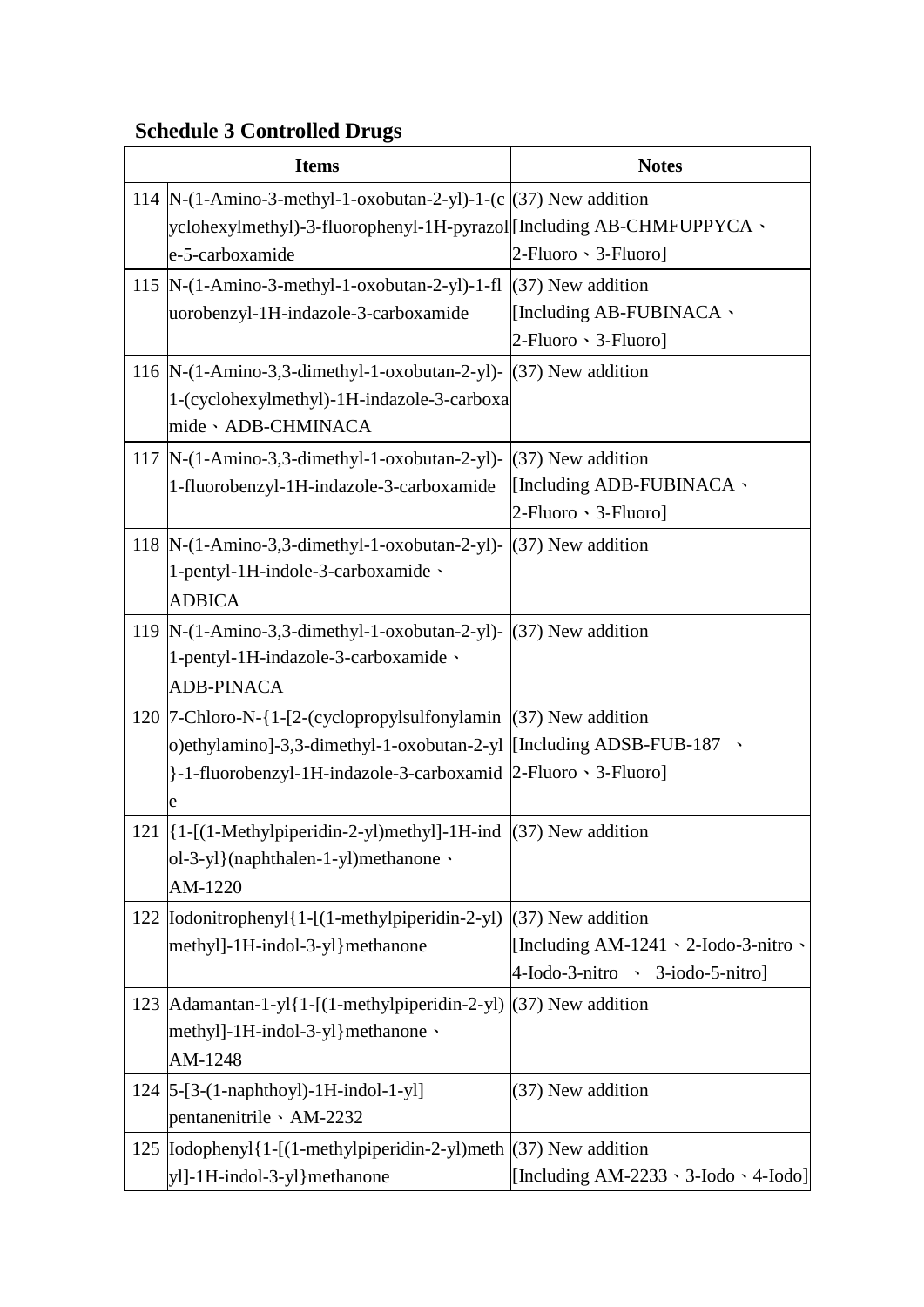| <b>Items</b>                                                                                                                         | <b>Notes</b>                                     |
|--------------------------------------------------------------------------------------------------------------------------------------|--------------------------------------------------|
| 126   Iodophenyl(1-pentyl-1H-indol-3-yl)                                                                                             | (37) New addition                                |
| methanone                                                                                                                            | [Including AM-679 $\cdot$ 3-Iodo $\cdot$ 4-Iodo] |
| $127$ [ $1-(5-Fluoropently)$ -1H-indol-3-yl]                                                                                         | (37) New addition                                |
| iodophenylmethanone                                                                                                                  | [Including AM-694 \ 3-Iodo \ 4-Iodo]             |
| 128   Methyl(1-pentyl-1H-indazole-3-carbonyl)<br>valinate · AMB                                                                      | (37) New addition                                |
| 129   Methyl [1-(cyclohexylmethyl) - 1H-indazole-3<br>-carbonyl]valinate · AMB-CHMINACA                                              | (37) New addition                                |
| 130  N-(Adamantan-1-yl)-1-pentyl-1H-indole-3-c (37) New addition<br>arboxamide · APICA                                               |                                                  |
| 131  N-(Adamantan-1-yl)-1-pentyl-1H-indazole-3 (37) New addition<br>carboxamide · APINACA                                            |                                                  |
| 132  N- $(1-Amino-1-oxo-3-phenylpropan-2-yl)-1-([37)$ New addition<br>cyclohexylmethyl)-1H-indazole-3-<br>carboxamide · APP-CHMINACA |                                                  |
| 133  N- $(1-Amino-1-oxo-3-phenylpropan-2-yl)-1-f (37)$ New addition                                                                  | [Including APP-FUBINACA \                        |
| luorobenzyl-1H-indazole-3-carboxamide                                                                                                | $2$ -Fluoro $\cdot$ 3-Fluoro]                    |
| 134 $\left 2-(2-Methoxyphenyl)-1-[1-[(1-methyl-2-pipe](37))$ New addition                                                            |                                                  |
| ridinyl)methyl]-1H-indol-3-yl] ethanone \                                                                                            |                                                  |
| Cannabipiperidiethanone                                                                                                              |                                                  |
| 135 $\left 2-(3-Hydroxycyclohexyl)-5-(2-methyloctan-)(37)\right $ New addition<br>$[2-y]$ )phenol $\cdot$ CP-47,497                  |                                                  |
| 136 2-(3-Hydroxycyclohexyl)-5-(2-methylheptan $(37)$ New addition<br>$-2$ -yl)phenol $\cdot$ CP-47,497-C6                            |                                                  |
| 137 2-(3-Hydroxycyclohexyl)-5-(2-methylnonan (37) New addition<br>$-2$ -yl)phenol $\cdot$ CP-47,497-C8                               |                                                  |
| 138 2-(3-Hydroxycyclohexyl)-5-(2-methyldecan- (37) New addition<br>$(2-yl)$ phenol $\cdot$ CP-47,497-C9                              |                                                  |
| 139  2-[5-Hydroxy-2-(3-hydroxypropyl)cyclohexy (37) New addition<br>$ 1]-5-(2-methyloctan-2-yl)$ phenol $\cdot CP$ -55,940           |                                                  |
| 140   Naphthalen-1-yl[4-(pentyloxy) naphthalen-1- (37) New addition<br>yl]methanone · CRA-13                                         |                                                  |
| 141  1-(4-Cyanobutyl)-N-(1-methyl-1-phenylethyl (37) New addition                                                                    |                                                  |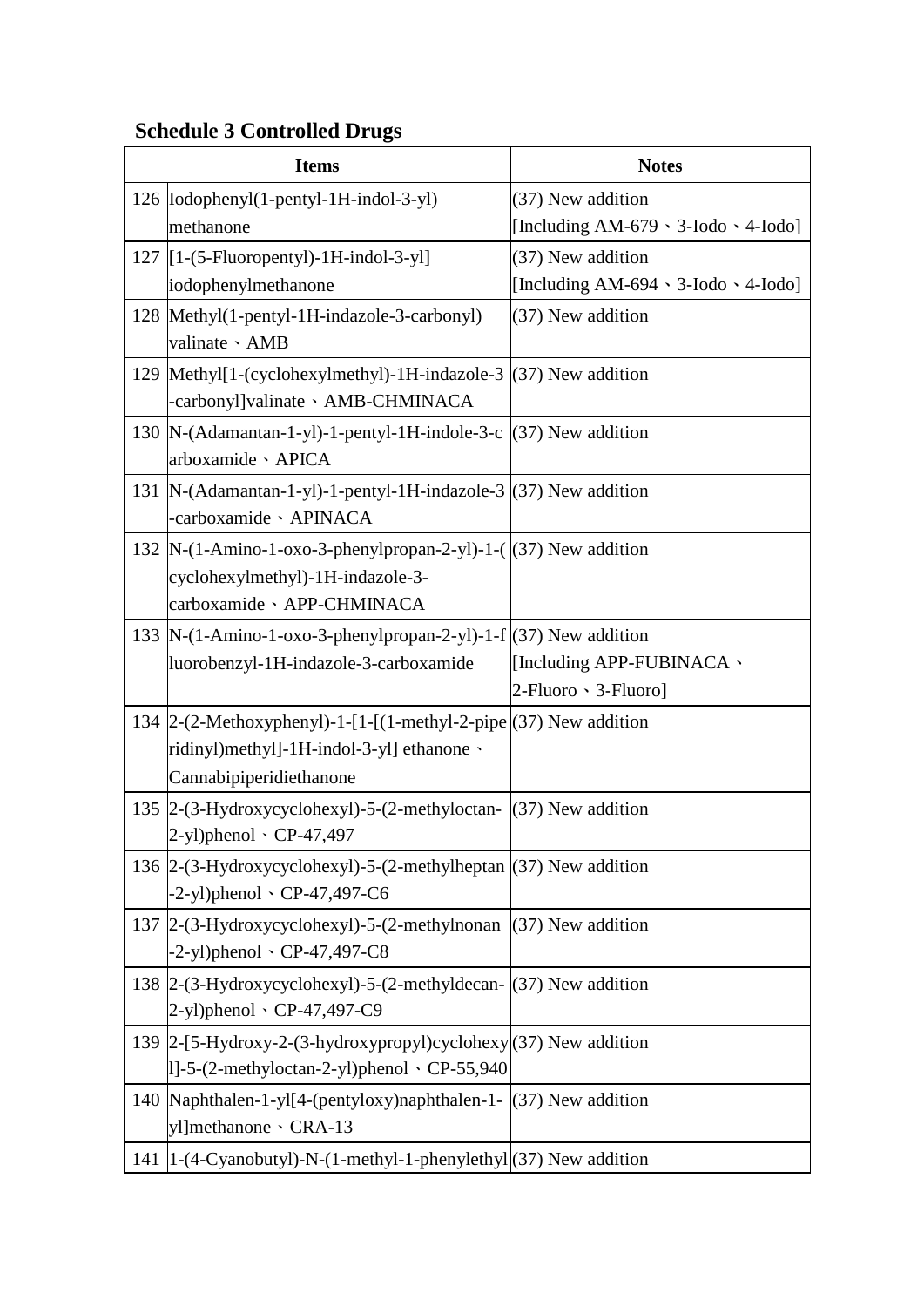| <b>Items</b>                                                                                                 | <b>Notes</b>                                  |
|--------------------------------------------------------------------------------------------------------------|-----------------------------------------------|
| )indazole-3-carboxamide \                                                                                    |                                               |
| <b>CUMYL-4CNBINACA</b>                                                                                       |                                               |
| 142  1-(5-Fluoropentyl)-N-(2-phenylpropan-2-yl)- (37) New addition                                           |                                               |
| 7-azaindole-3-carboxamide \                                                                                  |                                               |
| CUMYL-5F-P7AICA                                                                                              |                                               |
| 143  1-(5-Fluoropentyl)-N-(2-phenylpropan-2-yl)- (37) New addition                                           |                                               |
| 1H-indole-3-carboxamide \                                                                                    |                                               |
| CUMYL-5F-PICA                                                                                                |                                               |
| 144  1-(5-Fluoropentyl)-N-(2-phenylpropan-2-yl)- (37) New addition                                           |                                               |
| 1H-indazole-3-carboxamide \                                                                                  |                                               |
| <b>CUMYL-5F-PINACA</b>                                                                                       |                                               |
| 145   5-pentyl-2-(2-phenylpropan-2-yl)-2,5-dihydr   (37) New addition                                        |                                               |
| $o$ -1H-pyrido[4,3-b]indol-1-one $\cdot$                                                                     |                                               |
| <b>CUMYL-PeGACLONE</b>                                                                                       |                                               |
| 146  1-Pentyl-N-(2-phenylpropan-2-yl)-1H-indazo (37) New addition                                            |                                               |
| le-3-carboxamide · CUMYL-PINACA                                                                              |                                               |
| 147 Dimethylheptylpyran                                                                                      | (37) New addition                             |
| 148 $\left[\frac{(4-EthyInaphthalen-1-yI)}{1-(5-fluoropentyl)}\right]$ (37) New addition                     |                                               |
| 1H-indol-3-yl]methanone                                                                                      |                                               |
| 149   1-Fluorobenzyl-N-(naphthalen-1-yl)-1H-indo (37) New addition                                           |                                               |
| le-3-carboxamide                                                                                             | [Including FDU-NNE1 \ 2-Fluoro \              |
|                                                                                                              | 3-Fluoro]                                     |
| 150 Naphthalen-1-yl 1-fluorobenzyl-1H-                                                                       | $(37)$ New addition                           |
| indole-3-carboxylate                                                                                         | [Including FDU-PB-22 $\cdot$ 2-Fluoro $\cdot$ |
|                                                                                                              | 3-Fluoro]                                     |
| 151  N-(Adamantan-1-yl)-1-fluorobenzyl-1H-inda (37) New addition                                             |                                               |
| zole-3-carboxamide                                                                                           | [Including FUB-AKB48 \cdot 2-Fluoro \cdot     |
|                                                                                                              | 3-Fluoro 1                                    |
| 152 $\left[1-(5 - Fluoropentyl)-1H-benzofd\right]$ imidazol-2- $\left[\frac{(37)}{(37)}\right]$ New addition |                                               |
| yl](naphthalen-1-yl)methanone、FUBIMINA                                                                       |                                               |
| 153 $(1 - Fluorobenzyl - 1H-indol - 3 - yl)(naphthalen - 1)(37)$ New addition                                |                                               |
| -yl)methanone                                                                                                | [Including FUB-JWH-018 \                      |
|                                                                                                              | $2$ -Fluoro $\cdot$ 3-Fluoro]                 |
| 154 Quinolin-8-yl 1-fluorobenzyl-1H-indazole-                                                                | (37) New addition                             |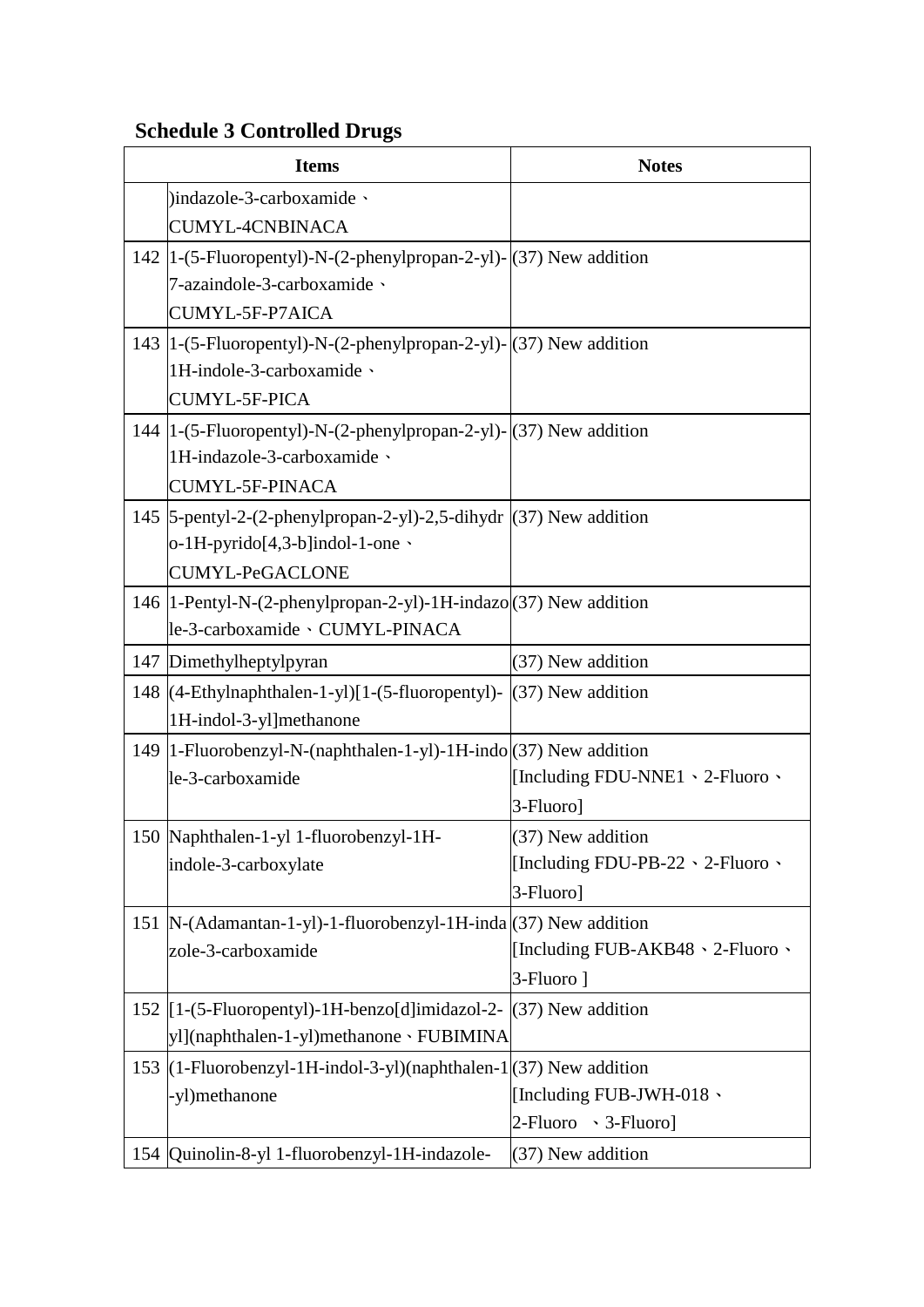| <b>Items</b>                                                          | <b>Notes</b>                             |
|-----------------------------------------------------------------------|------------------------------------------|
| 3-carboxylate                                                         | [Including FUB-NPB-22 \ 2-Fluoro \       |
|                                                                       | 3-Fluoro]                                |
| 155  Quinolin-8-yl 1-fluorobenzyl-1H-indole-3-                        | (37) New addition                        |
| carboxylate                                                           | [Including FUB-PB-22 \ 2-Fluoro \        |
|                                                                       | 3-Fluoro]                                |
| 156 Dexanabinol · HU-211                                              | (37) New addition                        |
| 157  4-[4-(1,1-Dimethylheptyl)-2,6-dimethoxyphe (37) New addition     |                                          |
| nyl]-6,6-dimethyl-bicyclo[3.1.1]hept-2-ene-2                          |                                          |
| - methanol · HU-308                                                   |                                          |
| 158   3-Hydroxy-2-(6-isopropenyl-3-methylcycloh   (37) New addition   |                                          |
| $ex-2-en-1-yl$ -5-pentyl-1,4-benzoquinone $\cdot$                     |                                          |
| HU-331                                                                |                                          |
| 159  N-(1,3-Benzodioxol-5-ylmethyl)-1,2-dihydro (37) New addition     |                                          |
| -7-methoxy-2-oxo-8-pentyloxy-3-quinolinec                             |                                          |
| arboxamide · JTE-907                                                  |                                          |
| $160$ (2-Methyl-1-pentyl-1H-indol-3-yl)                               | (37) New addition                        |
| (naphthalen-1-yl)methanone · JWH-007                                  |                                          |
| 161 (2-Methyl-1-propylindol-3-yl)-naphthalen-1- (37) New addition     |                                          |
| ylmethanone · JWH-015                                                 |                                          |
| 162 $(1-Hexylindol-3-yl)$ -naphthalen-1-ylmethano $(37)$ New addition |                                          |
| $ne \cdot JWH-019$                                                    |                                          |
| 163   Naphthalen-1-yl-(1-pentylpyrrol-yl) methano                     | $(37)$ New addition                      |
| ne                                                                    | [Including JWH-030 \ Pyrrol-2-yl]        |
| 164 Naphthalen-1-yl-(1-pentyl-phenylpyrrol-3-yl (37) New addition     |                                          |
| )-methanone                                                           | [Including JWH-145 \cdot 2-Phenylpyrrol] |
| 165 3-(Naphthalen-1-yl-methyl)-1-pentylindole                         | (37) New addition                        |
| $\cdot$ JWH-175                                                       |                                          |
| 166 [1-(2-Morpholin-4-ylethyl)indol-3-yl]-naphth (37) New addition    |                                          |
| alen-yl-methanone                                                     | [Including JWH-200 \ Naphthalen-2-yl]]   |
| 167 2-(Chlorophenyl)-1-(1-pentylindol-3-yl)etha                       | (37) New addition                        |
| none                                                                  | [Including JWH-203 \ 3-Chloro \          |
|                                                                       | 4-Chloro]                                |
| 168 (Ethylnaphthalen-1-yl)-(1-pentylindol-3-yl)-                      | (37) New addition                        |
| methanone                                                             | [Including JWH-210 \cdot 2-Ethyl \cdot   |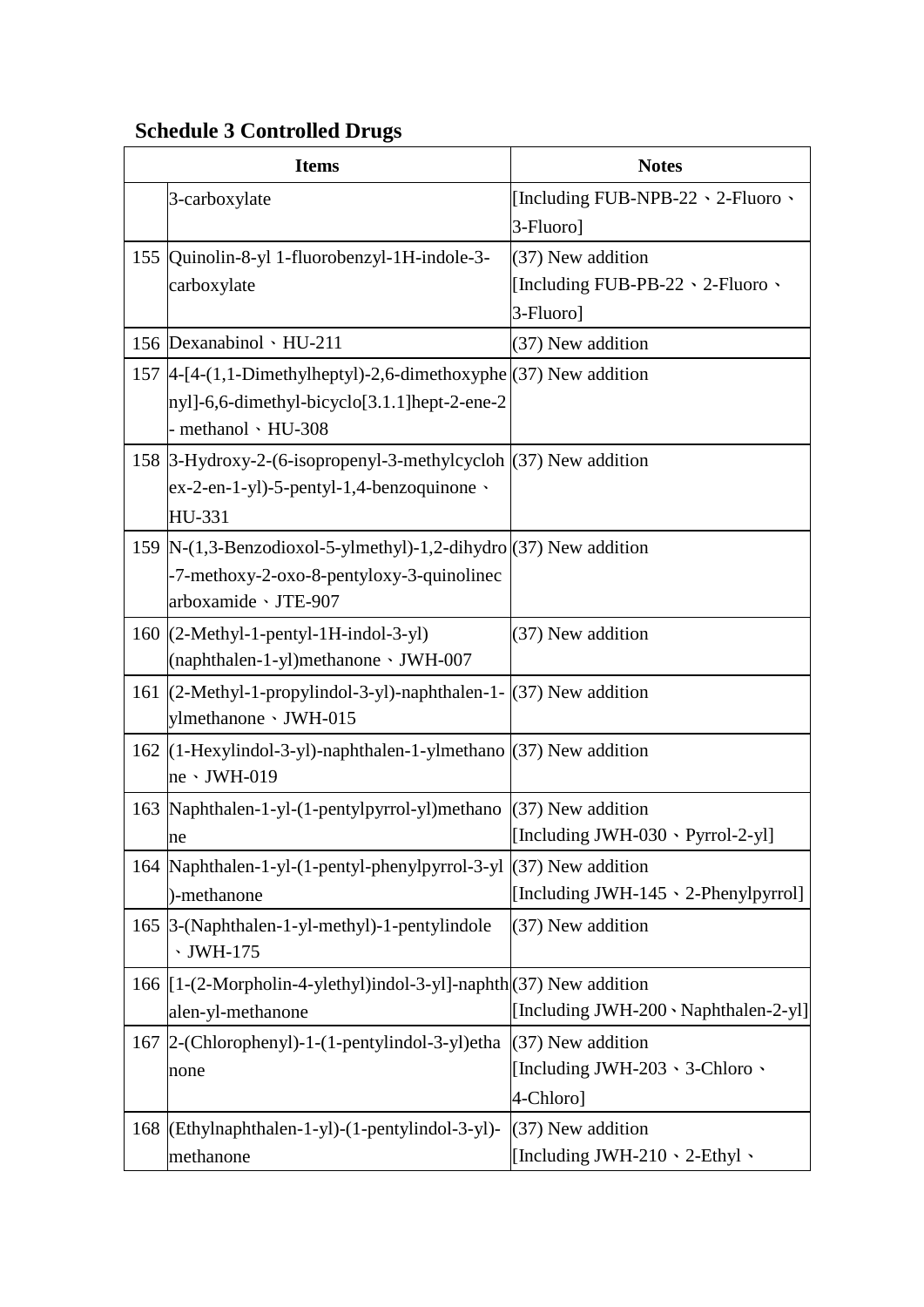| <b>Items</b>                                                                                                             | <b>Notes</b>                                                                                                                                                                   |
|--------------------------------------------------------------------------------------------------------------------------|--------------------------------------------------------------------------------------------------------------------------------------------------------------------------------|
|                                                                                                                          | $3$ -Ethyl $\cdot$ 5-Ethyl $\cdot$ 6-Ethyl $\cdot$ 7-Ethyl]                                                                                                                    |
| 169  2-(Methylphenyl)-1-(1-pentylindol-3-yl)-etha (37) New addition<br>none                                              | [Including JWH-251 $\cdot$ JWH-208 $\cdot$<br>3-Methyl]                                                                                                                        |
| 170  2-(Methoxyphenyl)-1-(1-pentylindol-3-yl)-et $ (37)$ New addition<br>hanone                                          | [Including JWH-302 $\cdot$ JWH-201]                                                                                                                                            |
| 171 [[5-(Fluorophenyl)-1-pentylpyrrol-3-yl]-napht (37) New addition<br>halen-1-yl-methanone                              | [Including JWH-307 \ JWH-307-3' \<br>JWH-307-5' 、 JWH-308 、 JWH-368]                                                                                                           |
| 172 [[5-(Methylphenyl)-1-pentylpyrrol-3-yl]-naph (37) New addition<br>thalen-1-yl-methanone                              | [Including JWH-370 $\cdot$ JWH-346 $\cdot$<br>JWH-244]                                                                                                                         |
| 173 (Chloronaphthalen-1-yl)-(1-pentylindol-3-yl) (37) New addition<br>-methanone                                         | [Including JWH-398 $\cdot$ 2-Chloro $\cdot$<br>5-Chloro 、6-Chloro 、7-Chloro 、<br>8-Chloro]                                                                                     |
| 174 $[1-(5-Fluoropently)]\text{indol-3-y}$ ]-<br>(methylnaphthalen-1-yl)-methanone                                       | (37) New addition<br>[Including MAM-2201 $\cdot$ MAM-2201<br>$N-(2-Fluoropently) \cdot MAM-2201$<br>$N-(4-Fluoropently) \cdot 2-Methyl \cdot$<br>5-Methyl 、7-Methyl 、8-Methyl] |
| 175  N- $(1$ -Hexyl-2-hydroxyindol-3-yl)-iminobenz $(37)$ New addition<br>amide · MDA-19                                 |                                                                                                                                                                                |
| 176   Methyl $(S)-3,3$ -dimethyl-2- $(1-(pent-4-en-1))$<br>-yl)-1H-indazole-3-carboxamido)butanoate<br>· MDMB-4en-PINACA | (37) New addition                                                                                                                                                              |
| 177   Methyl 2-{[1-(cyclohexylmethyl)indole-3-<br>carbonyl]amino}-3,3-dimethylbutanoate \<br>MDMB-CHMICA                 | (37) New addition                                                                                                                                                              |
| 178 Methyl 2-{[1-(cyclohexylmethyl)indazole<br>-3-carbonyl]amino}-3,3-dimethylbutanoate<br>· MDMB-CHMINACA               | (37) New addition                                                                                                                                                              |
| 179 Methyl<br>2-{{1-[(4-fluorophenyl)methyl]indole<br>-3-carbonyl}amino}-3,3-dimethylbutanoate                           | (37) New addition                                                                                                                                                              |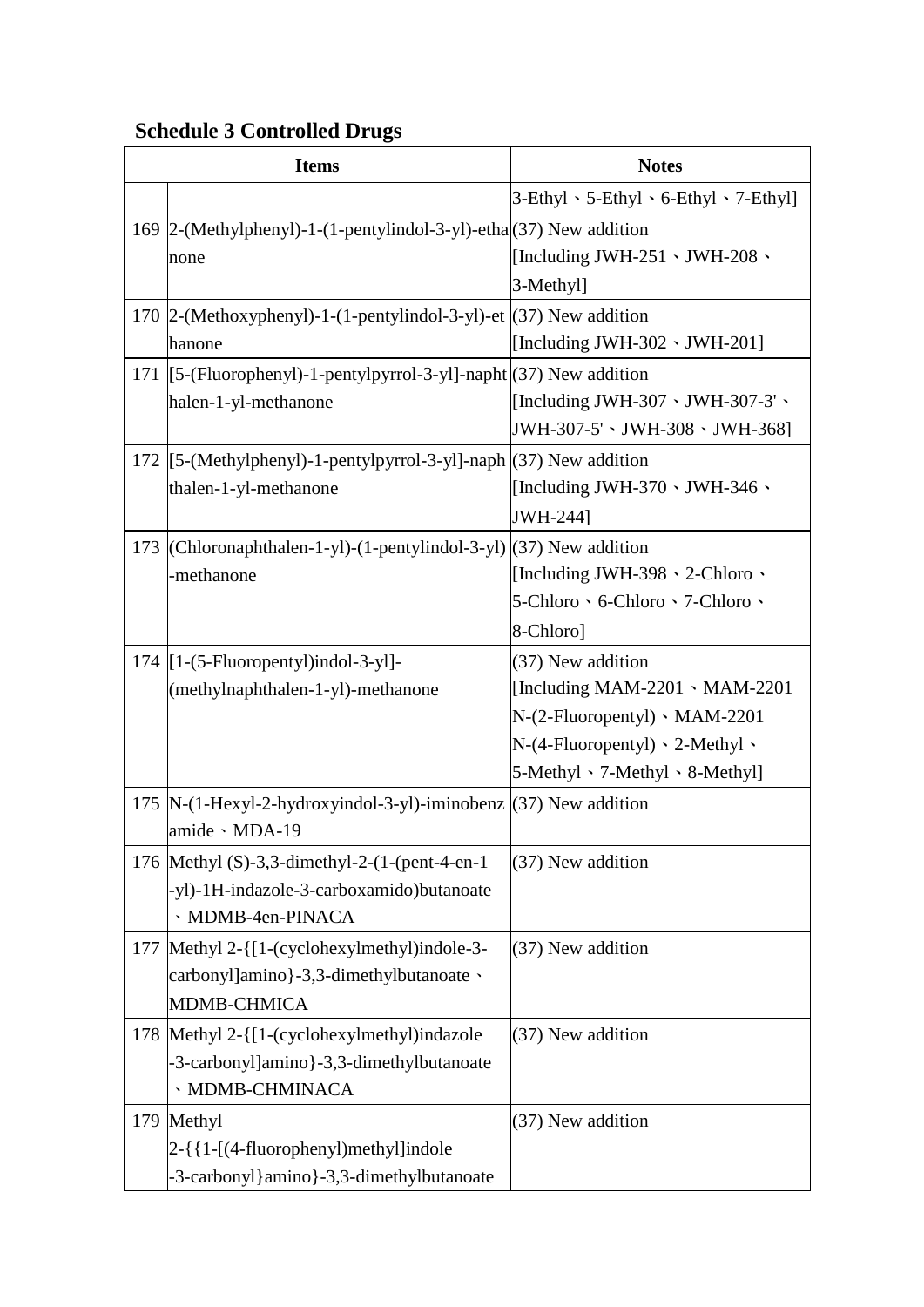| <b>Items</b>                                                                                                                    | <b>Notes</b>                                                                          |
|---------------------------------------------------------------------------------------------------------------------------------|---------------------------------------------------------------------------------------|
| · MDMB-FUBICA                                                                                                                   |                                                                                       |
| 180   Methyl 2-{{1-[(4-fluorophenyl) methyl]<br>indazole-3-carbonyl}amino}-3,3-<br>dimethylbutanoate · MDMB-FUBINACA            | (37) New addition                                                                     |
| 181 (4-Methylpiperazin-1-yl)-(1-pentylindol-3-yl (37) New addition<br>)-methanone · Mepirapim                                   |                                                                                       |
| 182 Methyl 2-{[1-(cyclohexylmethyl)indole-3-<br>carbonyl]amino}-3-methylbutanoate \<br>MMB-CHMICA                               | (37) New addition                                                                     |
| 183  N-Naphthalen-yl-1-pentylindole-3-carboxam (37) New addition<br>ide                                                         | [Including MN-24 \ Naphthalen-2-yl]                                                   |
| 184 (1-Methoxy-3,3-dimethyl-1-oxobutan-2-yl)-<br>1-(cyclohexylmethyl)indazole-3<br>-carboxylate · MO-CHMINACA                   | $(37)$ New addition                                                                   |
| 185  1-(Oxan-4-ylmethyl)-N- $(2$ -phenylpropan-2-y $ (37)$ New addition<br>1)-indazole-3-carboxamide \<br><b>CUMYL-THPINACA</b> |                                                                                       |
| 186  N-Naphthalen-1-yl-pentylindazole-3-carboxa (37) New addition<br>mide                                                       | [Including MN-18 \cdot MN-18 2'-indazole]]                                            |
| 187  N-(1-Adamantyl)-1-(5-fluoropentyl)indole-3-(37) New addition<br>carboxamide · STS-135                                      |                                                                                       |
| 188  Naphthalen-1-yl1-(5-fluoropentyl)indole<br>-3-carboxylate NM-2201                                                          | (37) New addition                                                                     |
| 189  Quinolin-yl 1-pentylindole-3-carboxylate                                                                                   | (37) New addition<br>[Including PB-22 $\cdot$ Quinolin-6-yl $\cdot$<br>Quinolin-7-yl] |
| 190 Quinolin-yl 1-(cyclohexylmethyl)-indole-3-<br>carboxylate                                                                   | (37) New addition<br>[Including BB-22 $\cdot$ Quinolin-6-yl $\cdot$<br>Quinolin-7-yl] |
| 191 (Methoxyphenyl)-(1-pentylindol-3-yl)methan (37) New addition<br>one                                                         | [Including RCS-4 $\cdot$ RCS-2 $\cdot$ RCS-3]                                         |
| $192$  1-[1-(2-Cyclohexylethyl)indol-3-yl]-2-(meth<br>oxyphenyl) ethanone                                                       | $(37)$ New addition<br>[Including RCS-8 $\cdot$ 3-Methoxy $\cdot$<br>4-Methoxy]       |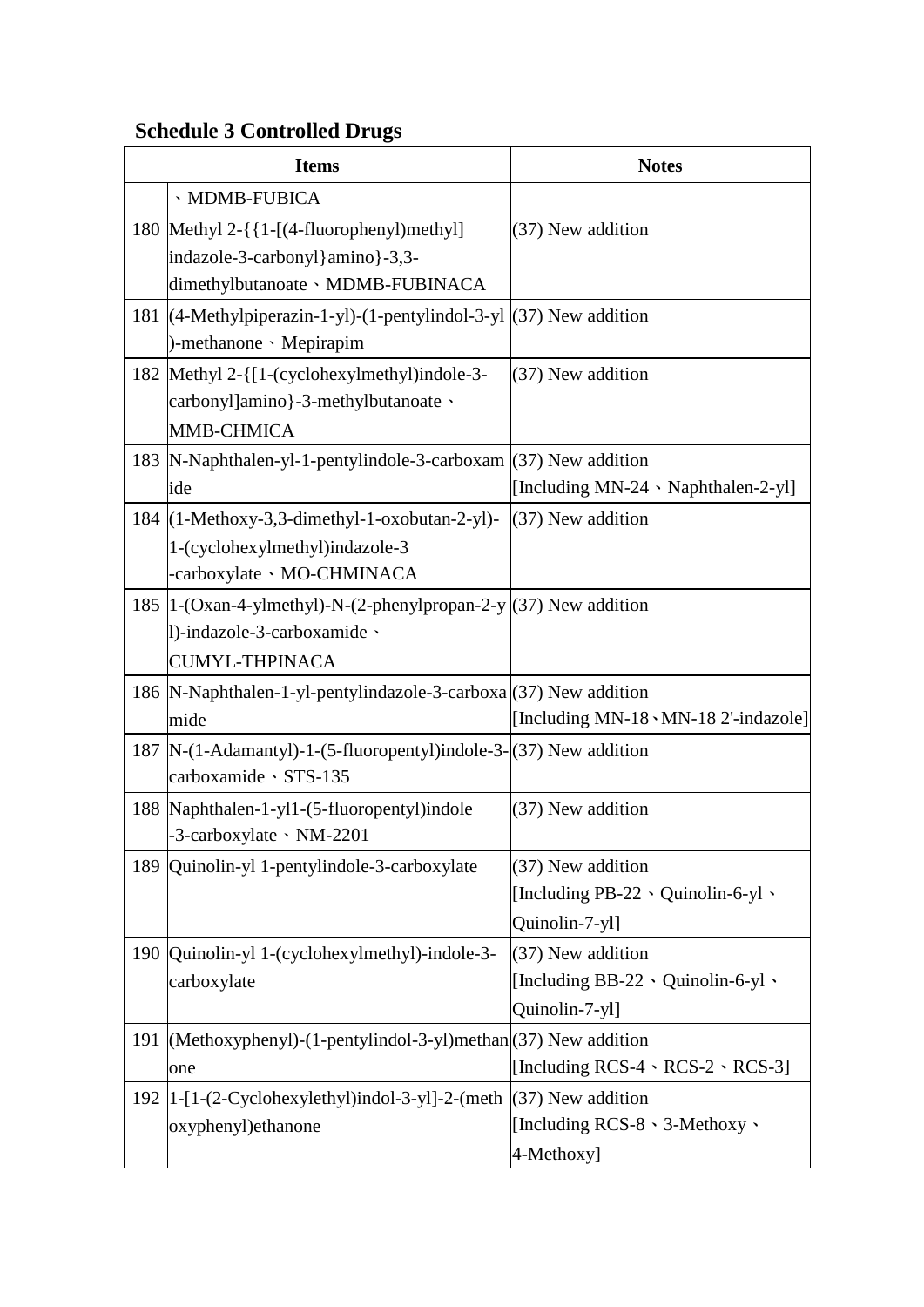| <b>Items</b>                                                                                                                                                                     | <b>Notes</b>                                                                                                      |
|----------------------------------------------------------------------------------------------------------------------------------------------------------------------------------|-------------------------------------------------------------------------------------------------------------------|
| 193 Naphthalen-1-yl 1-pentylindazole-3-<br>carboxylate · SDB-005 (naphthyl)                                                                                                      | (37) New addition                                                                                                 |
| 194   N-Benzyl-1-pentylindole-3-carboxamide \<br><b>SDB-006</b>                                                                                                                  | (37) New addition                                                                                                 |
| 195 $\left[1-(5 - Fluoropenty)\right]$ indazol-3-yl]-naphthalen- $\left[\right(37)\right]$ New addition<br>1-ylmethanone \THJ-2201                                               |                                                                                                                   |
| 196 $[2-Methyl-11-(morpholin-4-yl-methyl)-9-oxa](37)$ New addition<br>-1-azatricyclo[6.3.1.04,12]dodeca-2,4(12),5,<br>7-tetraen-3-yl]-naphthalen-1-ylmethanone \<br>WIN-55,212-2 |                                                                                                                   |
| 197 $(2,2,3,3$ -Tetramethylcyclopropyl)<br>$[1-(4,4,4-trifluorobutyl)-1H-indol-3-y1]$ -meth<br>anone · XLR-12                                                                    | (37) New addition                                                                                                 |
| 198 Naphyrone                                                                                                                                                                    | (37) New addition                                                                                                 |
| 199 Fluoro- $\alpha$ -pyrrolidinooctanophenone $\cdot$ F- $\alpha$ (37) New addition<br>-POP                                                                                     | [Including $4F - \alpha - POP \cdot 2$ -Fluoro $\cdot$<br>3-Fluoro]                                               |
| 200 2-Amino-1-(4-bromo-dimethoxyphenyl) etha<br>none                                                                                                                             | (37) New addition<br>[Including $bk-2C-B \cdot 3,5-Dimethoxy$ ]                                                   |
| 201 Dimethylmethcathinone                                                                                                                                                        | (37) New addition<br>[Including]<br>3,4-Dimethylmethcathinone \<br>2,3-Dimethyl · 2,4-Dimethyl ·<br>2,5-Dimethyl] |
| 202 Dimethylone · bk-MDDMA                                                                                                                                                       | (37) New addition                                                                                                 |
| 203 Fluoroethcathinone                                                                                                                                                           | (37) New addition<br>[Including 4-Fluoroethcathinone \<br>$2$ -Fluoro $\cdot$ 3-Fluoro]                           |
| 204 Methoxy- $\alpha$ -pyrrolidinopropiophenone                                                                                                                                  | (37) New addition<br>[Including MOPPP \ 2-Methoxy \<br>3-Methoxy]                                                 |
| 205 Methoxy-alpha-pyrrolidinovalerophenone v<br>MeO- $\alpha$ -PVP                                                                                                               | (37) New addition<br>[Including 4-MeO- $\alpha$ -PVP $\cdot$<br>2-Methoxy · 3-Methoxy]                            |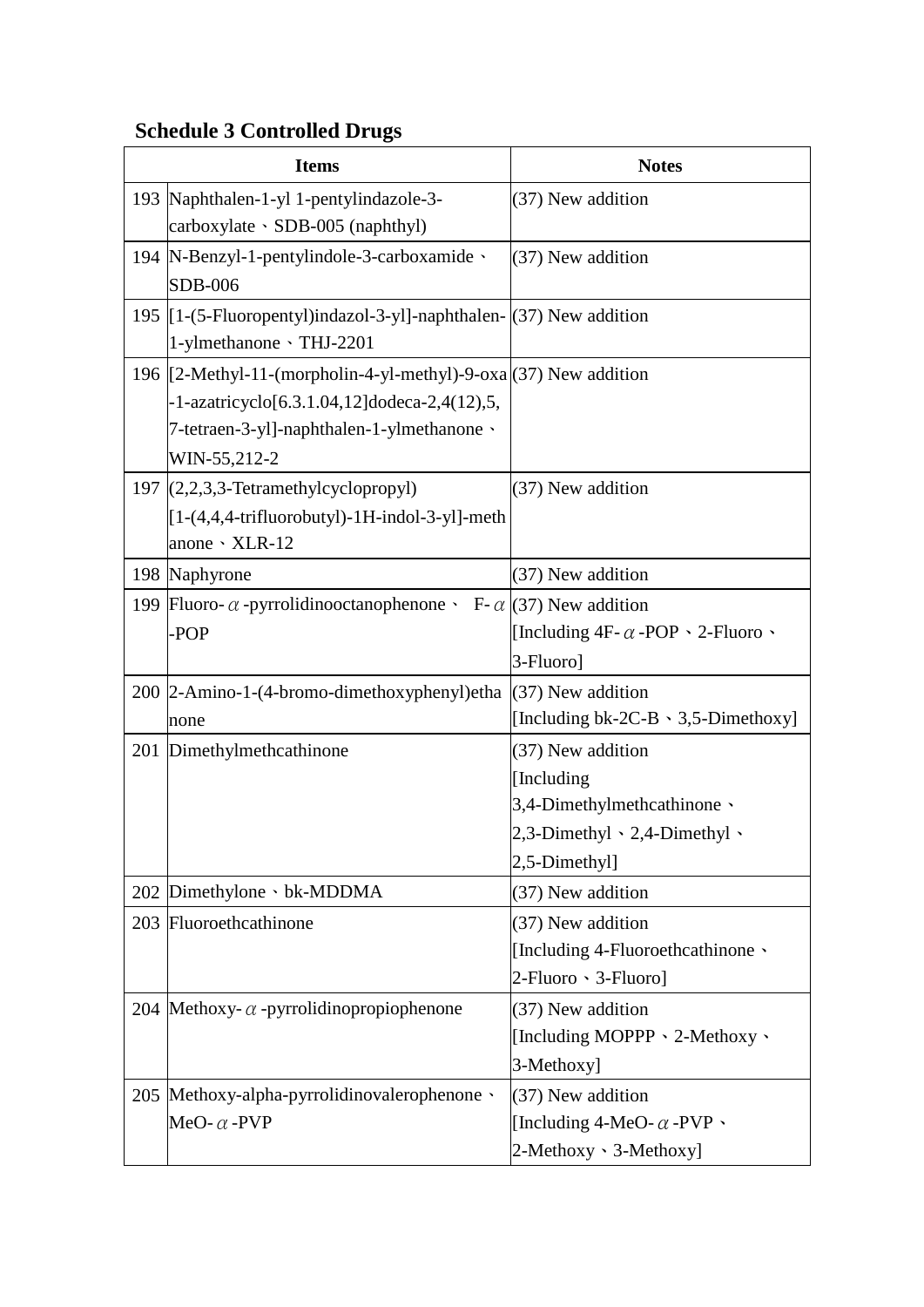|     | <b>Items</b>                                                   | <b>Notes</b>                                    |
|-----|----------------------------------------------------------------|-------------------------------------------------|
|     | 206 Methylbuphedrone                                           | (37) New addition                               |
|     |                                                                | [Including 4-Methylbuphedrone $\cdot$           |
|     |                                                                | 2-Methyl 、3-Methyl]                             |
|     | 207 Methyl- $\alpha$ -pyrrolidinobutiophenone                  | (37) New addition                               |
|     |                                                                | [Including MPBP \ 2-Methyl \ 3-Methyl]          |
|     | 208 Methyl- $\alpha$ -pyrrolidinopropiophenone                 | (37) New addition                               |
|     |                                                                | [Including MPPP \ 2-Methyl \ 3-Methyl]          |
|     | 209 Buphedrone                                                 | (37) New addition                               |
| 210 | $\alpha$ -Pyrrolidinobutiophenone $\cdot$ $\alpha$ -PBP        | (37) New addition                               |
| 211 | $\alpha$ -Pyrrolidinoheptaphenone · PV8                        | (37) New addition                               |
| 212 | $\alpha$ -Pyrrolidinohexiophenone · PV7                        | (37) New addition                               |
| 213 | $\alpha$ -Pyrrolidinopropiophenone $\cdot$ $\alpha$ -PPP       | (37) New addition                               |
|     | 214 N,N-Dimethylcathinone                                      | (37) New addition                               |
|     | 215 Ethcathinone                                               | (37) New addition                               |
|     | 216 Ethylnaphthidate MDEP-28                                   | (37) New addition                               |
|     | 217 Hexedrone                                                  | (37) New addition                               |
|     | 218 3-Methoxy-2-(methylamino)-1-(methylpheny (37) New addition |                                                 |
|     | l)propan-one                                                   | [Including Mexedrone \ 2-Methyl \               |
|     |                                                                | 3-Methyl]                                       |
|     | 219 N-Ethylbuphedrone                                          | (37) New addition                               |
|     | 220 Methylcathinone                                            | (37) New addition                               |
|     |                                                                | [Including 4-Methylcathinone \                  |
|     |                                                                | $2-Methyl \cdot 3-Methyl \cdot Note$ : Item 166 |
|     |                                                                | Methacathinone of this none-schedule            |
|     |                                                                | 3 controlled drugs]                             |
|     | 221 Pentedrone                                                 | (37) New addition                               |
|     | 222 Hydroxy-phencyclidine · HO-PCP                             | $(37)$ New addition                             |
|     |                                                                | [Including 3-HO-PCP \cdot 2-Hydroxy \cdot       |
|     |                                                                | 4-Hydroxy]                                      |
|     | 223 Methoxyeticyclidine MeO-PCE                                | $(37)$ New addition                             |
|     |                                                                | [Including 3-MeO-PCE \ 2-Methoxy \              |
|     |                                                                | 4-Methoxy]                                      |
|     | 224 Methoxyphencyclidine MeO-PCP                               | $(37)$ New addition                             |
|     |                                                                | [Including 3-MeO-PCP \ 2-Methoxy \              |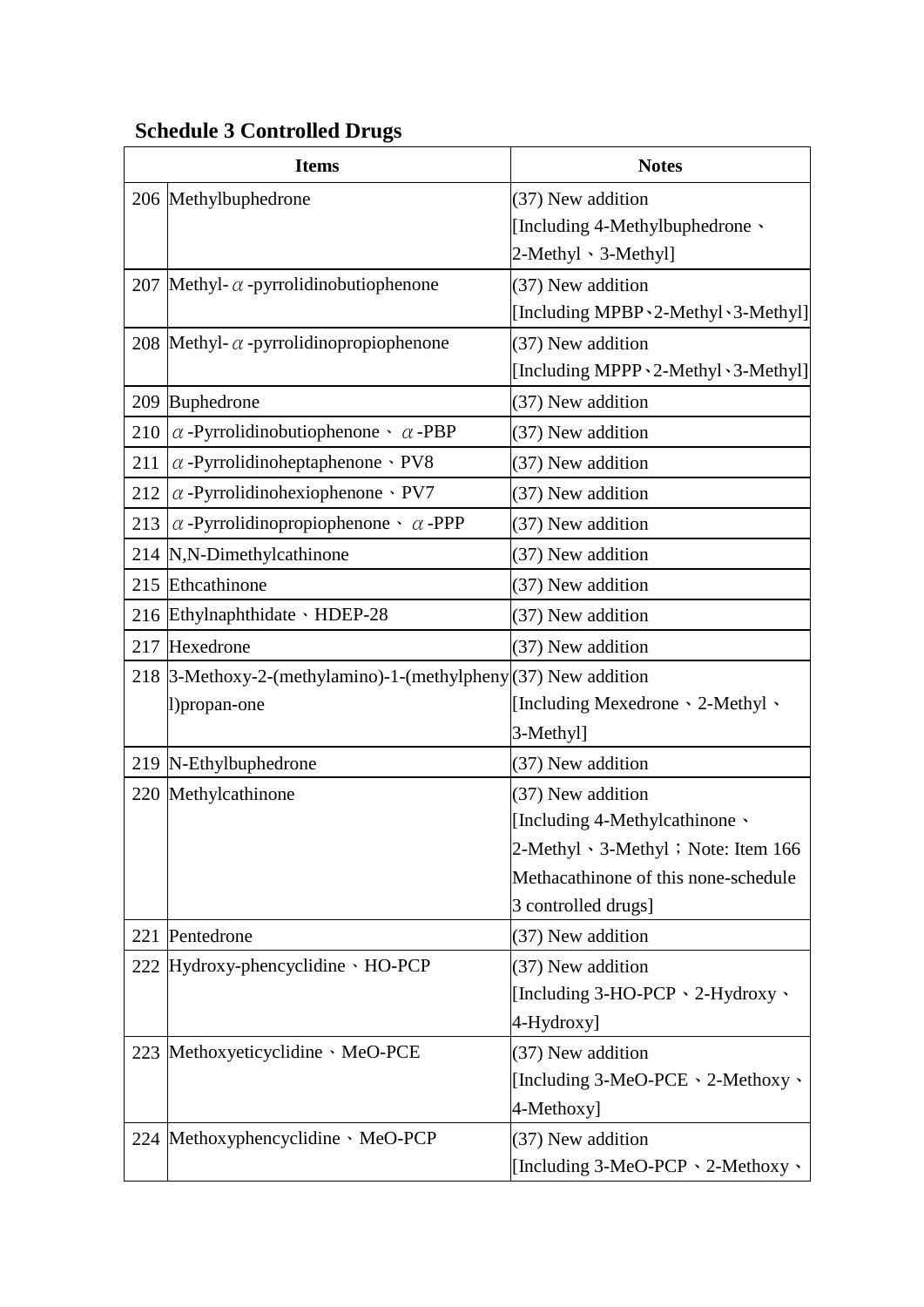|     | <b>Items</b>                                                              | <b>Notes</b>                         |
|-----|---------------------------------------------------------------------------|--------------------------------------|
|     |                                                                           | 4-Methoxy]                           |
|     | 225 4-[1-(Methoxyphenyl)cyclohexyl]morpholin                              | (37) New addition                    |
|     | e · MeO-PCMo                                                              | [Including 3-MeO-PCMo $\cdot$        |
|     |                                                                           | 2-Methoxy · 4-Methoxy]               |
|     | 226 Deschloroketamine                                                     | (37) New addition                    |
|     | 227  2-(Methoxyphenyl)-2-(methylamino)cyclohe  New addition               |                                      |
|     | xanone                                                                    | [Including                           |
|     |                                                                           | Methoxmetamine(MMXE) \               |
|     |                                                                           | 2-Methoxy · 4-Methoxy]               |
|     | 228 $ 4$ -Chloro-N- $(1-(4-nitrophenethyl)piperidin-2-(37))$ New addition |                                      |
|     | ylidene)benzenesulfonamide · W-18                                         |                                      |
|     | 229 (1,3-Diphenylpropan-2-yl) pyrrolidine                                 | (37) New addition                    |
|     | 230 2-Diphenylmethylpyrrolidine $\cdot$                                   | (37) New addition                    |
|     | Desoxy-D2PM                                                               |                                      |
| 231 | $\alpha$ -Pyrrolidinovalerothiophenone $\alpha$ -PVT                      | (37) New addition                    |
|     | 232 2-Diphenylmethylpiperidine > 2-DPMP                                   | (37) New addition                    |
|     | 233 3,4-Dichloromethylphenidate                                           | (37) New addition                    |
|     | 234 3-Hydroxyphenazepam                                                   | (37) New addition                    |
|     | 235 Fluoroethylphenidate                                                  | (37) New addition                    |
|     |                                                                           | [Including 4-Fluoroethylphenidate \  |
|     |                                                                           | 2-Fluoro > 3-Fluoro]                 |
|     | 236 Fluoromethylphenidate                                                 | (37) New addition                    |
|     |                                                                           | [Including 4-Fluoromethylphenidate \ |
|     |                                                                           | 2-Fluoro · 3-Fluoro]                 |
|     | 237 Bromazolam                                                            | (37) New addition                    |
|     | 238 Clonazolam                                                            | (37) New addition                    |
|     | 239 Deschloroetizolam                                                     | (37) New addition                    |
|     | 240 Diphenylprolinol $\cdot$ D2PM                                         | (37) New addition                    |
| 241 | Ethylphenidate                                                            | (37) New addition                    |
|     | 242 Flubromazepam                                                         | (37) New addition                    |
|     | 243 Flubromazolam                                                         | (37) New addition                    |
|     | 244 Isopropylphenidate                                                    | (37) New addition                    |
|     | 245 Meclonazepam                                                          | (37) New addition                    |
|     | 246 Methylnaphthidate · HDMP-28                                           | (37) New addition                    |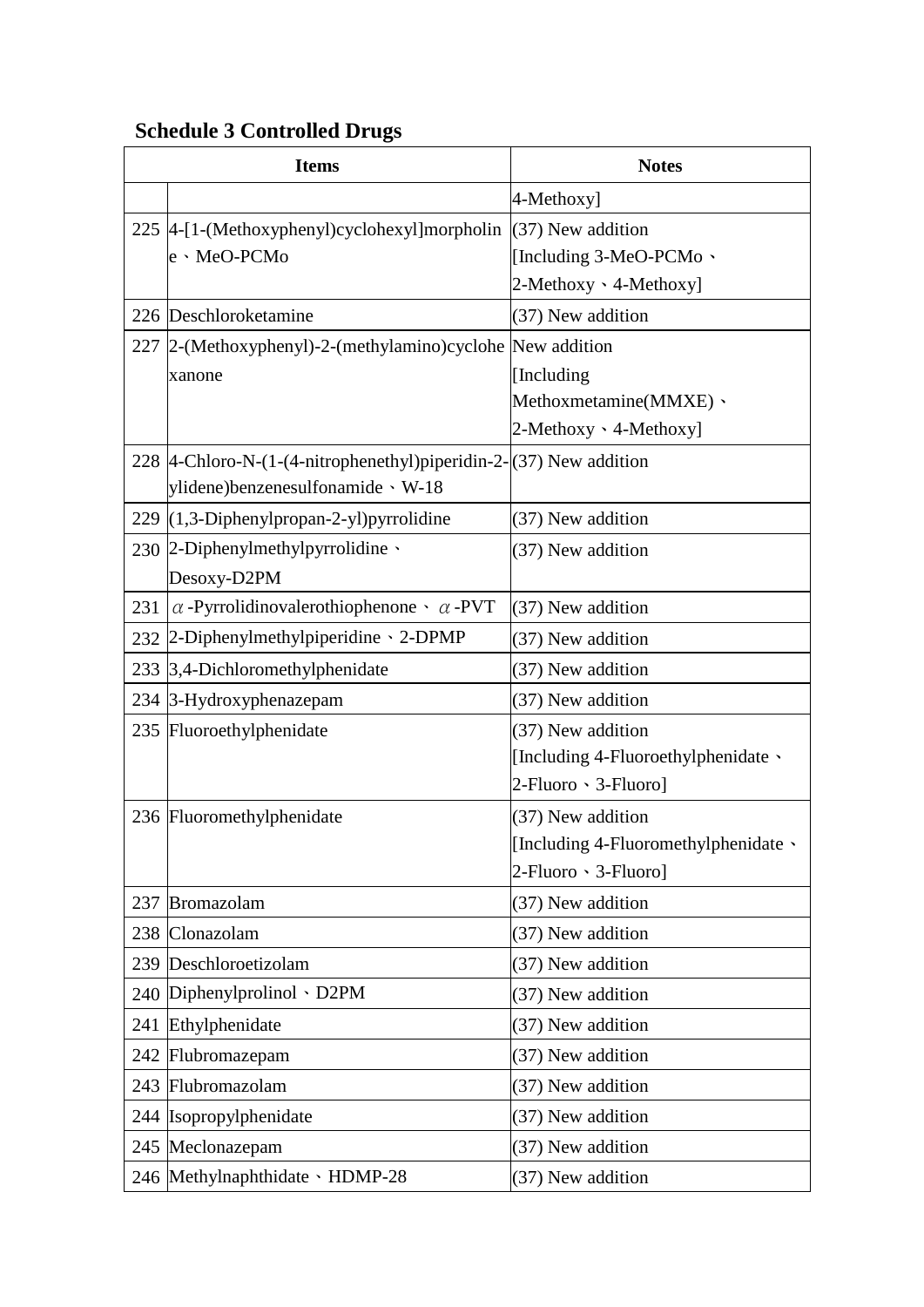| <b>Items</b>                                                                                                          | <b>Notes</b>                                                                                      |
|-----------------------------------------------------------------------------------------------------------------------|---------------------------------------------------------------------------------------------------|
| 247 Nifoxipam                                                                                                         | (37) New addition                                                                                 |
| 248 Nitrazolam                                                                                                        | (37) New addition                                                                                 |
| 249 Methyl-4-methylaminorex                                                                                           | (37) New addition<br>[Including para-Methyl-4-<br>methylaminorex meta-Methyl v<br>ortho-Methyl]   |
| 250 Propylphenidate                                                                                                   | (37) New addition                                                                                 |
| 251 Pyrazolam                                                                                                         | (37) New addition                                                                                 |
| 252 $ 2-(3,5-Dimethoxy-4-propoxyphenyl) $<br>ethanamine > Proscaline                                                  | (37) New addition                                                                                 |
| 253 2,5-Dimethoxy-4-methylthioamphetamine<br><b>DOT</b>                                                               | (37) New addition                                                                                 |
| 254 2-(4-Bromo-2,5-dimethoxyphenyl)-N,N-<br>$bis[(2-methoxyphenyl)methyl]ethanamine \cdot$<br>25B-N(BOMe)2、25B-NNBOMe | (37) New addition                                                                                 |
| 255 2-(4-Bromo-2,5-dimethoxyphenyl)-N-<br>[(fluorophenyl)methyl]ethanamine \<br>25B-NBF                               | (37) New addition<br>[Including $25B-NBF(2C-B-NBF)$ $\cdot$<br>3-Fluoro · 4-Fluoro]               |
| 256 2-(4-Bromo-2,5-dimethoxyphenyl)-N-<br>[(hydroxyphenyl)methyl]ethanamine                                           | (37) New addition<br>[Including]<br>$25B-NBOH(2C-B-NBOH)$<br>3-Hydroxy · 4-Hydroxy]               |
| 257 2-(4-Chloro-2,5-dimethoxyphenyl)-N-<br>[(fluorophenyl)methyl]ethanamine \<br>25C-NBF                              | (37) New addition<br>[Including $25C$ -NBF $(2C$ -C-NBF) $\cdot$<br>3-Fluoro · 4-Fluoro]          |
| 258 2-(4-Chloro-2,5-dimethoxyphenyl)-N-<br>[(hydroxyphenyl)methyl]ethanamine                                          | (37) New addition<br>[Including]<br>25C-NBOH(2C-C-NBOH) 、<br>3-Hydroxy · 4-Hydroxy]               |
| $259$ 2- $(2,5$ -Dimethoxy-4-methylphenyl)-N-<br>[(methoxyphenyl)methyl]ethanamine                                    | (37) New addition<br>[Including]<br>25D-NBOMe(2C-D-NBOMe) 、<br>3-Methoxyphenyl · 4-Methoxyphenyl] |
| 260 2-(4-Ethyl-2,5-dimethoxyphenyl)-N-                                                                                | (37) New addition                                                                                 |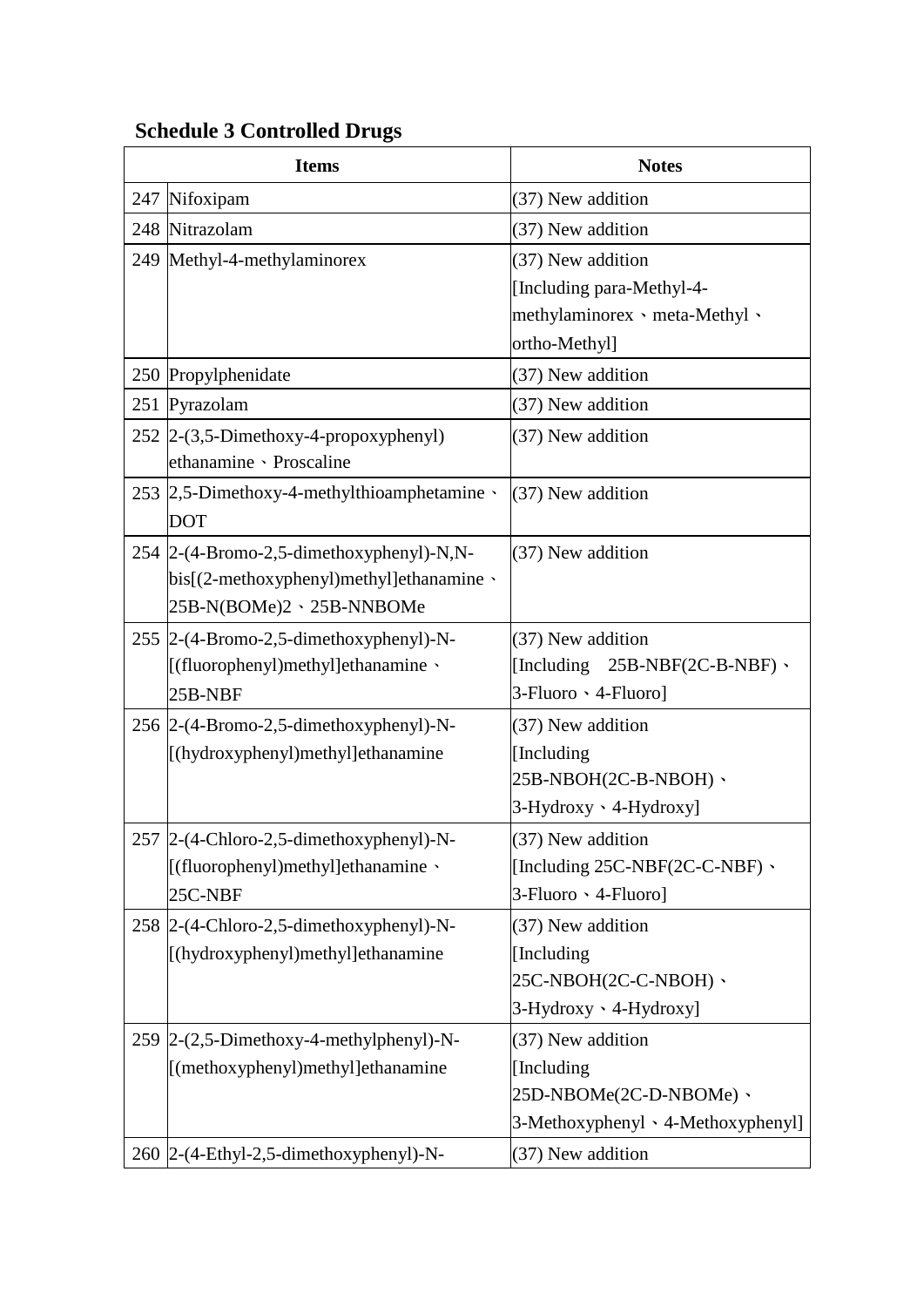| <b>Items</b>                                                                                            | <b>Notes</b>                             |
|---------------------------------------------------------------------------------------------------------|------------------------------------------|
| [(hydroxyphenyl)methyl]ethanamine                                                                       | [Including]                              |
|                                                                                                         | 25E-NBOH(2C-E-NBOH) 、                    |
|                                                                                                         | $3-Hydroxy \cdot 4-Hydroxy$              |
| 261 2-(4-Ethyl-2,5-dimethoxyphenyl)-N-                                                                  | (37) New addition                        |
| [(methoxyphenyl)methyl]ethanamine                                                                       | [Including]                              |
|                                                                                                         | 25E-NBOMe(2C-E-NBOMe) 、                  |
|                                                                                                         | 25E-NB3OMe \ 25E-NB4OMe]                 |
| 262 2-(2,5-Dimethoxy-3,4-dimethylphenyl)-N-[(                                                           | $(37)$ New addition                      |
| methoxyphenyl)methyl]ethanamine                                                                         | [Including]                              |
|                                                                                                         | 25G-NBOMe(2C-G-NBOMe) 、                  |
|                                                                                                         | 3-Methoxyphenyl · 4-Methoxyphenyl]       |
| 263 $\left 2-(2,5\text{-Dimethoxyphenyl})-N-\left[\text{(hydroxypheny)}\right](37)\right $ New addition |                                          |
| 1)methyl]ethanamine                                                                                     | [Including]                              |
|                                                                                                         | 25H-NBOH(2C-H-NBOH)、                     |
|                                                                                                         | 3-Hydroxy · 4-Hydroxy]                   |
| 264 2-(2,5-Dimethoxyphenyl)-N-[(methoxyphen                                                             | $(37)$ New addition                      |
| yl)methyl]ethanamine                                                                                    | [Including]                              |
|                                                                                                         | 25H-NBOMe(2C-H-NBOMe) 、                  |
|                                                                                                         | 25H-NB3OMe、25H-NB4OMe]                   |
| 265 2-(4-Iodo-2,5-dimethoxyphenyl)-N-                                                                   | (37) New addition                        |
| [(fluorophenyl)methyl]ethanamine                                                                        | [Including 25I-NBF(2C-I-NBF) \           |
|                                                                                                         | $3$ -Fluoro $\cdot$ 4-Fluoro]            |
| 266 2-(4-Iodo-2,5-dimethoxyphenyl)-N-                                                                   | (37) New addition                        |
| [(hydroxyphenyl)methyl]ethanamine                                                                       | [Including $25I-NBOH(2C-I-NBOH)$ $\cdot$ |
|                                                                                                         | $3-Hydroxy \cdot 4-Hydroxy$              |
| 267 2-(4-Isopropyl-2,5-dimethoxyphenyl)-N- $\left[\frac{m}{37}\right]$ New addition                     |                                          |
| ethoxyphenyl)methyl]ethanamine                                                                          | [Including]                              |
|                                                                                                         | 25iP-NBOMe(2C-iP-NBOMe) 、                |
|                                                                                                         | $3-Methoxyphenyl \cdot 4-Methoxyphenyl$  |
| 268 2-(4-Nitro-2,5-dimethoxyphenyl)-N-                                                                  | (37) New addition                        |
| [(methoxyphenyl)methyl]ethanamine                                                                       | [Including]                              |
|                                                                                                         | 25N-NBOMe(2C-N-NBOMe) 、                  |
|                                                                                                         | 25N-NB3OMe \ 25N-NB4OMe]                 |
| 269 2-(2,5-Dimethoxy-4-propylphenyl)-N-                                                                 | (37) New addition                        |
| (methoxybenzyl) ethanamine                                                                              | [Including                               |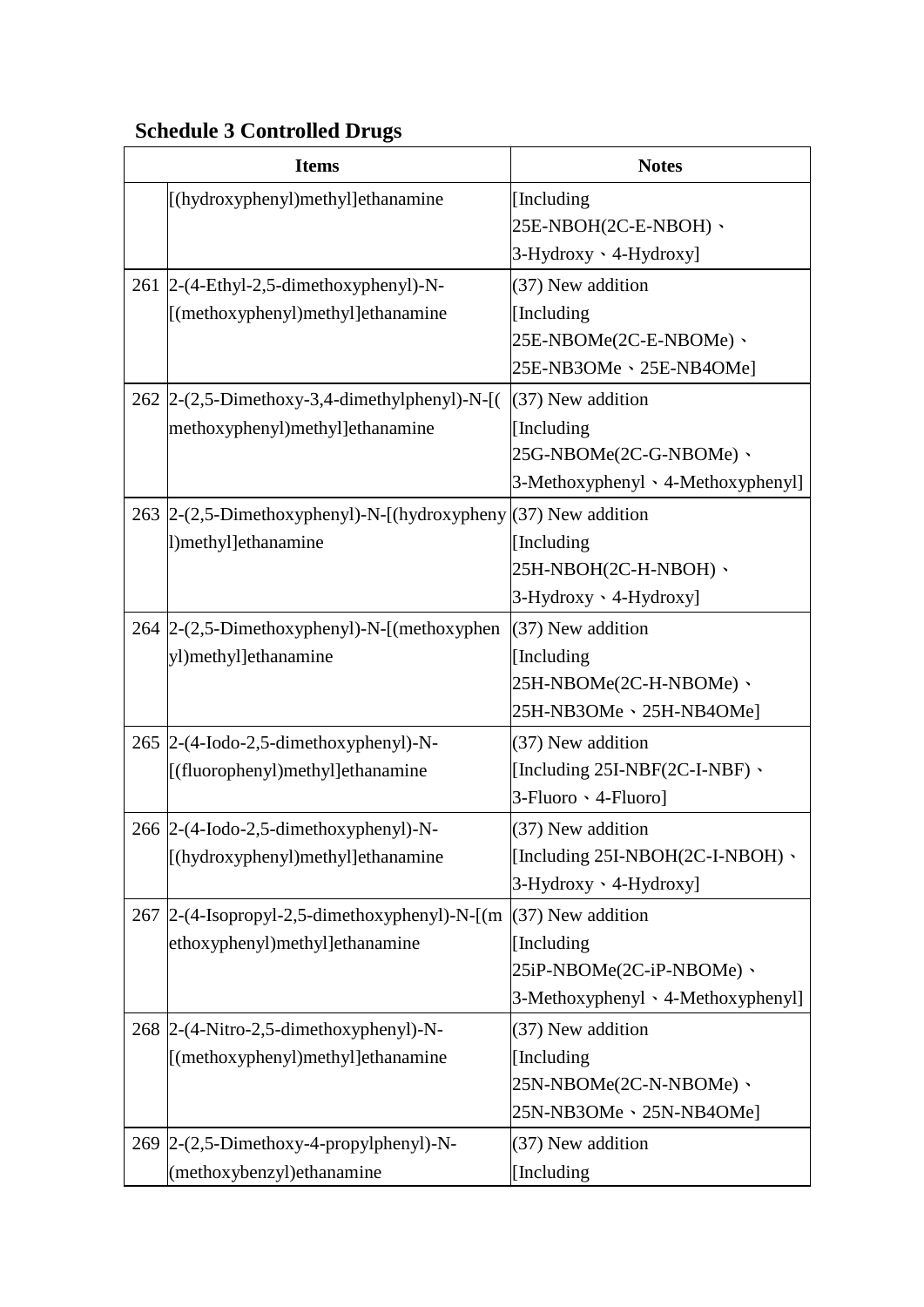|     | <b>Items</b>                                                                    | <b>Notes</b>                                |
|-----|---------------------------------------------------------------------------------|---------------------------------------------|
|     |                                                                                 | 25P-NBOMe(2C-P-NBOMe) 、                     |
|     |                                                                                 | 25P-NB3OMe \ 25P-NB4OMe]                    |
|     | 270 2-(4-Bromo-2,3,6,7-tetrahydrofuro[2,3-f][1]b $(37)$ New addition            |                                             |
|     | enzofuran-8-yl) ethanamine > 2C-B-FLY                                           |                                             |
|     | 271 4-Chloro-2,5-dimethoxyphenethylamine                                        | (37) New addition                           |
|     | $2C-C$                                                                          |                                             |
|     | 272 4-Methyl-2,5-dimethoxyphenethylamine                                        | (37) New addition                           |
|     | $2C-D$                                                                          |                                             |
|     | 273 $\vert 3,4$ -Dimethyl-2,5-dimethoxyphenethylamine $\vert (37)$ New addition |                                             |
|     | $\cdot$ 2C-G                                                                    |                                             |
|     | 274 2,5-Dimethoxyphenethylamine $\cdot$ 2C-H                                    | (37) New addition                           |
|     | 275  4-Iodo-2,5-dimethoxyphenethylamine $\cdot$ 2C-I $(37)$ New addition        |                                             |
|     | 276 4-Nitro-2,5-dimethoxyphenethylamine $2C-N(37)$ New addition                 |                                             |
|     | 277 4-Propyl-2,5-dimethoxyphenethylamine \                                      | (37) New addition                           |
|     | $2C-P$                                                                          |                                             |
|     | 278 $ 4$ -Methylthio-2,5-dimethoxyphenethylamine $ (37)$ New addition           |                                             |
|     | $\cdot$ 2C-T                                                                    |                                             |
|     | 279 $ 4$ -Ethylthio-2,5-dimethoxyphenethylamine $\cdot$ (37) New addition       |                                             |
|     | $2C-T-2$                                                                        |                                             |
|     | 280 4-Isopropylthio-2,5-dimethoxyphenethylami (37) New addition                 |                                             |
|     | $ne \cdot 2C-T-4$                                                               |                                             |
|     | 281 4-Propylthio-2,5-dimethoxyphenethylamine                                    | $(37)$ New addition                         |
|     | $\cdot$ 2C-T-7                                                                  |                                             |
|     | 282   4-Trifluoromethyl-2,5-dimethoxyphenethyla $(37)$ New addition             |                                             |
|     | mine > 2C-TFM                                                                   |                                             |
|     | 283 Fluoroethamphetamine · FEA                                                  | (37) New addition                           |
|     |                                                                                 | [Including 2-FEA \ 3-Fluoro \ 4-Fluoro]     |
| 284 | $\beta$ -Methylphenethylamine $\cdot$ $\beta$ -Me-PEA                           | (37) New addition                           |
|     | 285 2-Thiophen-2-yl-ethylamine                                                  | (37) New addition                           |
|     | 286 Dimethoxyphenethylamine DMPEA                                               | (37) New addition                           |
|     |                                                                                 | [Including $3,4$ -DMPEA $\cdot$             |
|     |                                                                                 | 2,3-Dimethoxy $\cdot$ 2,4-Dimethoxy $\cdot$ |
|     |                                                                                 | $2,6$ -Dimethoxy $\cdot$ 3,5-Dimethoxy]     |
| 287 | N-(Methoxybenzyl)-3,4-dimethoxyampheta                                          | (37) New addition                           |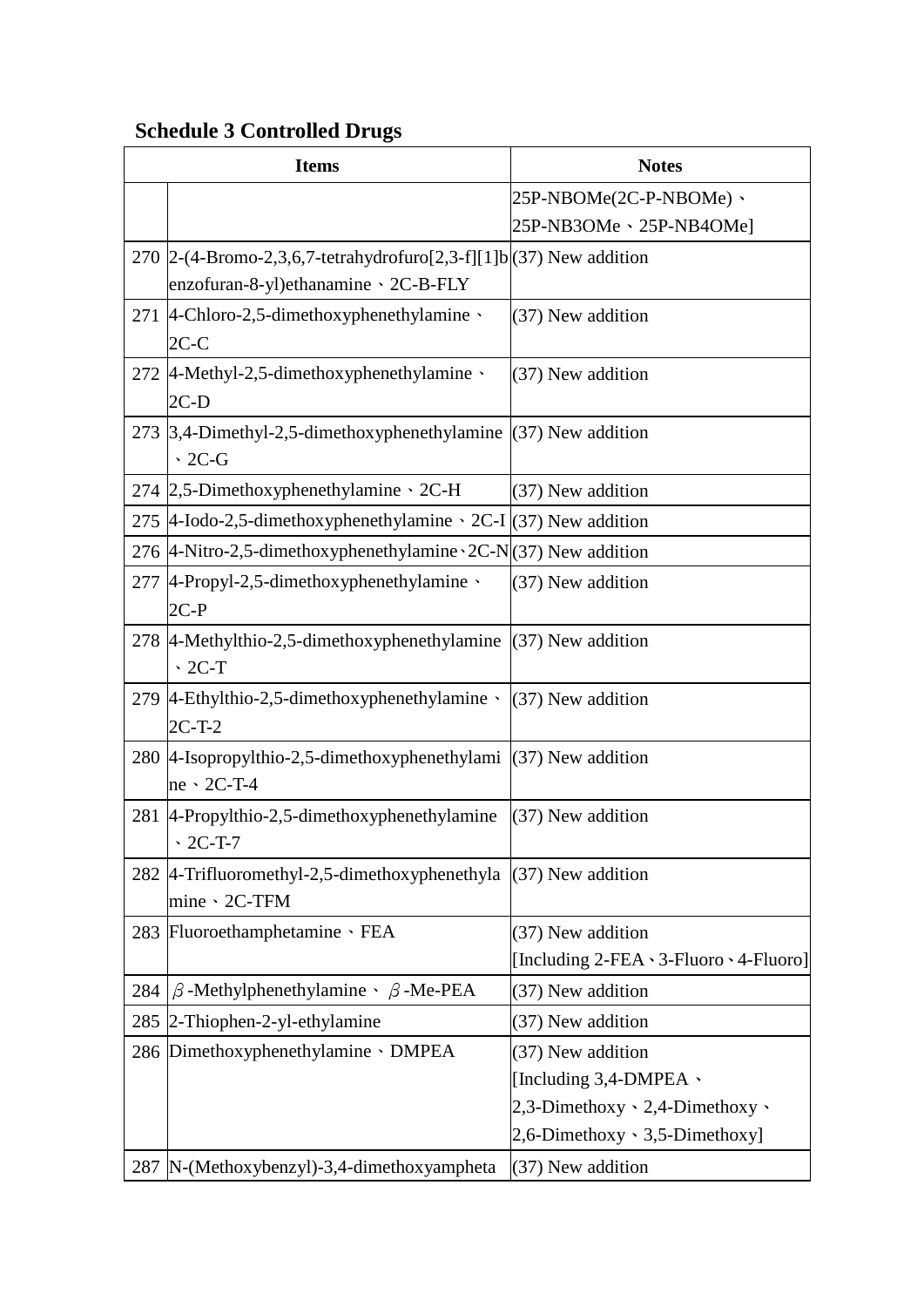| <b>Items</b>                                                             | <b>Notes</b>                                            |
|--------------------------------------------------------------------------|---------------------------------------------------------|
| mine                                                                     | [Including $3,4$ -DMA-NBOMe $\cdot$                     |
|                                                                          | meta-Methoxybenzyl 、                                    |
|                                                                          | para-Methoxybenzyl]                                     |
| 288 4-Propoxy-dimethoxyamphetamine                                       | (37) New addition                                       |
|                                                                          | [Including $3C-P \cdot 2,5-Dimethoxy$ ]                 |
| 289 (2-Aminopropyl)benzofuran · APB                                      | (37) New addition                                       |
|                                                                          | [Including $4$ -APB $\cdot$ 5-APB $\cdot$ 6-APB $\cdot$ |
|                                                                          | $7-APB$ ]                                               |
| 290 Bromoamphetamine                                                     | (37) New addition                                       |
|                                                                          | [Including 4-Bromoamphetamine $\cdot$                   |
|                                                                          | $2-Pi$ romo $\cdot$ 3-Bromo]                            |
| 291 N-(Methoxybenzyl)-4-ethylamphetamine                                 | $(37)$ New addition                                     |
| <b>EA-NBOMe</b>                                                          | [Including 4-EA-NBOMe $\cdot$                           |
|                                                                          | $3-Methoxy \cdot 4-Methoxy$                             |
| 292  N-(Methoxybenzyl)-4-methylmethamphetam $(37)$ New addition          |                                                         |
| ine · MMA-NBOMe                                                          | [Including 4-MMA-NBOMe $\cdot$                          |
|                                                                          | 3-Methoxy · 4-Methoxy]                                  |
| 293 (2-Aminopropyl)-2,3-dihydrobenzofuran                                | $(37)$ New addition                                     |
| <b>APDB</b>                                                              | [Including 5-APDB $\cdot$ 4-APDB $\cdot$                |
|                                                                          | $6-APDB \cdot 7-APDB$ ]                                 |
| 294 $(2-Aminopropyl)$ indole $\cdot$ API                                 | (37) New addition                                       |
|                                                                          | [Including $5-API \cdot 4-API \cdot 6-API \cdot$        |
|                                                                          | $7-API$                                                 |
| 295   1-(2,3-Dihydrobenzofuran-yl)-N-                                    | (37) New addition                                       |
| methylpropan-2-amine · MAPDB                                             | [Including 5-MAPDB \ 4-MAPDB \                          |
|                                                                          | 6-MAPDB > 7-MAPDB]                                      |
| 296 4-Allyloxy-3,5-dimethoxyphenethylamine                               | $(37)$ New addition                                     |
| Allylescaline                                                            |                                                         |
| 297 $ 1-(8-Bromobenzo[1,2-b;4,5-b]$ difuran-4-yl)-2 $ (37)$ New addition |                                                         |
| -aminopropane · Bromo-dragonfly                                          |                                                         |
| 298   2-(4-Chloro-2,5-dimethoxyphenyl)-N- $[(3,4,5)(37)$ New addition    |                                                         |
| -trimethoxyphenyl)methyl]ethanamine                                      |                                                         |
| 30C-NBOMe                                                                |                                                         |
| 299 2-(4-Ethoxy-dimethoxyphenyl) ethanamine                              | (37) New addition                                       |
|                                                                          | [Including Escaline \ 2,5-Dimethoxy]                    |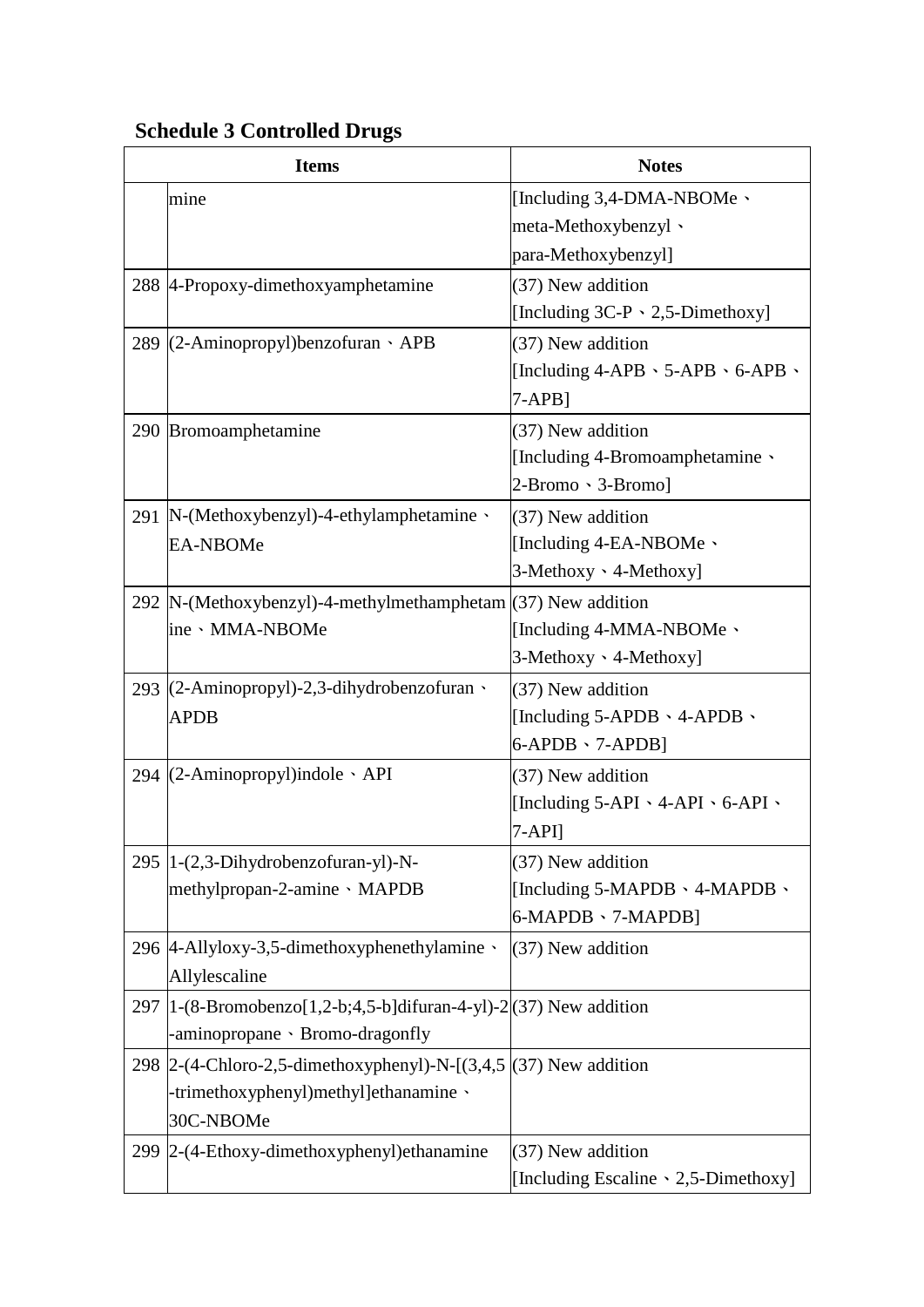|     | <b>Items</b>                                                                             | <b>Notes</b>                                       |
|-----|------------------------------------------------------------------------------------------|----------------------------------------------------|
| 300 | Indanylaminopropane > 5-APDI                                                             | (37) New addition                                  |
| 301 | $[N-Methyl-1-(1,3-Benzodioxol-5-y])$ -                                                   | (37) New addition                                  |
|     | <b>Butanamine</b>                                                                        | [Including MBDB \                                  |
|     |                                                                                          | 3-Butanamine(HMDMA)]                               |
|     | 302  N-Methyl-1-(naphthalen-2-yl)propan-2-amin (37) New addition<br>e · Methamnetamine   |                                                    |
|     | 303 [3,4-Methylenedioxy-N,N-dimethylamphetam](37) New addition<br>ine · N,N-Dimethyl-MDA |                                                    |
|     | 304 N,N-Dimethylphenethylamine                                                           | (37) New addition                                  |
|     | 305  N-Ethyl-1-phenylbutan-2-amine                                                       | (37) New addition                                  |
|     | 306 Propylamphetamine                                                                    | (37) New addition                                  |
| 307 | $\beta$ ,4-Methylenedioxyproplyamphetamine $\cdot$<br>3,4-MDPA · MDPR                    | (37) New addition                                  |
|     | 308   1-(Fluorophenyl) piperazine · FPP                                                  | (37) New addition                                  |
|     |                                                                                          | [Including 2-FPP \ 3-Fluoro \ 4-Fluoro]            |
|     | 309   1-(Chlorophenyl) piperazine · CPP                                                  | (37) New addition                                  |
|     |                                                                                          | [Including 3-CPP \ 2-Chloro \ 4-Chloro]            |
|     | 310   1-(Methoxyphenyl) piperazine · MeOPP                                               | (37) New addition                                  |
|     |                                                                                          | [Including 3-MeOPP · 2-Methoxy ·                   |
|     |                                                                                          | 4-Methoxy]                                         |
| 311 | 1-(Methylbenzyl) piperazine                                                              | (37) New addition                                  |
|     |                                                                                          | [Including]                                        |
|     |                                                                                          | (1-(3-Methylbenzyl)piperazine) ·                   |
|     |                                                                                          | $2$ -Methyl $\cdot$ 4-Methyl]                      |
|     | 312   1,4-Dibenzylpiperazine 、DBZP                                                       | (37) New addition                                  |
| 313 | $1$ -Benzyl-4-methylpiperazine $\cdot$ MBZP                                              | (37) New addition                                  |
| 314 | Acetoxy-N,N-diisopropyltryptamine v                                                      | (37) New addition                                  |
|     | AcO-DIPT                                                                                 | [Including $4$ -AcO-DIPT $\cdot$ 5-Acetoxy $\cdot$ |
|     |                                                                                          | 6-Acetoxy · 7-Acetoxy]                             |
| 315 | Acetoxy-N,N-dimethyltryptamine                                                           | (37) New addition                                  |
|     | AcO-DMT                                                                                  | [Including 4-AcO-DMT \ 5-Acetoxy \                 |
|     |                                                                                          | 6-Acetoxy · 7-Acetoxy]                             |
|     | 316 Acetoxy-N-methyl-N-ethyltryptamine                                                   | (37) New addition                                  |
|     | AcO-MET                                                                                  | [Including 4-AcO-MET > 5-Acetoxy >                 |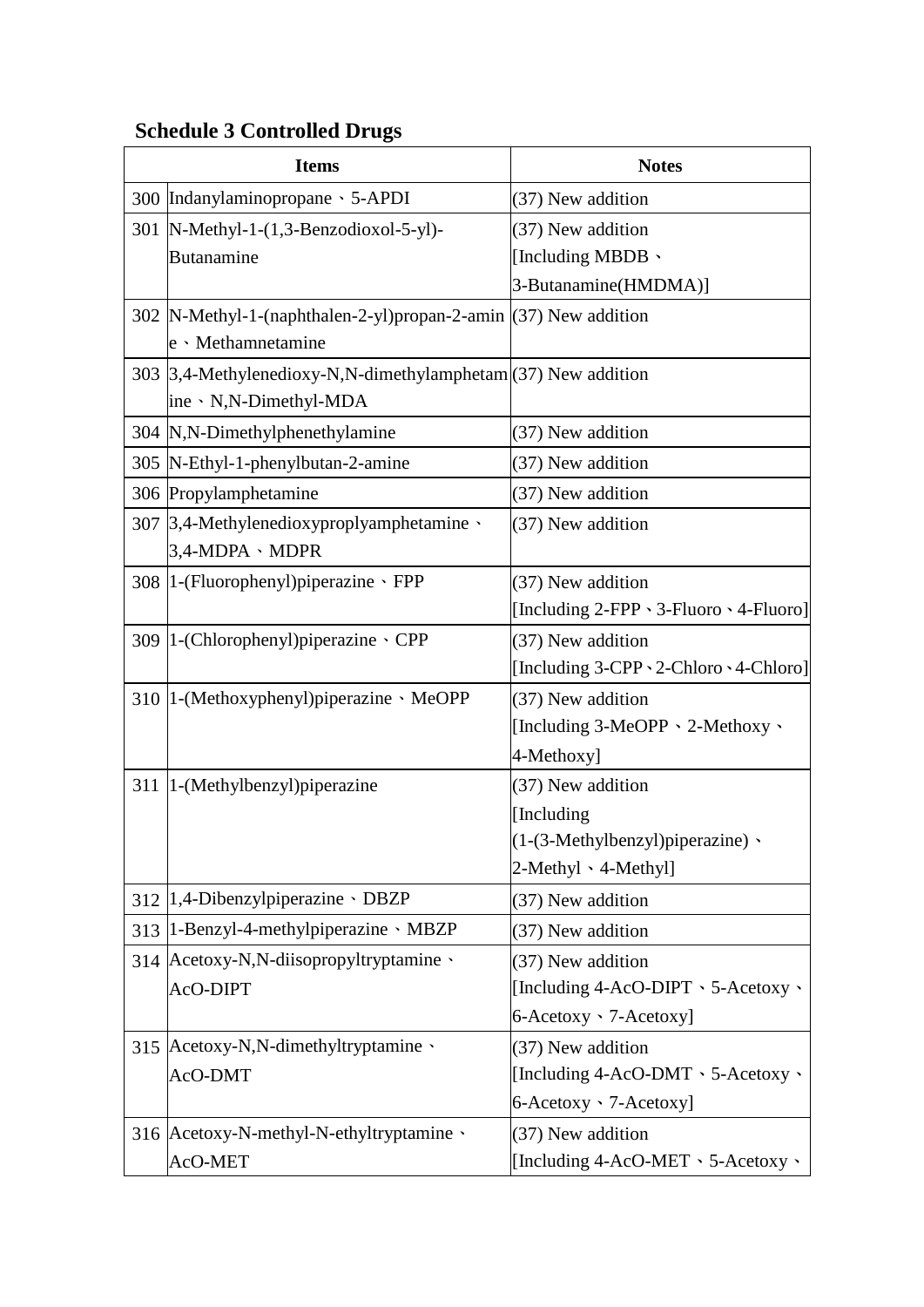| <b>Items</b>                                                      | <b>Notes</b>                                   |
|-------------------------------------------------------------------|------------------------------------------------|
|                                                                   | $6$ -Acetoxy $\cdot$ 7-Acetoxy]                |
| 317 Hydroxy-N,N-diethyltryptamine · HO-DET                        | $(37)$ New addition                            |
|                                                                   | [Including 4-HO-DET $\cdot$ 5-Hydroxy $\cdot$  |
|                                                                   | 6-Hydroxy · 7-Hydroxy]                         |
| 318 Hydroxy-N,N-diisopropyltryptamine                             | $(37)$ New addition                            |
| HO-DIPT                                                           | [Including 4-HO-DIPT $\cdot$ 5-Hydroxy $\cdot$ |
|                                                                   | $6$ -Hydroxy $\cdot$ 7-Hydroxy]                |
| 319 Hydroxy-N-methyl-N-ethyltryptamine \                          | (37) New addition                              |
| HO-MET                                                            | [Including 4-HO-MET $\cdot$ 5-Hydroxy $\cdot$  |
|                                                                   | $6$ -Hydroxy $\cdot$ 7-Hydroxy]                |
| 320 Methoxy-N,N-dimethyltryptamine                                | $(37)$ New addition                            |
| MeO-DMT                                                           | [Including 4-MeO-DMT \ 5-Methoxy \             |
|                                                                   | 6-Methoxy · 7-Methoxy]                         |
| 321 Hydroxy-N,N-dimethyltryptamine                                | (37) New addition                              |
| Bufotenine · HO-DMT                                               | [Including 5-HO-DMT \ 4-Hydroxy \              |
|                                                                   | $6$ -Hydroxy $\cdot$ 7-Hydroxy]                |
| 322 Methoxy-alpha-methyltryptamine                                | $(37)$ New addition                            |
| MeO-AMT                                                           | [Including 5-MeO-AMT \ 4-Methoxy \             |
|                                                                   | $6$ -Methoxy $\cdot$ 7-Methoxy]                |
| 323 Methoxy-N,N-diethyltryptamine · MeO-DET(37) New addition      |                                                |
|                                                                   | [Including 5-MeO-DET \ 4-Methoxy \             |
|                                                                   | 6-Methoxy · 7-Methoxy]                         |
| 324 Methoxy-N,N-diallyltryptamine \                               | (37) New addition                              |
| MeO-DALT                                                          | [Including 5-MeO-DALT $\cdot$                  |
|                                                                   | $4-Methoxy \cdot 6-Methoxy \cdot 7-Methoxy]$   |
| 325 Methoxy-N,N-dipropyltryptamine                                | (37) New addition                              |
| MeO-DPT                                                           | [Including 5-MeO-DPT \ 4-Methoxy \             |
|                                                                   | $6$ -Methoxy $\cdot$ 7-Methoxy]                |
| 326  Methoxy-N-ethyl-N-isopropyltryptamine \                      | $(37)$ New addition                            |
| MeO-EiPT                                                          | [Including 5-MeO-EiPT \ 4-Methoxy \            |
|                                                                   | 6-Methoxy · 7-Methoxy]                         |
| 327   Methoxy-1-methyl-4,9-dihydro-3H-pyrido[3, (37) New addition |                                                |
| $4-b$ ]indole                                                     | [Including Harmaline \code 6-Methoxy]          |
| 328 alpha-Methyltryptamine                                        | (37) New addition                              |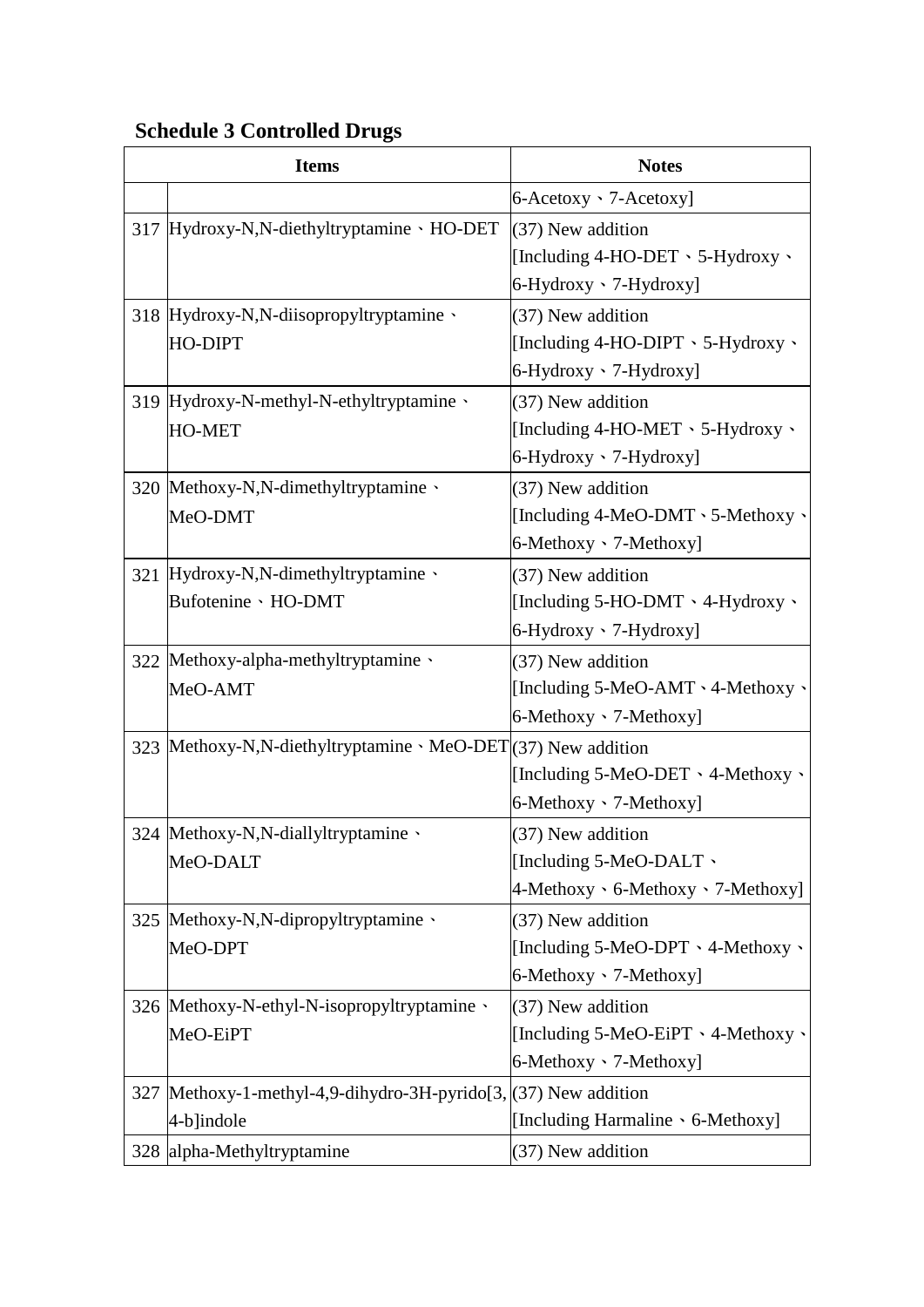| <b>Items</b>                                            | <b>Notes</b>        |
|---------------------------------------------------------|---------------------|
| 329 $\mathbb{N}$ , N-Diisopropyltryptamine $\cdot$ DIPT | $(37)$ New addition |
| 330 $N$ , N-Dipropyltryptamine $\cdot$ DPT              | $(37)$ New addition |
| 331 N-Methyl-N-isopropyltryptamine                      | $(37)$ New addition |
| 332 N-Methyltryptamine                                  | $(37)$ New addition |

|                | <b>Items</b>        | <b>Notes</b>                                                                                                                                                                                                                                                                                                                                                                                                                                                                                                                                    |
|----------------|---------------------|-------------------------------------------------------------------------------------------------------------------------------------------------------------------------------------------------------------------------------------------------------------------------------------------------------------------------------------------------------------------------------------------------------------------------------------------------------------------------------------------------------------------------------------------------|
| 1              | Allobarbital        |                                                                                                                                                                                                                                                                                                                                                                                                                                                                                                                                                 |
| $\overline{2}$ | Alprazolam          | (3) Revision<br>(6) Revision                                                                                                                                                                                                                                                                                                                                                                                                                                                                                                                    |
| 3              | Amfepramone         |                                                                                                                                                                                                                                                                                                                                                                                                                                                                                                                                                 |
| $\overline{4}$ | Aminorex            | (3) Revision                                                                                                                                                                                                                                                                                                                                                                                                                                                                                                                                    |
| 5              | <b>Barbital</b>     | (3) Revision                                                                                                                                                                                                                                                                                                                                                                                                                                                                                                                                    |
| 6              | Benzphetamine       | (6) Revision                                                                                                                                                                                                                                                                                                                                                                                                                                                                                                                                    |
| $\overline{7}$ | Bromazepam          | (3) Revision                                                                                                                                                                                                                                                                                                                                                                                                                                                                                                                                    |
| 8              | <b>Butobarbital</b> | (3) Revisionn                                                                                                                                                                                                                                                                                                                                                                                                                                                                                                                                   |
| 9              | Camazepam           |                                                                                                                                                                                                                                                                                                                                                                                                                                                                                                                                                 |
| 10             | Chlordiazepoxide    | (2) Revision<br>(3) Revision<br>(5) Revision<br>(6) Revision<br>Composition tablets or capsules<br>containing chlordiazepoxide, each of<br>which contains chlordiazepoxide less<br>than 5mg, and mixed with<br>anticholinergic agents (atropine,<br>belladonna alkaloid extract,<br>butylscopolamine, clidinium,<br>dicyclomine, homatropine,<br>hyoscyamine, mepenzolate,<br>pipenzolate, propantheline and<br>scopolamine etc), and is not used as<br>soporifics and tranquilizers, are not<br>under the control of "Controlled Drug<br>Act". |
| 11             | Clobazam            | (3) Revision                                                                                                                                                                                                                                                                                                                                                                                                                                                                                                                                    |
| 12             | Clonazepam          | (3) Revision                                                                                                                                                                                                                                                                                                                                                                                                                                                                                                                                    |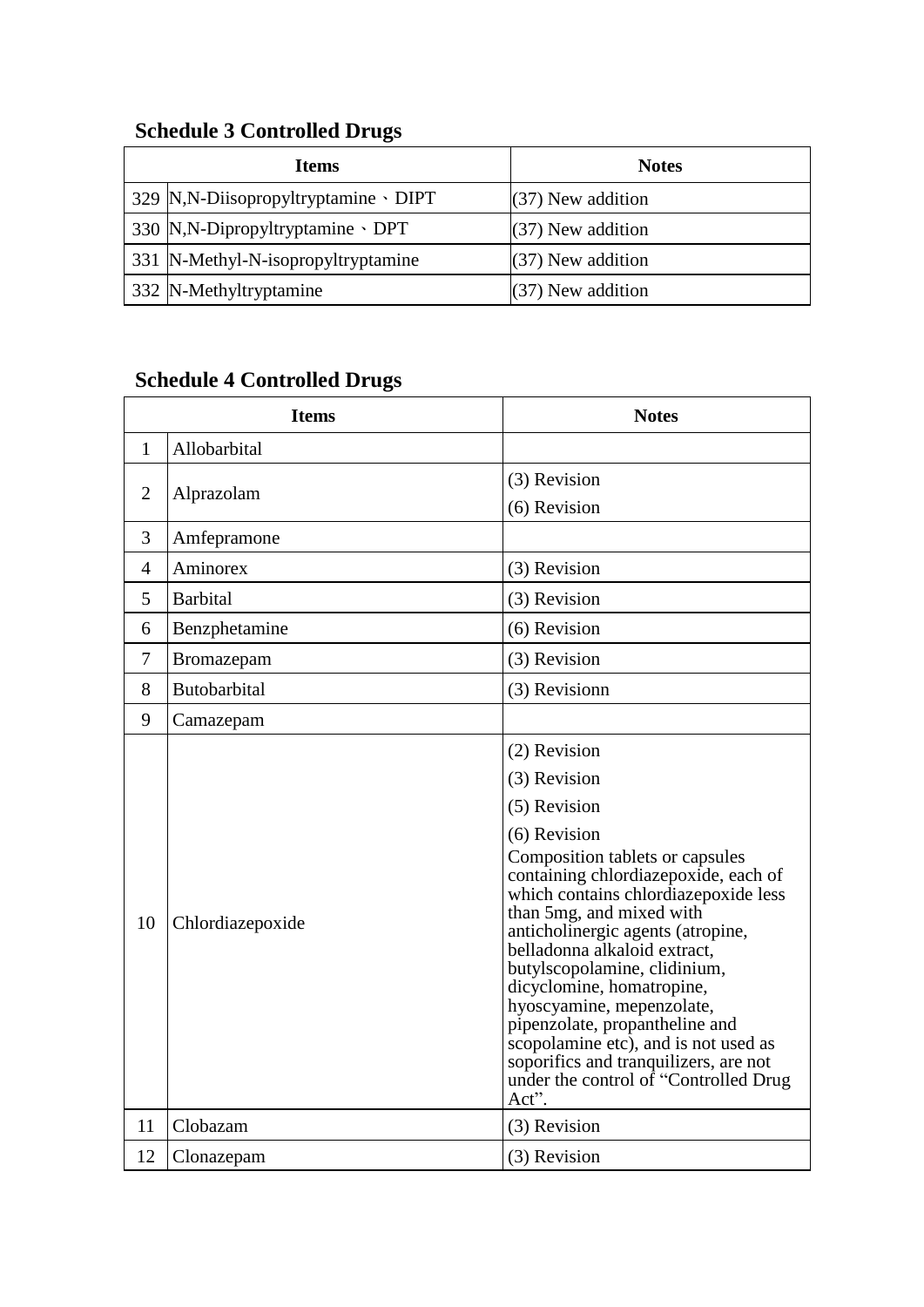|    | <b>Items</b>                                                                                                                                | <b>Notes</b>                                                |
|----|---------------------------------------------------------------------------------------------------------------------------------------------|-------------------------------------------------------------|
|    |                                                                                                                                             | (6) Revision                                                |
| 13 | Clorazepate                                                                                                                                 | (3) Revision                                                |
| 14 | Clotiazepam                                                                                                                                 |                                                             |
| 15 | Cloxazolam                                                                                                                                  |                                                             |
| 16 | Physician prescribes codeine oral liquid<br>(including syrup) with codeine content less $(6)$ Revision<br>than 1.0 gram per 100 milliliters |                                                             |
| 17 | Delorazepam                                                                                                                                 |                                                             |
| 18 | Dextropropoxyphene Mixture Preparation                                                                                                      |                                                             |
| 19 | Diazepam                                                                                                                                    | (3) Revision                                                |
| 20 | Estazolam                                                                                                                                   | (3) Revision                                                |
| 21 | Ethchlorvynol                                                                                                                               |                                                             |
| 22 | Ethinamate                                                                                                                                  |                                                             |
| 23 | Ethyl loflazepate                                                                                                                           | (6) Revision                                                |
| 24 |                                                                                                                                             | (7) Remove<br>(Etilamfetamine is a non-controlled<br>drug.) |
| 25 | Fencamfamin                                                                                                                                 |                                                             |
| 26 | Fenproporex                                                                                                                                 | (6) Revision                                                |
| 27 | Fludiazepam                                                                                                                                 |                                                             |
| 28 | Flurazepam                                                                                                                                  | (3) Revision                                                |
| 29 | Halazepam                                                                                                                                   |                                                             |
| 30 | Haloxazolam                                                                                                                                 |                                                             |
| 31 | Ketazolam                                                                                                                                   |                                                             |
| 32 | Lefetamine<br>1-dimethylamino-1,2-diphenylethane · SPA                                                                                      | (6) Revision                                                |
| 33 | Loprazolam                                                                                                                                  |                                                             |
| 34 | Lorazepam                                                                                                                                   | (3) Revision                                                |
| 35 | Lormetazepam                                                                                                                                | (3) Revision                                                |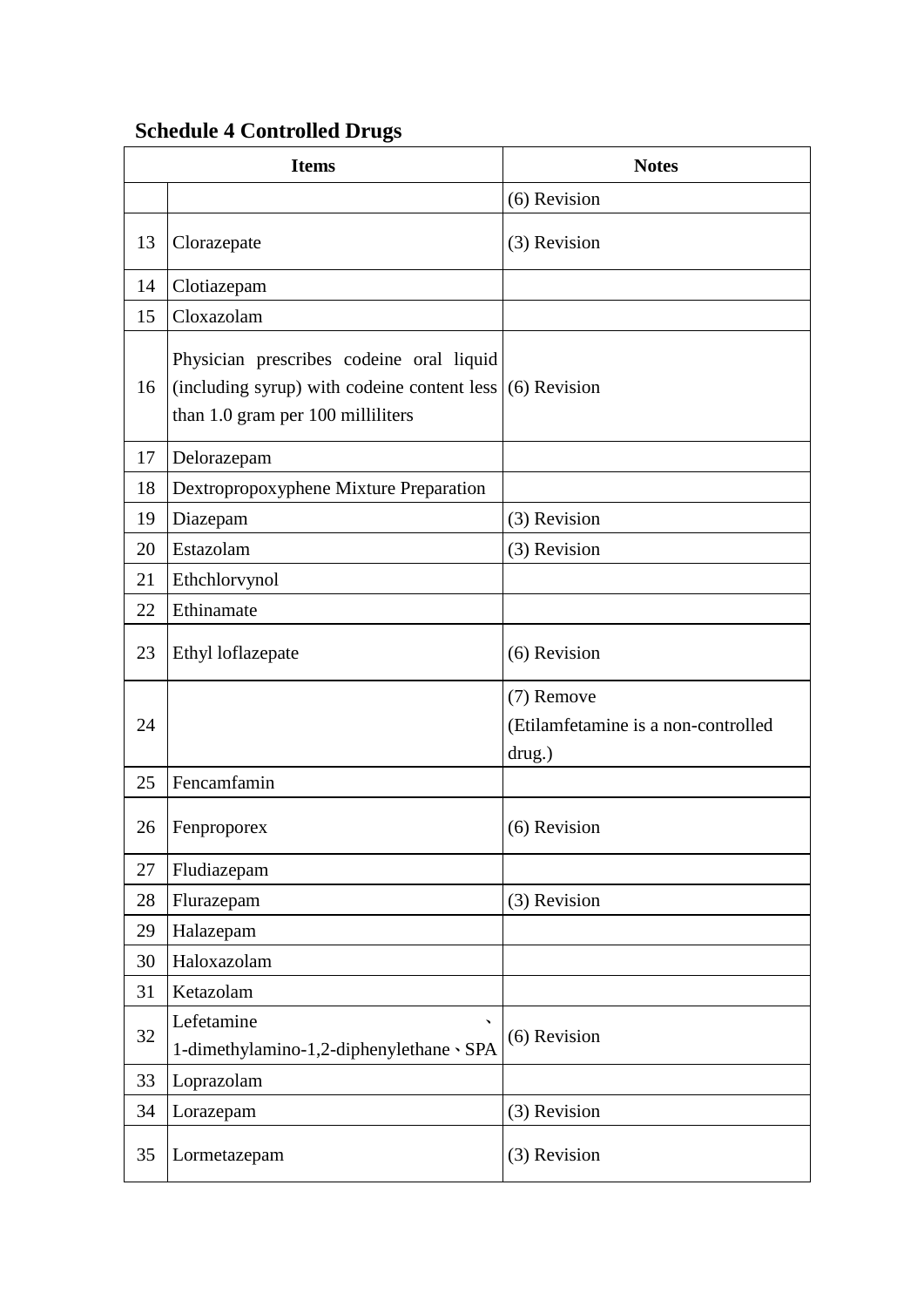|    | <b>Items</b>                                                                                                 | <b>Notes</b>                                                                                                                                                                                                                                                                                                                                                                                                                                                                                                                            |
|----|--------------------------------------------------------------------------------------------------------------|-----------------------------------------------------------------------------------------------------------------------------------------------------------------------------------------------------------------------------------------------------------------------------------------------------------------------------------------------------------------------------------------------------------------------------------------------------------------------------------------------------------------------------------------|
| 36 | Mazindol                                                                                                     |                                                                                                                                                                                                                                                                                                                                                                                                                                                                                                                                         |
| 37 | Medazepam                                                                                                    |                                                                                                                                                                                                                                                                                                                                                                                                                                                                                                                                         |
| 38 | Mefenorex                                                                                                    |                                                                                                                                                                                                                                                                                                                                                                                                                                                                                                                                         |
| 39 | Meprobamate                                                                                                  | (3) Revision                                                                                                                                                                                                                                                                                                                                                                                                                                                                                                                            |
| 40 | Mesocarb                                                                                                     |                                                                                                                                                                                                                                                                                                                                                                                                                                                                                                                                         |
| 41 | Methylphenobarbital · Mephobarbital                                                                          | (6) Revision                                                                                                                                                                                                                                                                                                                                                                                                                                                                                                                            |
| 42 | Methyprylon                                                                                                  |                                                                                                                                                                                                                                                                                                                                                                                                                                                                                                                                         |
| 43 | Midazolam                                                                                                    | (3) Revision                                                                                                                                                                                                                                                                                                                                                                                                                                                                                                                            |
| 44 |                                                                                                              | (3) Revision<br>(Nimetazepam is reclassified to the<br>$22nd$ type of schedule 3)                                                                                                                                                                                                                                                                                                                                                                                                                                                       |
| 45 | Nitrazepam                                                                                                   | (3) Revision                                                                                                                                                                                                                                                                                                                                                                                                                                                                                                                            |
| 46 | Nordiazepam                                                                                                  | (3) Revision                                                                                                                                                                                                                                                                                                                                                                                                                                                                                                                            |
|    |                                                                                                              | (6) Revision                                                                                                                                                                                                                                                                                                                                                                                                                                                                                                                            |
| 47 | Opium mixed preparations<br>containing<br>opium more than $0.5$ gram per $100$<br>milliliters (or 100 grams) | (6) Revision                                                                                                                                                                                                                                                                                                                                                                                                                                                                                                                            |
| 48 | Oxazepam                                                                                                     | (3) Revision<br>(6) Revision                                                                                                                                                                                                                                                                                                                                                                                                                                                                                                            |
| 49 | Oxazolam                                                                                                     |                                                                                                                                                                                                                                                                                                                                                                                                                                                                                                                                         |
| 50 | Pemoline                                                                                                     |                                                                                                                                                                                                                                                                                                                                                                                                                                                                                                                                         |
| 51 | Phendimetrazine                                                                                              |                                                                                                                                                                                                                                                                                                                                                                                                                                                                                                                                         |
|    |                                                                                                              | (2) Revision                                                                                                                                                                                                                                                                                                                                                                                                                                                                                                                            |
|    |                                                                                                              | (3) Revision                                                                                                                                                                                                                                                                                                                                                                                                                                                                                                                            |
| 52 | Phenobarbital                                                                                                | (5) Revision<br>Composition<br>tablets<br>capsules<br><b>or</b><br>containing Phenobarbita, each of which<br>contains Phenobarbital less than 60 mg,<br>and mixed with anticholinergic agent<br>(atropine belladonna<br>alkaloid<br>extract · butylscopolamine · clidinium ·<br>dicyclomine<br>homatropine<br>$\sim 10^{-10}$<br>hyoscyamine<br>mepenzolate<br>propantheline<br>pipenzolate<br>scopolamine etc ) and or phenytoin $\cdot$<br>ergotamine<br>dyphylline<br>$\sim$ $\sim$<br>aminophylline<br>theophylline<br>$\mathbf{v}$ |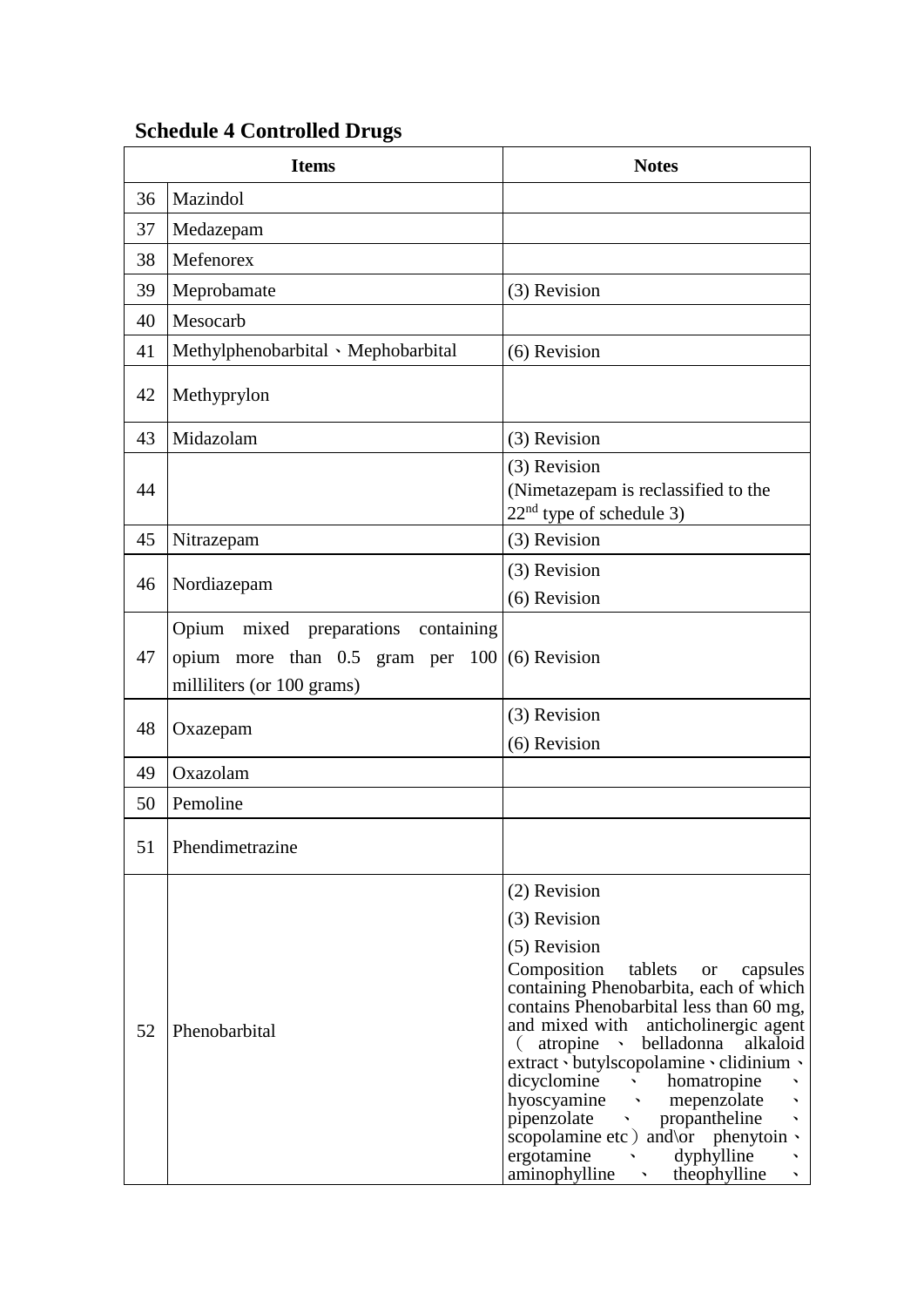|    | <b>Items</b>                                                                                                                                  | <b>Notes</b>                                                                                                                   |
|----|-----------------------------------------------------------------------------------------------------------------------------------------------|--------------------------------------------------------------------------------------------------------------------------------|
|    |                                                                                                                                               | propoxyphylline, and is not used as<br>soporifics and tranquilizers, are not<br>under the control of "Controlled Drug<br>Act". |
| 53 | Phentermine                                                                                                                                   | (3) Revision                                                                                                                   |
| 54 | Pinazepam                                                                                                                                     |                                                                                                                                |
| 55 | Pipradrol                                                                                                                                     |                                                                                                                                |
| 56 | Prazepam                                                                                                                                      | (3) Revision                                                                                                                   |
| 57 | Propylhexedrine                                                                                                                               | (6) Revision                                                                                                                   |
| 58 | Pyrovalerone                                                                                                                                  |                                                                                                                                |
| 59 | Secbutabarbital · Butabarbital                                                                                                                | (6) Revision                                                                                                                   |
| 60 | Temazepam                                                                                                                                     | (6) Revision                                                                                                                   |
| 61 | Tetrazepam                                                                                                                                    |                                                                                                                                |
| 62 | Vinylbital                                                                                                                                    |                                                                                                                                |
| 63 | Zopiclone                                                                                                                                     |                                                                                                                                |
| 64 | Mifepristone                                                                                                                                  | (2) New addition                                                                                                               |
| 65 | Zolpidem                                                                                                                                      | (4) New addition                                                                                                               |
| 66 | Physician prescribes dihydrocodeine oral<br>liquid (including syrup) with<br>dihydrocodeine content less than 1.0 gram<br>per 100 milliliters | (5) New addition<br>$(6)$ Revision                                                                                             |
| 67 | Modafinil                                                                                                                                     | (6) New addition                                                                                                               |
| 68 | Butorphanol                                                                                                                                   | (7) New addition                                                                                                               |
| 69 | Clobenzorex                                                                                                                                   | $(10)$ New addition                                                                                                            |
| 70 | Tramadol                                                                                                                                      | (11) Revision and Reclassification<br>(It is originally classified as the<br>$14th$ type of schedule 3)                        |
| 71 | Zaleplon                                                                                                                                      | (12) New addition                                                                                                              |
| 72 | <b>Brotizolam</b>                                                                                                                             | (13) Revision and Reclassification<br>(It is originally classified as the $2nd$<br>type of schedule 3)                         |
| 73 | 5-MeO-DIPT,<br>5-methoxy-N,N-diisopropyltryptamine                                                                                            | $(15)$ New addition                                                                                                            |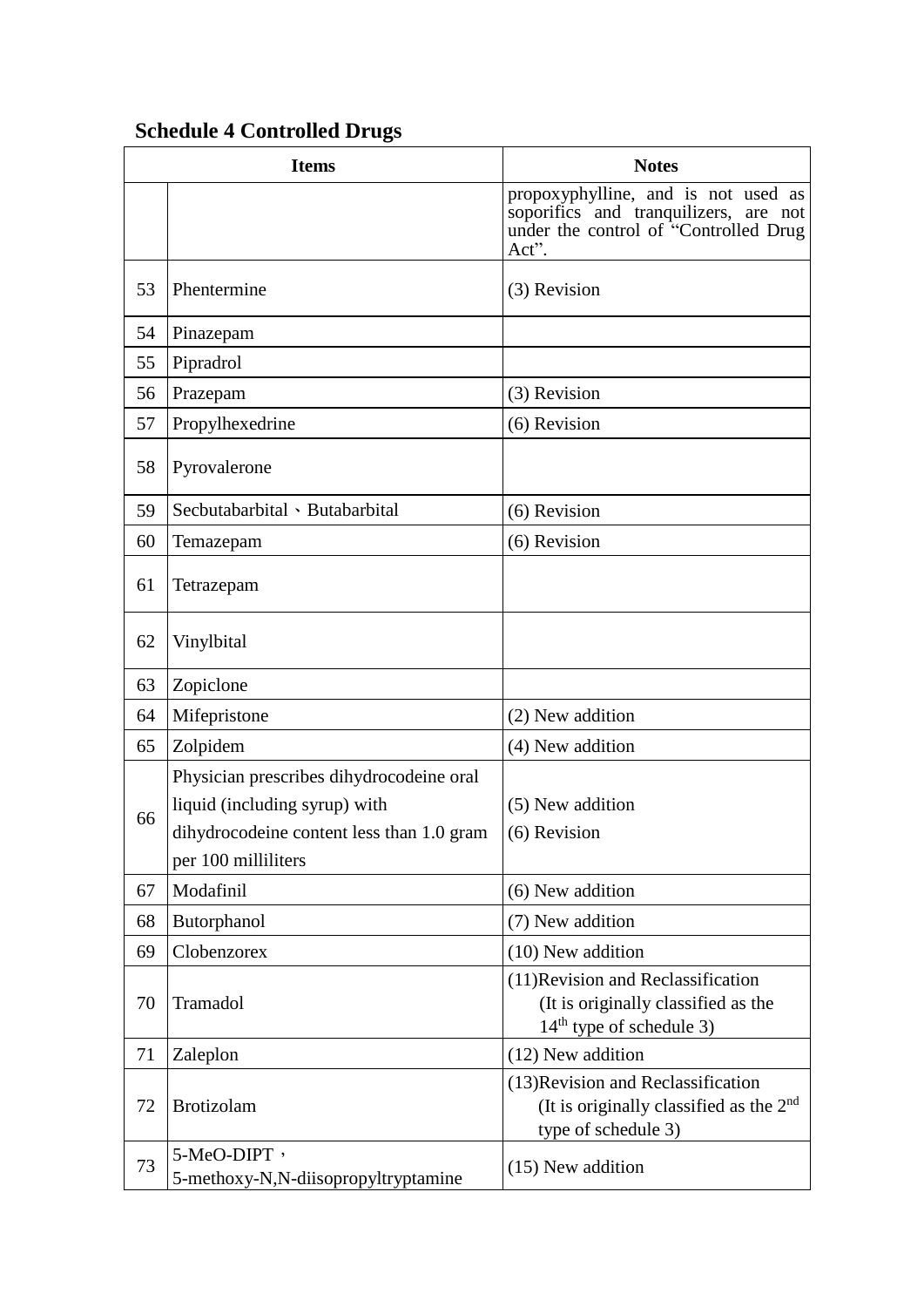|    | <b>Items</b>                                                                                      | <b>Notes</b>                                                                                                            |
|----|---------------------------------------------------------------------------------------------------|-------------------------------------------------------------------------------------------------------------------------|
| 74 | Thiamylal,<br>5-allyl-5-(1-methylbutyl)-2-thiobarbiturate                                         | $(15)$ New addition                                                                                                     |
| 75 | Propofol                                                                                          | (23) New addition                                                                                                       |
| 76 | Chlorodimethylcathinone $\cdot$ CDMC                                                              | (30) New addition<br>[Including 2-CDMC $\cdot$ 3-CDMC $\cdot$<br>4-CDMC]                                                |
| 77 | Chlorodiazepam                                                                                    | (32) New addition<br>[Including 2-Chlorodiazepam]<br>(Diclazepam) $\cdot$ 3-Chlorodiazepam $\cdot$<br>4-Chlorodiazepam] |
| 78 | Sibutramine                                                                                       | (37) New addition                                                                                                       |
| 79 | 2-[Bis(4-fluorophenyl)methylsulfinyl]-N-<br>$methylacetamide \cdot$<br>N-Methylbisfluoromodafinil | (37) New addition                                                                                                       |

# **Schedule 4 Controlled Drug Materials**

|                | <b>Items</b>                                                                                           | <b>Notes</b>      |
|----------------|--------------------------------------------------------------------------------------------------------|-------------------|
| $\mathbf{1}$   | Ephedrine                                                                                              |                   |
| $\overline{2}$ | Ergometrine · Ergonovine                                                                               | (6) Revision      |
| 3              | Ergotamine                                                                                             |                   |
| 4              | Lysergic acid                                                                                          |                   |
| 5              | Methylephedrine                                                                                        |                   |
| 6              | Phenylpropanolamine Norephedrine                                                                       | (6) Revision      |
| 7              | Pseudoephedrine                                                                                        |                   |
| 8              | Hydroxylimine HCl                                                                                      | (32) New addition |
| 9              | o-Chlorphenyl cyclopentyl ketone \<br>2-Chlorophenylcyclopentylketone \<br>o-Chlorobenzoylcyclopentane | (32) New addition |
| 10             | alpha-Acetylphenylacetonitrile · APAAN                                                                 | (32) New addition |
| 11             | Phenyl-2-propanone $\cdot$ P2P                                                                         | (32) New addition |
| 12             | Chloroephedrine                                                                                        | (32) New addition |
| 13             | Chloropseudoephedrine                                                                                  | (32) New addition |